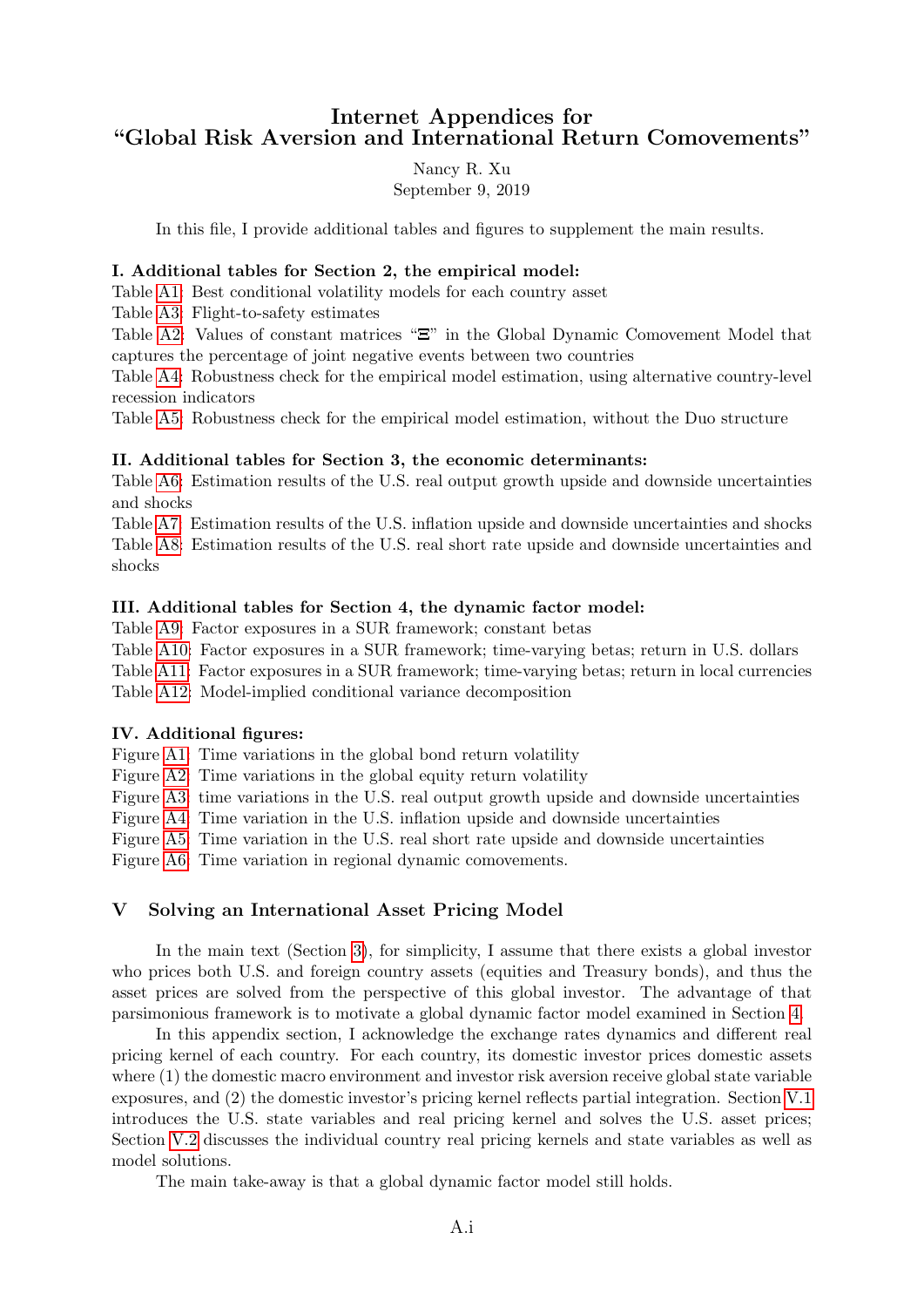#### <span id="page-1-0"></span>V.1 The U.S. Asset Market

#### <span id="page-1-1"></span>V.1.1 U.S. State Variable Dynamics

»

V.1.1.a Matrix representation In a matrix representation, the U.S. state vector at time t is denoted as  $X_{t+1}$  (11  $\times$  1),

| $\theta_{t+1}$   | Industrial production growth         |
|------------------|--------------------------------------|
| $\theta u_{t+1}$ | Real upside uncertainty              |
| $\theta d_{t+1}$ | Real downside uncertainty            |
| $\pi_{t+1}$      | Inflation                            |
| $\pi u_{t+1}$    | Nominal upside uncertainty           |
| $\pi d_{t+1}$    | Nominal downside uncertainty         |
| $x_{t+1}$        | Real short rate                      |
| $xu_{t+1}$       | Real short rate upside uncertainty   |
| $xd_{t+1}$       | Real short rate downside uncertainty |
| $q_{t+1}$        | Dividend growth                      |
| $q_{t+1}$        | Global risk aversion                 |

which follows this general dynamics:

$$
X_{t+1} = \xi_{X,t} + Jensen's\left(\delta_X, S_t\right) + \delta_X\omega_{t+1},\tag{A1}
$$

fi

,

$$
\omega_{t+1} \sim \Gamma(S_t, 1) - S_t, \tag{A2}
$$

where  $\xi_{X,t}$  (11  $\times$  1) denotes the conditional mean vector;  $\omega_{t+1}$  (8  $\times$  1) denotes the global state<br>wrights absoluted in the global state where  $\xi_{X,t}$  (11 × 1) denotes the conditional mean vector;  $\omega_{t+1}$  (8 × 1) denotes the global state<br>variable shock matrix  $\begin{bmatrix} \omega_{\theta u,t+1} & \omega_{\theta d,t+1} & \omega_{\pi u,t+1} & \omega_{\pi d,t+1} & \omega_{xu,t+1} & \omega_{xd,t+1} & \omega_{g,t+1} & \omega_{q,t+1} \end{bmatrix}'$  the shocks are mutually independent;  $\delta_X$  (11  $\times$  8) denotes the constant coefficient matrix to the state variable shocks  $\omega_{t+1}$ ;  $S_t$  (8  $\times$  1) is the vector of the shock shape parameto the state variable shocks  $\omega_{t+1}$ ;  $S_t$  (8 × 1) is the vector of the shock shape parame-<br>ters  $\begin{bmatrix} \theta u_t & \theta d_t & \pi u_t & \pi d_t & xu_t & xd_t & v & q_t \end{bmatrix}'$ ; Jensen's  $(\delta_X, S_t)$  denotes the Jensen's inequality term from Gamma distributions;  $\Gamma(s, 1)$  denotes the Gamma random variable with a shape parameter s and a scale parameter 1.

The six uncertainty state variables and their shocks are denoted as,

$$
U_t = \begin{bmatrix} \theta u_t & \theta d_t & \pi u_t & \pi d_t & x u_t & x d_t \end{bmatrix}',
$$
\n
$$
\omega_{U,t+1} = \begin{bmatrix} \omega_{\theta u,t+1} & \omega_{\theta d,t+1} & \omega_{\pi u,t+1} & \omega_{\pi d,t+1} & \omega_{x u,t+1} & \omega_{x d,t+1} \end{bmatrix}'.
$$

V.1.1.b Output growth and uncertainties I follow Bekaert, Engstrom, and Xu (2019) to model industrial production growth innovation with two centered independent gamma shocks where each shock has a time-varying shape parameter that governs the higher moments of the shock. I name the shape parameter that governs the right-tail (left-tail) skewness the real upside (downside) uncertainty,  $\theta u$  ( $\theta d$ ).<sup>[33](#page--1-0)</sup> Formally,  $\theta_{t+1}$  has the following process,

$$
\theta_{t+1} = \overline{\theta} + \rho_{\theta\theta}(\theta_t - \overline{\theta}) + \rho_{\theta\theta u}(\theta u_t - \overline{\theta u}) + \rho_{\theta\theta d}(\theta d_t - \overline{\theta d}) + u_{t+1}^{\theta},
$$
(A3)

where the growth shock is decomposed into two independent shocks,

$$
u_{t+1}^{\theta} = \delta_{\theta\theta u} \omega_{\theta u, t+1} - \delta_{\theta\theta d} \omega_{\theta d, t+1}.
$$
 (A4)

 $33$ Note that Bekaert, Engstrom, and Xu (2019) name them "good" and "bad" uncertainties to assign economic meanings of real uncertainties, whereas my notation here is more general and consistent as, for example, inflation upside uncertainty (later) is not typically considered as "good" uncertainty.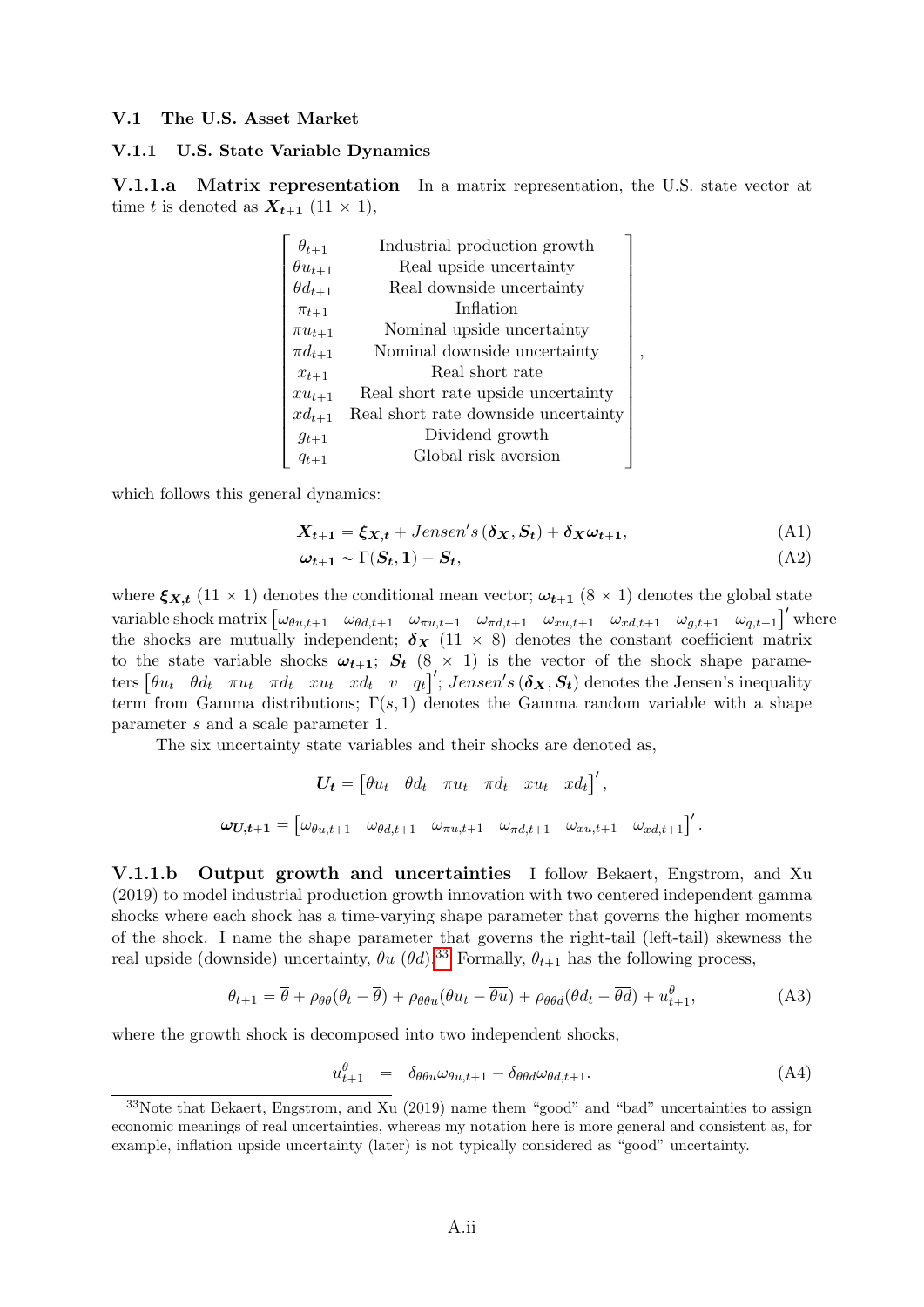The shocks follow centered Gamma distributions with time-varying shape parameters,

$$
\omega_{\theta u, t+1} \sim \widetilde{\Gamma}(\theta u_t, 1) \tag{A5}
$$

$$
\omega_{\theta d,t+1} \sim \widetilde{\Gamma}(\theta d_t, 1), \qquad (A6)
$$

where  $\tilde{\Gamma}(y, 1)$  denotes a centered Gamma-distributed random variable with shape parameter y and a unit scale parameter. The shape factors,  $\theta u_t$  and  $\theta d_t$ , follow autoregressive processes,

$$
\theta u_{t+1} = \overline{\theta u} + \rho_{\theta u} (\theta u_t - \overline{\theta u}) + \delta_{\theta u} \omega_{\theta u, t+1}
$$
 (A7)

$$
\theta d_{t+1} = \overline{\theta d} + \rho_{\theta d} (\theta d_t - \overline{\theta d}) + \delta_{\theta d} \omega_{\theta d, t+1},
$$
\n(A8)

where  $\rho_y$  denotes the autoregressive term of process  $y_{t+1}$ ,  $\delta_y$  the sensitivity to  $\omega_{y,t+1}$ , and  $\overline{y}$ the constant long-run mean. Given that Gamma distributions are right-skewed by design, the growth shock with a negative loading on  $\omega_{\theta d,t+1}$  models the left-tail events; hence,  $\omega_{\theta d,t+1}$  is interpreted as the downside uncertainty shocks, and  $\theta d_t$  the real downside uncertainty. State variables:  $\{\theta, \theta u, \theta d\}.$ 

State variable shocks:  $\{\omega_{\theta u}, \omega_{\theta d}\}.$ 

V.1.1.c Inflation and uncertainties Inflation process receives contemporaneous shocks from the real side. Denote  $\pi_{t+1}$  as the change in the log consumer price index for all urban consumers,  $\pi u_t$  the nominal upside uncertainty and  $\pi d_t$  the nominal downside uncertainty. The inflation system follows this reduced-form dynamics,

$$
\pi_{t+1} = \overline{\pi} + \rho_{\pi\theta}(\theta_t - \overline{\theta}) + \rho_{\pi\theta u}(\theta u_t - \overline{\theta u}) + \rho_{\pi\theta d}(\theta d_t - \overline{\theta d}) + \rho_{\pi\pi}(\pi_t - \overline{\pi}) + \rho_{\pi\pi u}(\pi u_t - \overline{\pi u}) + \rho_{\pi\pi d}(\pi d_t - \overline{\pi d}) + u_{t+1}^{\pi},
$$
(A9)

where the inflation disturbance is sensitive to the two real uncertainty shocks, and the residual is decomposed into two nominal uncertainty shocks that are mutually independent of one another,

$$
u_{t+1}^{\pi} = (\delta_{\pi\theta u}\omega_{\theta u,t+1} + \delta_{\pi\theta d}\omega_{\theta d,t+1}) + (\delta_{\pi\pi u}\omega_{\pi u,t+1} - \delta_{\pi\pi d}\omega_{\pi d,t+1}). \tag{A10}
$$

The shocks follow centered Gamma distributions with time-varying shape parameters,

$$
\omega_{\pi u, t+1} \sim \widetilde{\Gamma}(\pi u_t, 1) \tag{A11}
$$

$$
\omega_{\pi d, t+1} \sim \widetilde{\Gamma} \left( \pi d_t, 1 \right), \tag{A12}
$$

$$
\pi u_{t+1} = \overline{\pi u} + \rho_{\pi u} (\pi u_t - \overline{\pi u}) + \delta_{\pi u} \omega_{\pi u, t+1}
$$
\n(A13)

$$
\pi d_{t+1} = \overline{\pi d} + \rho_{\pi d} (\pi d_t - \overline{\pi d}) + \delta_{\pi d} \omega_{\pi d, t+1}.
$$
\n(A14)

Importantly, the theoretical structural representation of the inflation dynamics above is,

$$
\pi_{t+1} = \xi_{\pi,t} + [\delta_{\pi} - \ln(1 + \delta_{\pi})]S_t + \delta_{\pi}\omega_{t+1},
$$
\n(A15)

where  $\delta_{\pi}$  =  $\begin{bmatrix} \delta_{\pi \theta u} & \delta_{\pi \theta d} & \delta_{\pi \pi u} & -\delta_{\pi \pi d} & 0 & 0 & 0 \end{bmatrix}$  so that the relevant shocks are  $\omega_{\theta u,t+1}$ ,  $\omega_{\theta d,t+1}, \omega_{\pi u,t+1}$ , and  $\omega_{\pi d,t+1}$ . The signs of the the innovation loadings on the two real uncertainty shocks,  $\omega_{\theta u,t+1}$  and  $\omega_{\theta d,t+1}$ , are not restricted in the model, whereas  $\delta_{\pi\pi u}$  and  $\delta_{\pi\pi d}$  are assumed to be positive.

State variables:  $\{\pi, \pi u, \pi d\}.$ State variable shocks:  $\{\omega_{\pi u}, \omega_{\pi d}\}.$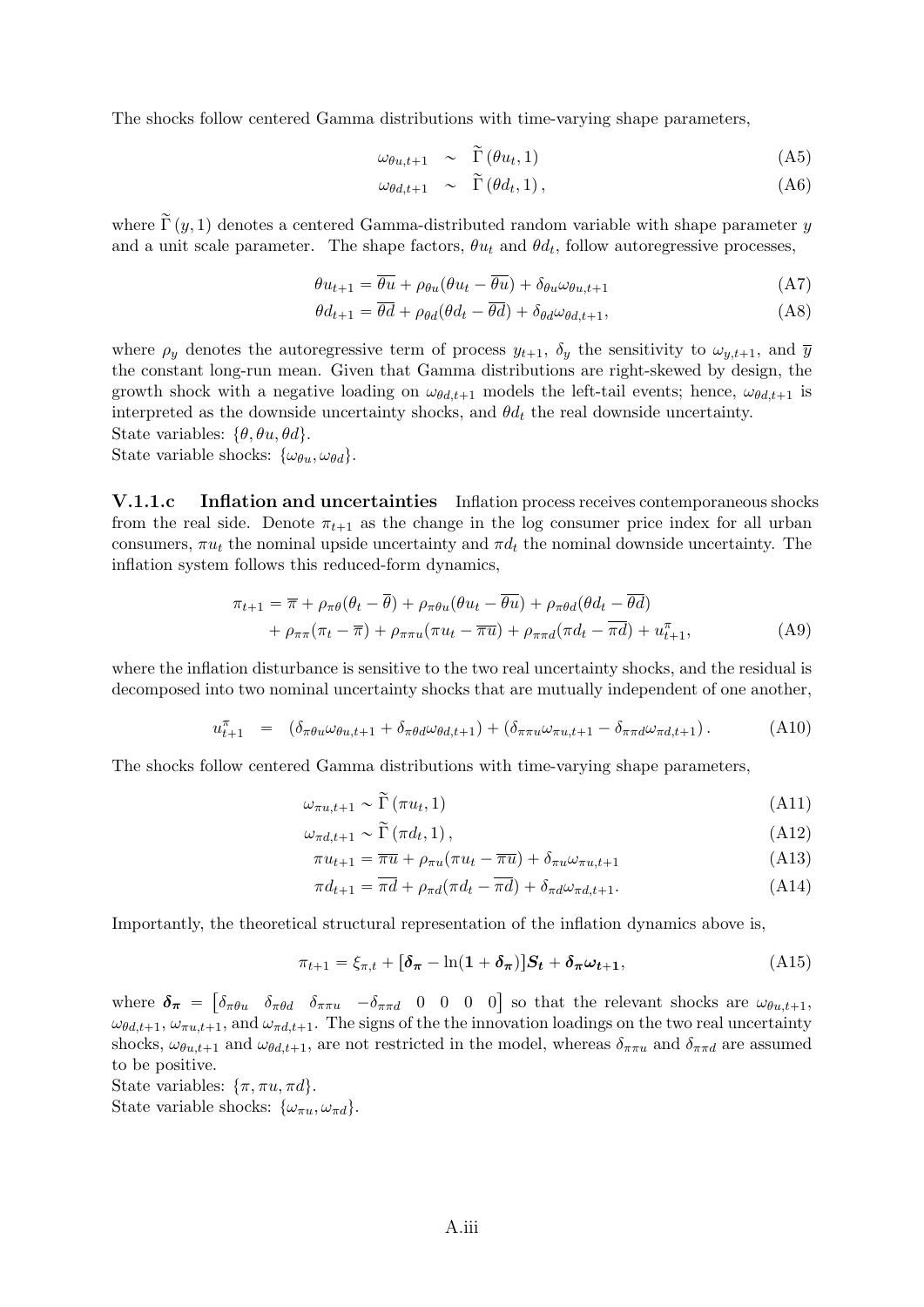**V.1.1.d** Risk aversion Denote  $q_t$  as the time-varying risk aversion variable, <sup>[34](#page--1-0)</sup>

$$
q_{t+1} = \overline{q} + \rho_{q\theta}(\theta_t - \overline{\theta}) + \rho_{q\theta u}(\theta u_t - \overline{\theta u}) + \rho_{q\theta d}(\theta d_t - \overline{\theta d})
$$
  
+ 
$$
\rho_{q\pi}(\pi_t - \overline{\pi}) + \rho_{q\pi u}(\pi u_t - \overline{\pi u}) + \rho_{q\pi d}(\pi d_t - \overline{\pi d}) + \rho_{q\theta}(q_t - \overline{q}) + u_{t+1}^q,
$$
 (A16)

where the risk aversion shock is sensitive to the real and nominal uncertainty shocks, the short rate shock and a risk aversion-specific heteroskedastic shock,

$$
u_{t+1}^q = (\delta_{q\theta u}\omega_{\theta u,t+1} + \delta_{q\theta d}\omega_{\theta d,t+1}) + (\delta_{q\pi u}\omega_{\pi u,t+1} + \delta_{q\pi d}\omega_{\pi d,t+1}) + \delta_{qq}\omega_{q,t+1},
$$
\n(A17)

where the risk aversion-specific shock follows a centered heteroskedastic Gamma distribution,

$$
\omega_{q,t+1} \sim \widetilde{\Gamma}(q_t, 1). \tag{A18}
$$

State variables:  ${q}$ . State variable shocks:  $\{\omega_q\}.$ 

**V.1.1.e** Real short rate and uncertainties Denote  $x_t$  as the latent real short rate,

$$
x_{t+1} = \overline{x} + \rho_{x\theta}(\theta_t - \overline{\theta}) + \rho_{x\theta u}(\theta u_t - \overline{\theta u}) + \rho_{x\theta d}(\theta d_t - \overline{\theta d})
$$
  
+ 
$$
\rho_{x\pi}(\pi_t - \overline{\pi}) + \rho_{x\pi u}(\pi u_t - \overline{\pi u}) + \rho_{x\pi d}(\pi d_t - \overline{\pi d})
$$
  
+ 
$$
\rho_{xx}(x_t - \overline{x}) + \rho_{x\pi u}(x u_t - \overline{x u}) + \rho_{xxd}(x d_t - \overline{x d}) + \rho_{xq}(q_t - \overline{q}) + u_{t+1}^x, \tag{A19}
$$

where the short rate shock is sensitive to the real and nominal uncertainty shocks as well as a short rate-specific homoskedastic shock,

$$
u_{t+1}^x = (\delta_{x\theta u}\omega_{\theta u,t+1} + \delta_{x\theta d}\omega_{\theta d,t+1}) + (\delta_{x\pi u}\omega_{\pi u,t+1} + \delta_{x\pi d}\omega_{\pi d,t+1}) + \delta_{xq}\omega_{q,t+1} + \delta_{xxu}\omega_{xu,t+1} - \delta_{xxd}\omega_{xd,t} + \delta_{xq}\omega_{xd,t+1} + \delta_{xr}(\omega_{\theta u,t+1} + \delta_{xr}(\omega_{\theta u,t+1} + \delta_{xr}(\omega_{\theta u,t+1} + \delta_{xr}(\omega_{\theta u,t+1} + \delta_{xr}(\omega_{\theta u,t+1} + \delta_{xr}(\omega_{\theta u,t+1} + \delta_{xr}(\omega_{\theta u,t+1} + \delta_{xr}(\omega_{\theta u,t+1} + \delta_{xr}(\omega_{\theta u,t+1} + \delta_{xr}(\omega_{\theta u,t+1} + \delta_{xr}(\omega_{\theta u,t+1} + \delta_{xr}(\omega_{\theta u,t+1} + \delta_{xr}(\omega_{\theta u,t+1} + \delta_{xr}(\omega_{\theta u,t+1} + \delta_{xr}(\omega_{\theta u,t+1} + \delta_{xr}(\omega_{\theta u,t+1} + \delta_{xr}(\omega_{\theta u,t+1} + \delta_{xr}(\omega_{\theta u,t+1} + \delta_{xr}(\omega_{\theta u,t+1} + \delta_{xr}(\omega_{\theta u,t+1} + \delta_{xr}(\omega_{\theta u,t+1} + \delta_{xr}(\omega_{\theta u,t+1} + \delta_{xr}(\omega_{\theta u,t+1} + \delta_{xr}(\omega_{\theta u,t+1} + \delta_{xr}(\omega_{\theta u,t+1} + \delta_{xr}(\omega_{\theta u,t+1} + \delta_{xr}(\omega_{\theta u,t+1} + \delta_{xr}(\omega_{\theta u,t+1} + \delta_{xr}(\omega_{\theta u,t+1} + \delta_{xr}(\omega_{\theta u,t+1} + \delta_{xr}(\omega_{\theta u,t+1} + \delta_{xr}(\omega_{\theta u,t+1} + \delta_{xr}(\omega_{\theta u,t+1} + \delta_{xr}(\omega_{\theta u,t+1} + \delta_{xr}(\omega_{\theta u,t+1} + \delta_{xr}(\omega_{\theta u,t+1} + \delta_{xr}(\omega
$$

where the (exogenous) short rate shocks follow centered Gamma distributions with time-varying shape parameters,

$$
\omega_{xu,t+1} \sim \widetilde{\Gamma}(xu_t, 1), xu_{t+1} = \overline{xu} + \rho_{xu}(xu_t - \overline{xu}) + \delta_{xu}\omega_{xu,t+1},
$$
\n(A21)

$$
\omega_{xd,t+1} \sim \widetilde{\Gamma}(xd_t, 1), x d_{t+1} = \overline{xd} + \rho_{xd}(xd_t - \overline{xd}) + \delta_{xd} \omega_{xd,t+1}.
$$
 (A22)

State variables:  $\{x, xu, xd\}.$ State variable shocks:  $\{\omega_{xu}, \omega_{xd}\}.$ 

**V.1.1.f** Real dividend growth Denote  $g_t$  as the change in log real dividend per share,

$$
g_{t+1} = \overline{g} + \rho_g \theta (\theta_t - \overline{\theta}) + \rho_g \theta_u (\theta u_t - \overline{\theta u}) + \rho_g \theta_d (\theta d_t - \overline{\theta d}) + \rho_g g (g_t - \overline{g}) + u_{t+1}^g,
$$
 (A23)

where the dividend growth shock is sensitive to the real and nominal uncertainty shocks as well as a dividend-specific homoskedastic shock,

$$
u_{t+1}^g = (\delta_{g\theta u} \omega_{\theta u, t+1} + \delta_{g\theta d} \omega_{\theta d, t+1}) + \delta_{gg} \omega_{g, t+1},
$$
\n(A24)

where the sign of  $\delta_{gg}$  is not restricted, and the dividend-specific shock is assumed to follow a homoskedastic Gamma distribution,

$$
\omega_{g,t+1} \sim \widetilde{\Gamma}(v,1). \tag{A25}
$$

<sup>34</sup>It is a risk aversion variable, because the exact definition is risk aversion (motivated form a HARA utility is  $\gamma \exp(q_t)$ ).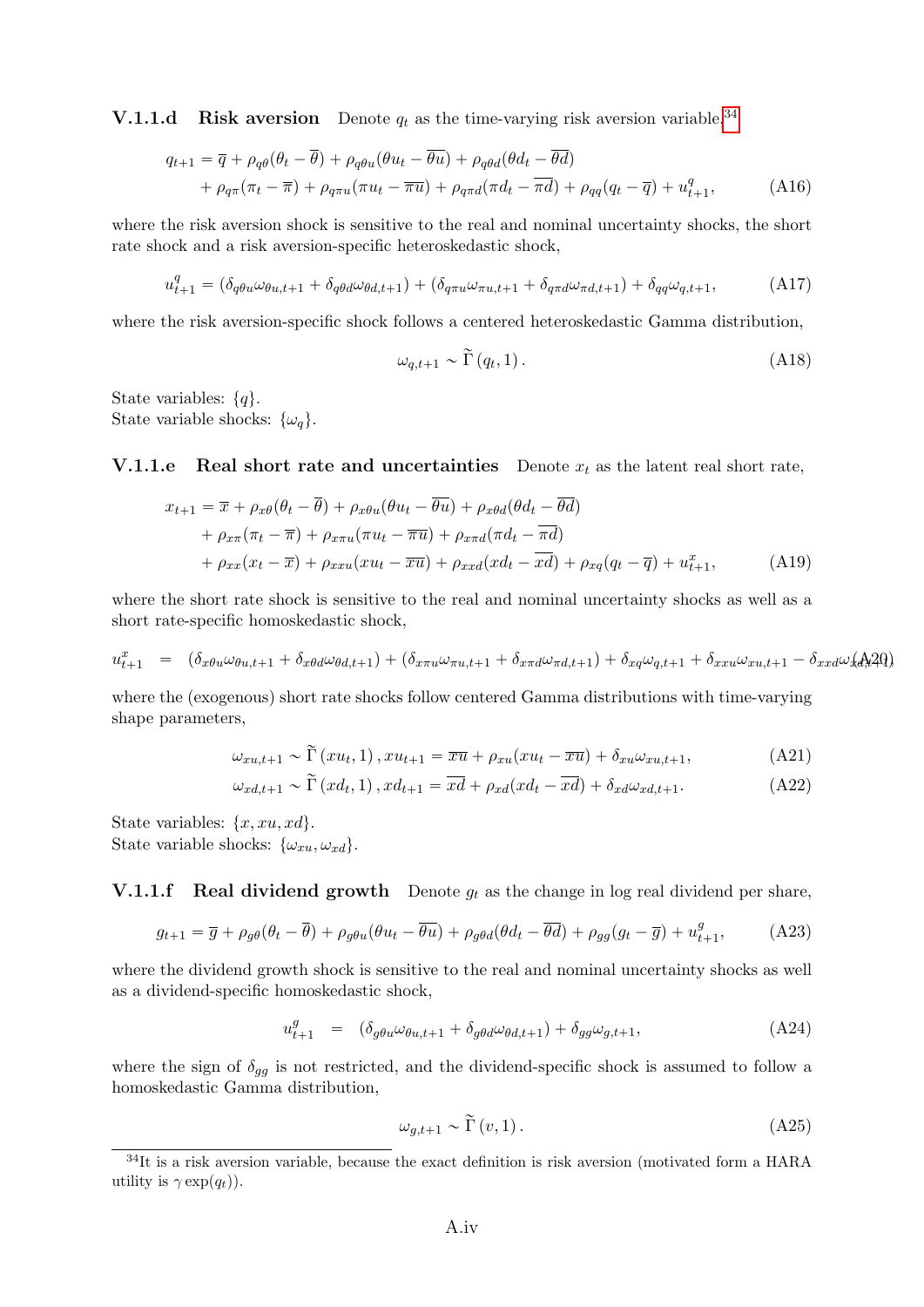Importantly, the theoretical structural representation of the real growth dynamics above is,

$$
g_{t+1} = \xi_{g,t} + [\delta_g + \ln(1 - \delta_g)]S_t + \delta_g \omega_{t+1},
$$
\n(A26)

where  $\delta_g =$ "  $\delta_{g\theta u}$   $\delta_{g\theta d}$  0 0 0 0  $\delta_{gg}$  0 ‰ so that the relevant shocks are  $\omega_{\theta u,t+1}$ ,  $\omega_{\theta d,t+1}$ , and  $\omega_{g,t+1}$ .

State variables:  ${g}$ .

State variable shocks:  $\{\omega_q\}.$ 

#### <span id="page-4-0"></span>V.1.2 U.S. Real Pricing Kernel

I specify the (minus) logarithm of the real global pricing kernel to be affine to the global state variable levels and shocks,

$$
-m_{t+1} = x_t + \left[\delta_m - \ln(1+\delta_m)\right]S_t + \delta_m\omega_{t+1},\tag{A27}
$$

where the drift  $x_t$  is the real short rate,  $\delta_m$  (1  $\times$  8) prices of risks,  $\omega_{t+1}$  (8  $\times$  1) the state variable shock matrix defined earlier, and  $\left[\delta_m - \ln(1 + \delta_m)\right] S_t$  the Jensen's inequality term given the Gamma distributional assumptions.

The real global pricing kernel is spanned by five global shocks: the real upside and downside uncertainty shocks ( $\omega_{\theta u}$  and  $\omega_{\theta d}$ ), the inflation upside and downside uncertainty shocks  $(\omega_{\pi u}$  and  $\omega_{\pi d})$ , and the risk aversion shock  $(\omega_q)$ . First, the two real-side uncertainty shock and the risk aversion shock span the pricing kernel, which can be motivated in Campbell and Cochrane (1999) and Bekaert, Engstrom, and Xu (2019). Second, the two inflation uncertainty shocks span the real pricing kernel, which is to induce the inflation risk premium.

#### V.1.3 U.S. Asset Prices and Risk Premiums

**V.1.3.a** Nominal Treasury Bonds The real global short rate  $(y_{t,1} = -\ln\{[E_t[\exp(m_{t+1})]\})$ and the nominal global short rate  $(\widetilde{y}_{t,1} = -\ln\{[E_t[\exp(m_{t+1} - \pi_{t+1})]\})$  are solved in closed forms,

$$
y_{t,1} = x_t,\tag{A28}
$$

$$
\widetilde{y}_{t,1} = x_t + \underbrace{\xi_{\pi,t} + \ln\left[(1+\delta_m+\delta_\pi)\circ(1+\delta_m)^{\circ-1}\circ(1+\delta_\pi)^{\circ-1}\right]S_t}_{\text{...},\text{...}},\tag{A29}
$$

#### inflation compensation

 $35$  where "ln(.)" is the element-wise logarithm operator, " $\circ$ " the Hadamard product of two identically sized matrices (or element-by-element matrix multiplication), and " $(.)^{\circ -1}$ " the Hadamard inverse. The three components in nominal short rate are the real short rate  $(x_t)$ , the expected inflation rate  $(\xi_{\pi,t})$ , and the inflation risk premium to compensate investors for bearing the inflation risk associated with the nominal bonds. It is noteworthy that the linear approximation of flation risk associated with the nominal bonds. It is noteworthy that the linear approximation of<br>the inflation risk premium,  $\ln \left[ (1 + \delta_m + \delta_\pi) \circ (1 + \delta_m)^{\circ -1} \circ (1 + \delta_\pi)^{\circ -1} \right]$ , is  $- (\delta_m \circ \delta_\pi) S_t$ , or  $Cov_t(m_{t+1}, \pi_{t+1})$  as derived in the Gaussian-augmented nominal term structure literature (see, e.g., Campbell, Sunderam, and Viceira, 2017).

The price of the *n*-period zero-coupon nominal bond  $(\widetilde{P}_{t,n}^b)$  can be then solved recursively in exact closed forms, and is an exponential affine function of a set of time-varying state variables. " ¯ı

$$
\widetilde{P}_{t,n}^{b} = E_{t} \left[ \exp \left( \widetilde{p}_{t+1,n-1}^{b} + m_{t+1} - \pi_{t+1} \right) \right]
$$
\n
$$
= E_{t} \left[ \exp \left( x_{t+1} + \xi_{\pi,t+1} + \ln \left[ (1 + \delta_{m} + \delta_{\pi}) \circ (1 + \delta_{m})^{\circ - 1} \circ (1 + \delta_{\pi})^{\circ - 1} \right] \mathbf{S}_{t+1} + m_{t+1} - \pi_{t+1} \right) \right]
$$
\n(A30)

 ${}^{35}$ In this paper,  $\widetilde{(.)}$  denotes nominal variables.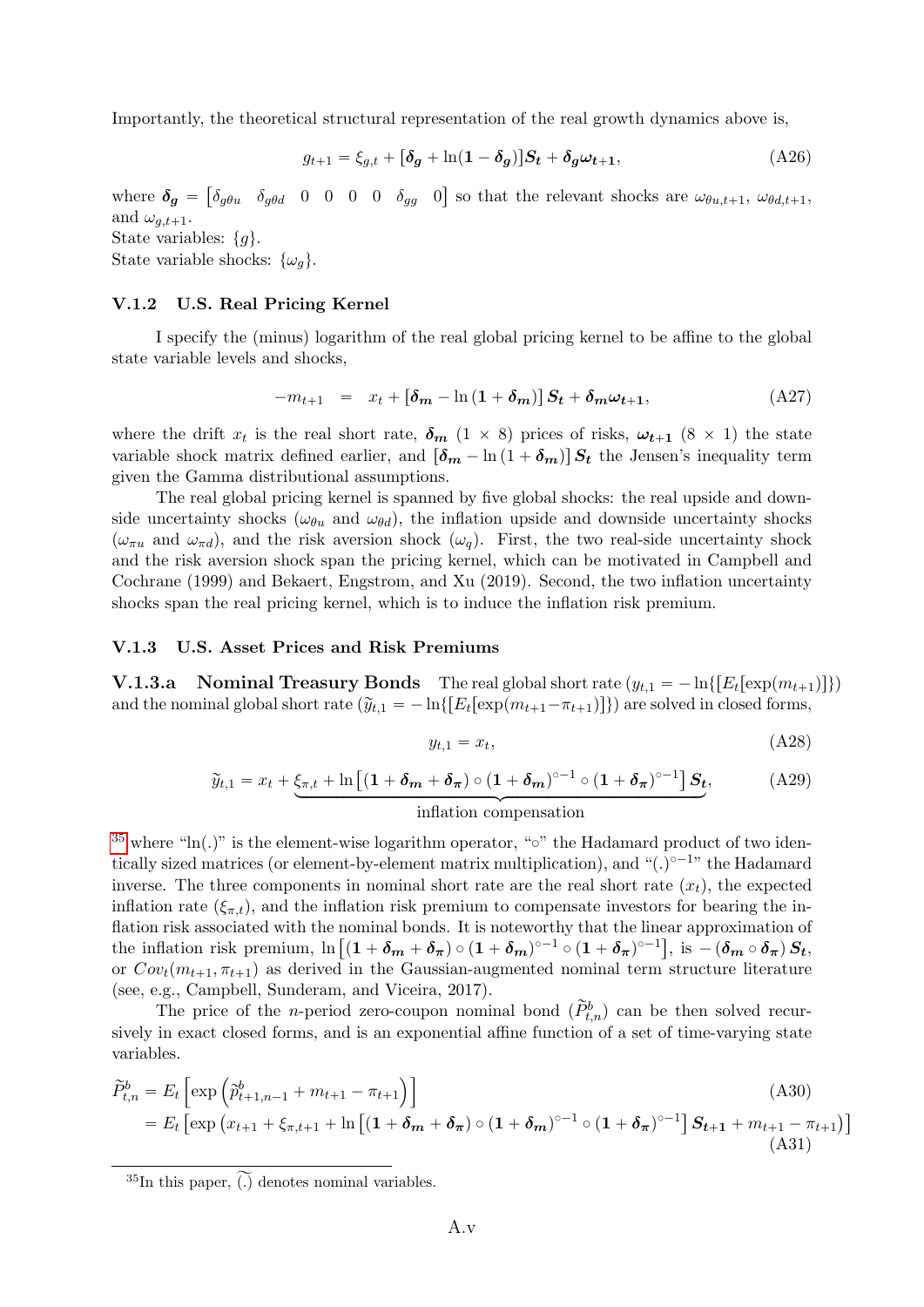$$
= \exp\left(A_{0,n} + A_{1,n}X_t\right),\tag{A32}
$$

where  $A_{0,n}$ ,  $A_{1,n}$  are constant scalars or matrices.

The log return of the global nominal *n*-period zero-coupon bonds from t to  $t + 1$  can be expressed as follows,

$$
\widetilde{r}_{t+1,n}^{b} \equiv \ln\left(\frac{\widetilde{P}_{t+1,n-1}^{b}}{\widetilde{P}_{t,n}^{b}}\right),
$$
\n
$$
= \Omega_{0,n}^{b} + \Omega_{1,n}^{b} X_{t} + \Omega_{2,n}^{b} \omega_{t+1} + \left[\Omega_{2,n}^{b} + \ln\left(1 - \Omega_{2,n}^{b}\right) S_{t}\right] + \epsilon_{t+1,n}^{b},
$$
\n(A33)

where  $\epsilon_{t+1,n}^b \sim N(0, \sigma_b^2)$  is a homoskedastic Gaussian shock to potentially capture approximation error.

**V.1.3.b** Bond Risk Premium Given the no-arbitrage condition,  $E_t[\exp(\widetilde{m}_{t+1} + \widetilde{r}_{t+1,n}^b)] =$ 1, the global bond risk premium (ignoring the Jensen's inequality terms) has a closed-form solution,

$$
E_t[\widetilde{r}_{t+1,n}^b] - \widetilde{y}_{t,1} + \frac{1}{2}\sigma_b^2 = \ln\left[ (1 + \delta_m + \delta_\pi - \Omega_{2,n}^b) \circ (1 + \delta_m + \delta_\pi)^{\circ - 1} \circ (1 - \Omega_{2,n}^b)^{\circ - 1} \right] S_t,
$$
\n(A34)

[36](#page--1-0) which in a quadratic Gaussian approximation has the following expression,

<span id="page-5-0"></span>
$$
\approx \left[ (\delta_{m} + \delta_{\pi}) \circ \Omega_{2,n}^{b} \right] S_{t} = -Cov_{t}(\widetilde{m}_{t+1}, \widetilde{r}_{t+1,n}^{b}). \tag{A35}
$$

<sup>[37](#page--1-0)</sup> where  $\delta_m$  is the SDF loading on the four global uncertainty shocks subject to the time-varying global risk aversion as discussed in Section [V.1.2,](#page-4-0) and  $\delta_{\pi}$  is the inflation rate loading on the four global uncertainty shocks as discussed in Section [V.1.1.](#page-1-1)

V.1.3.c Equities Bekaert, Engstrom, and Xu (2019) show that log equity returns is quasiaffine to the state variable levels and shocks as below,

<span id="page-5-1"></span>į,

$$
\widetilde{r}_{t+1}^{e} \equiv \ln \left( \frac{PD_{t+1} + 1}{PD_{t}} \frac{\widetilde{D}_{t+1}}{\widetilde{D}_{t}} \right),\tag{A36}
$$

$$
= \Omega_0^e + \Omega_1^e X_t + \Omega_2^e \omega_{t+1} + \left[ \Omega_2^e + \ln \left( 1 - \Omega_2^e \right) S_t \right] + \epsilon_{t+1}^e, \tag{A37}
$$

where  $\epsilon_{t+1}^e \sim N(0, \sigma_e^2)$  is a homoskedastic Gaussian shock to potentially capture approximation error.

**V.1.3.d** Equity Risk Premium Given the no-arbitrage condition,  $E_t[\exp(\widetilde{m}_{t+1} + \widetilde{r}_{t+1}^e)] =$ 1, the global equity risk premium has a closed-form solution using the return process,

$$
E_t[\tilde{r}_{t+1}^e] - \tilde{y}_{t,1} + \frac{1}{2}\sigma_e^2 = \ln\left[(1 + \delta_m + \delta_\pi - \Omega_2^e)\circ(1 + \delta_m + \delta_\pi)^{\circ - 1}\circ(1 - \Omega_2^e)^{\circ - 1}\right]S_t, \quad \text{(A38)}
$$

$$
\approx \left[(\delta_m + \delta_\pi)\circ\Omega_2^e\right]S_t = -Cov_t(\tilde{m}_{t+1}, \tilde{r}_{t+1}^e). \quad \text{(A39)}
$$

<sup>36</sup>Note that, the non-linearity is due to the non-linearities in the moment generating function of gamma shocks.

<sup>&</sup>lt;sup>37</sup>The quadratic Taylor approximation for " $y - \ln(1 + y)$ " is  $\frac{1}{2}y^2$ .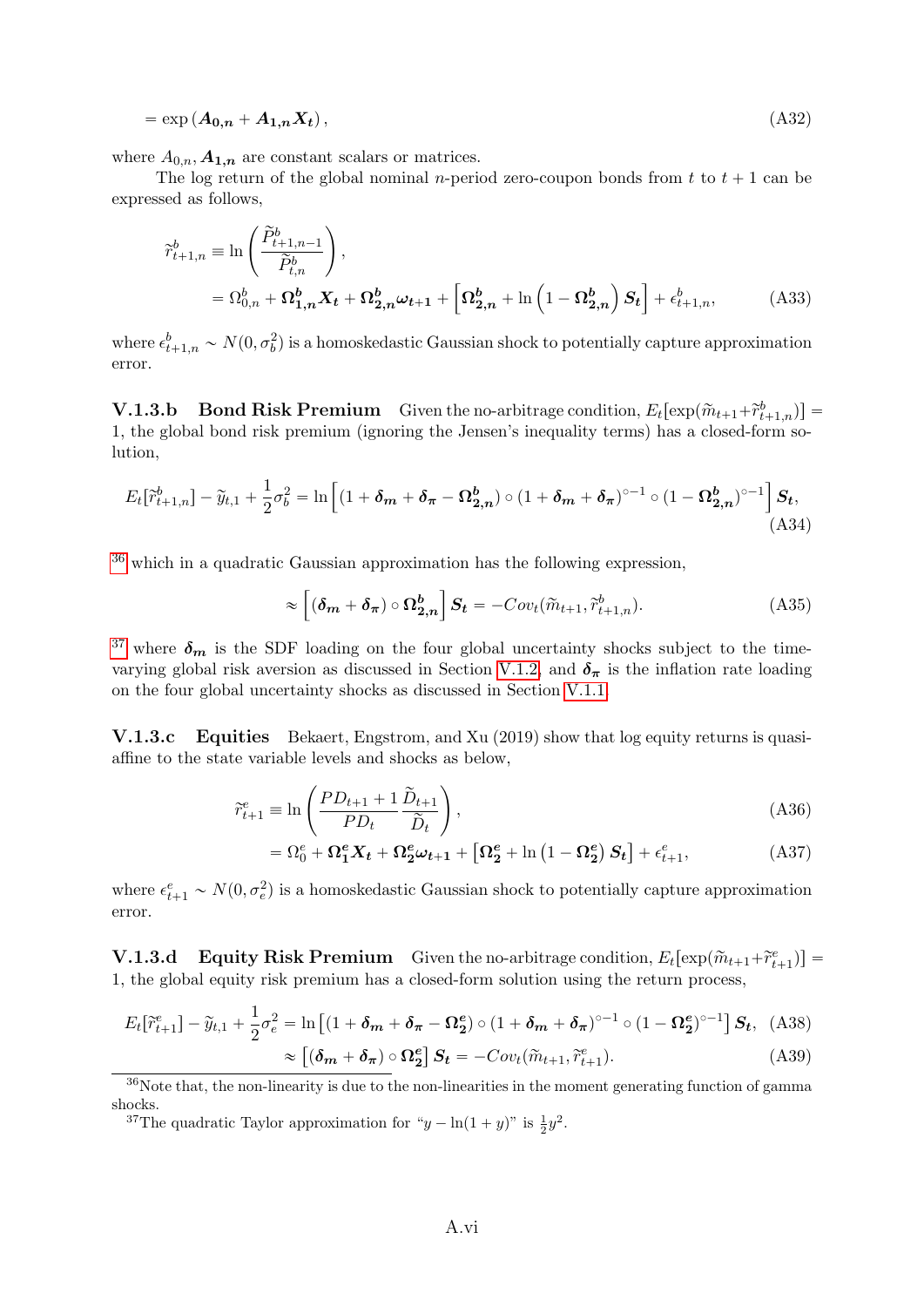**V.1.3.e** Variances The physical variance for Asset  $a \in \{b, e\}$ ,

$$
V_t^{a,P} \equiv E_t \left[ \left( \tilde{r}_{t+1}^a - E_t(\tilde{r}_{t+1}^a) \right)^2 \right], \tag{A40}
$$

$$
=\Omega_2^a S_t \Omega_2^{a'} + \sigma_a^2,\tag{A41}
$$

where the parameter matrices are discussed in Equations [\(A33\)](#page-5-0) and [\(A36\)](#page-5-1).

The risk-neutral variance for Asset  $a \in \{b, e\},\$ 

$$
V_t^{a,Q} \equiv E_t^Q \left[ \left( \tilde{r}_{t+1}^a - E_t(\tilde{r}_{t+1}^a) \right)^2 \right]
$$
\n(A42)

$$
=\frac{\partial^2 mg f_t^Q(\tilde{r}_{t+1}^a; \nu)}{\partial \nu^2}|_{\nu=0} - \left(\frac{\partial mg f_t^Q(\tilde{r}_{t+1}^a; \nu)}{\partial \nu}|_{\nu=0}\right)^2 \tag{A43}
$$

$$
= \left[\Omega_2^a \circ (1 + \delta_m + \delta_\pi)^{\circ - 1}\right] S_t \left[\Omega_2^a \circ (1 + \delta_m + \delta_\pi)^{\circ - 1}\right]' + \sigma_a^2, \tag{A44}
$$

where the moment generating function is  $mgf_t^Q(\tilde{r}_{t+1}^a; \nu) = \frac{E_t[\exp(\tilde{m}_{t+1} + \nu \tilde{r}_{t+1}^a)]}{E_t[\exp(\tilde{m}_{t+1})]}$ . " $\circ$ " is the Hadamard product of two identically sized matrices (or element-by-element matrix multiplication), and " $(.)^{\circ -1}$ " is the Hadamard inverse.  $\Omega_2^a$  is the asset return loading vector on the common shocks, or an "amount-of-risk" loading vector;  $(\delta_m + \delta_\pi)$  represents the nominal pricing kernel loading vector on the common shocks, or a "price-of-risk" loading vector. Intuitively, a positive downside uncertainty shock is perceived as bad news, driving up the intertemporal marginal rates of substitution; the sensitivity of the pricing kernel on the downside uncertainty shock is expected to be higher (positive) than that on the upside uncertainty shock, or  $\delta_{m\theta d,t}$ in the minus  $m_{t+1}$  expression is smaller than 0 and less than  $\delta_{m\theta u,t}$ .

V.1.3.f Variances as Assets: Variance Risk Premium Hence, the solutions of variances in closed form imply a premium of  $V_t^{a,Q}$  $t^{a,Q}$  over  $V^{a,F}_t$  $t^{a,P}$ . For asset  $a \in \{b, e\},\$ 

$$
VRP_t^a = V_t^{a,Q} - V_t^{a,P}
$$
  
=  $\left[\Omega_2^a \circ (1 + \delta_m + \delta_\pi)^{\circ - 1}\right] S_t \left[\Omega_2^a \circ (1 + \delta_m + \delta_\pi)^{\circ - 1}\right]' - \Omega_2^a S_t \Omega_2^{a'}$ . (A45)

#### <span id="page-6-0"></span>V.2 Other Asset Markets

This world economy is partially integrated. Each market is complete. Each country-level state variable has a global component with constant exposures to the global levels and shocks and an idiosyncratic component. Idiosyncratic shocks are uncorrelated across countries. Under the no-arbitrage assumption, there exists closed-form solutions for country equity and bond prices.

#### V.2.1 Local State Variables: Matrix representation

In a matrix representation, the regional state vector denoted as  $X_{t+1}^i$  (11  $\times$  1),

"  $\theta_{t+1}^i \quad \theta u_{t+1}^i \quad \theta d_{t+1}^i \quad \pi_{t+1}^i \quad \pi u_{t+1}^i \quad \pi d_{t+1}^i \quad x_{t+1}^i \quad x u_{t+1}^i \quad x d_{t+1}^i \quad g_{t+1}^i \quad q_{t+1}^i$  $\vert'$ ,

follows this general dynamics:

$$
X_{t+1}^i = \alpha_X^i \circ \xi_{X,t} + (1-\alpha_X^i) \circ \xi_{X,t}^i + \underbrace{Jensen's\left(\alpha_X^i \circ \delta_X^i, S_t\right) + Jensen's\left((1-\alpha_X^i) \circ X_{\omega}^i, S_t^i\right)}_{\text{N},\text{N},\text{N}}.
$$

Jensen's inequality terms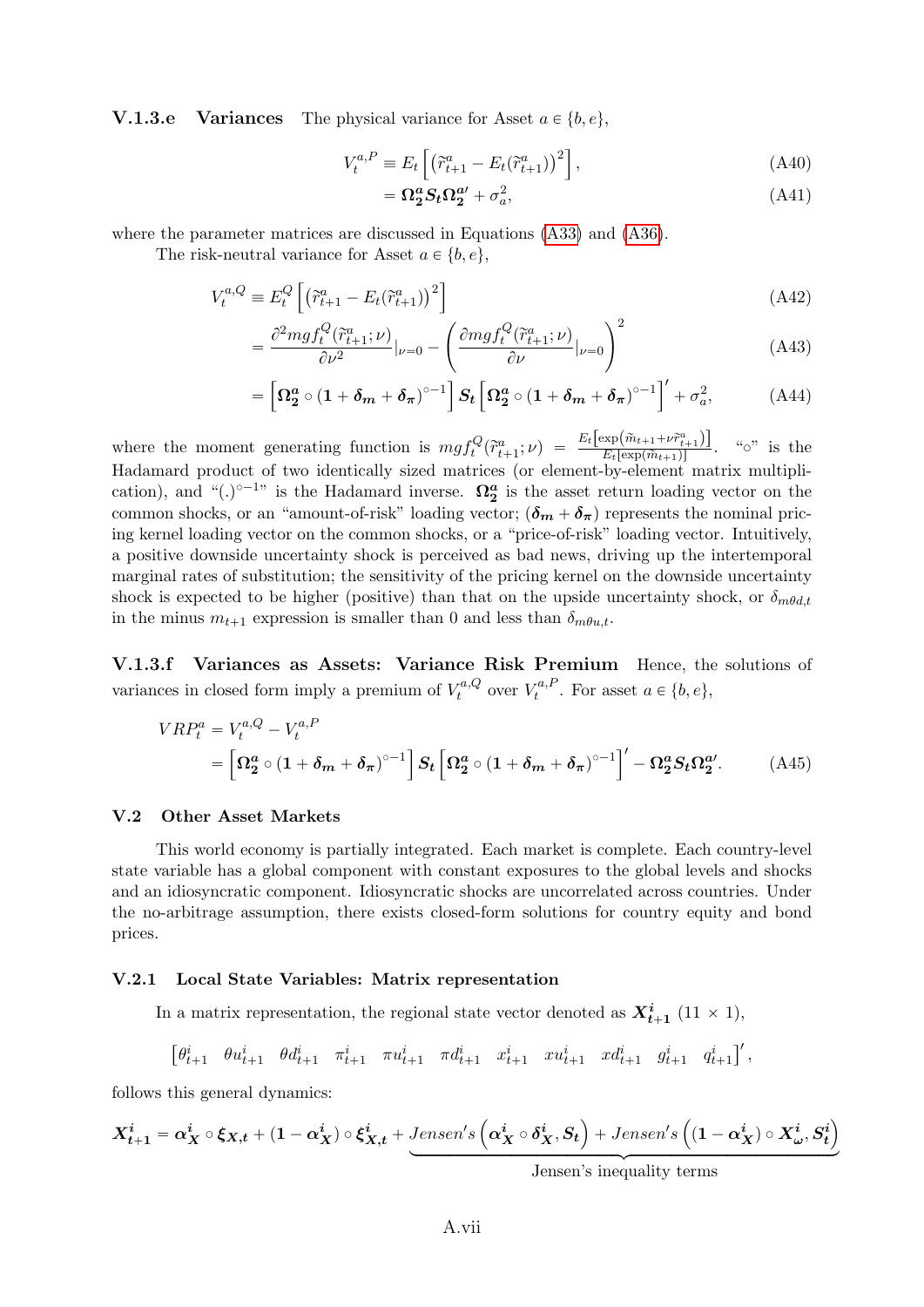$$
+\left(\alpha_X^i \circ \delta_X^i\right)\omega_{t+1}+\left(\left(1-\alpha_X^i\right)\circ X_{\omega}^i\right)\omega_{t+1}^i,\tag{A46}
$$

$$
\omega_{t+1}^i \sim \Gamma(S_t^i, 1) - S_t^i,\tag{A47}
$$

where  $\xi_{X,t}$  (11  $\times$  1) denotes the conditional mean vector of the global state variables  $X_{t+1}$  in Section [V.1.1,](#page-1-1)  $\omega_{t+1}$  (9  $\times$  1) the global state variable shock matrix,  $\delta_X^i$  (11 $\times$  9) the constant local coefficient vector to the global state variable shocks  $\omega_{t+1}$  (which are not constraint to be the same with global state variable loadings on global shocks  $\delta_X$ ),  $S_t$  (9  $\times$  1) the time-varying the same with global state variable loadings on global shocks  $\delta x$ ),  $S_t$  (9 × 1) the time-varying shape parameters of global shocks, and  $\Upsilon(\alpha^i_X \circ \delta^i_X, S_t)$  is the Jensen's inequality term from Gamma distributions. The local counterparts are defined as follows.  $\xi_{X,t}^{i}$  (11  $\times$  1) denotes the local component of the conditional mean vector of the regional state variables,  $\omega_{t+1}^{i}$  (11  $\times$  1) the local state variable shock matrix,

$$
\begin{bmatrix} \omega^i_{\theta u,t+1} & \omega^i_{\theta d,t+1} & \omega^i_{\pi u,t+1} & \omega^i_{\pi d,t+1} & \omega^i_{x,t+1} & \omega^i_{xu,t+1} & \omega^i_{xd,t+1} & \omega^i_{g,t+1} & \omega^i_{q,t+1} \end{bmatrix}',
$$

 $X^i_\omega$  (11 × 9) the constant coefficient vector to the local state variable shocks  $\omega^i_{t+1}$ ,  $S^i_t$  (9 × 1) the time-varying shape parameters of local shocks,

$$
\begin{bmatrix} \theta u_t^i & \theta d_t^i & \pi u_t^i & \pi d_t^i & xu_t^i & xd_t^i & v^i & q_t^i \end{bmatrix}'.
$$

Most important,  $\alpha_X^i$  (11 × 1) captures the constant global exposures.

The shock structures of each local state variables follow the global counterparts to ensure local shocks are also mutually independent from each other.

#### V.2.2 Local Real Pricing Kernel

I specify the logarithm of the local real local pricing kernel to be affine to the global and local state variable levels and shocks,

$$
-m_{t+1}^{i} = \alpha_{m}^{i} \left( x_{t} + \delta_{m}^{i} \omega_{t+1} \right) + (1 - \alpha_{m}^{i}) \left( x_{t}^{i} + m_{\omega}^{i} \omega_{t+1}^{i} \right)
$$
  
+ 
$$
\left[ \alpha_{m}^{i} \delta_{m}^{i} - \ln \left( 1 + \alpha_{m}^{i} \delta_{m}^{i} \right) \right] \mathbf{S}_{t} + \left[ (1 - \alpha_{m}^{i}) m_{\omega}^{i} - \ln \left( 1 + (1 - \alpha_{m}^{i}) m_{\omega}^{i} \right) \right] \mathbf{S}_{t}^{i}, \quad \text{(A48)}
$$
  
Jensen's Inequality Terms

where  $\omega_{t+1}$  (9  $\times$  1) and  $\omega_{t+1}^{i}$  (9  $\times$  1) are the global and local state variable shock matrix defined earlier.  $\delta_m^i$  (1×9) denotes a vector of constant sensitivities to global shocks. Similarly,  $\boldsymbol{m}_{\boldsymbol{\omega}}^i$  (1×7) denotes a vector of constant sensitivities to local shocks.

The drift term,  $\alpha_m^i x_t + (1 - \alpha_m^i) x_t^i$ , is the real regional short rate.

#### V.2.3 Local Asset Prices and Risk Premiums

**V.2.3.a** Nominal Treasury Bonds The real local short rate  $(y_{t,1}^i = -\ln\{[E_t[\exp(m_{t+1}^i)]\})$ and the nominal regional short rate  $(\tilde{y}_{t,1}^i = -\ln\{[E_t[\exp(m_{t+1}^i - \pi_{t+1}^i)]\})$  are solved in closed forms,

$$
y_{t,1}^i = \alpha_m^i x_t + (1 - \alpha_m^i) x_t^i, \tag{A49}
$$

$$
\tilde{y}_{t,1}^{i} = \alpha_{m}^{i} x_{t} + \alpha_{\pi}^{i} \xi_{\pi,t} + (1 - \alpha_{m}^{i}) x_{t}^{i} + (1 - \alpha_{\pi}^{i}) \xi_{\pi,t}^{i} \n+ \ln \left[ (1 + \alpha_{m}^{i} \delta_{m} + \alpha_{\pi}^{i} \delta_{\pi}^{i}) \circ (1 + \alpha_{m}^{i} \delta_{m})^{\circ - 1} \circ (1 + \alpha_{\pi}^{i} \delta_{\pi}^{i})^{\circ - 1} \right] \mathbf{S}_{t} \n+ \ln \left[ (1 + (1 - \alpha_{m}^{i}) m_{\omega}^{i} + (1 - \alpha_{\pi}^{i}) \pi_{\omega}^{i}) \circ (1 + (1 - \alpha_{m}^{i}) m_{\omega}^{i})^{\circ - 1} \circ (1 + (1 - \alpha_{\pi}^{i}) \pi_{\omega}^{i})^{\circ - 1} \right] \mathbf{S}_{t}^{i}.
$$
\n(A50)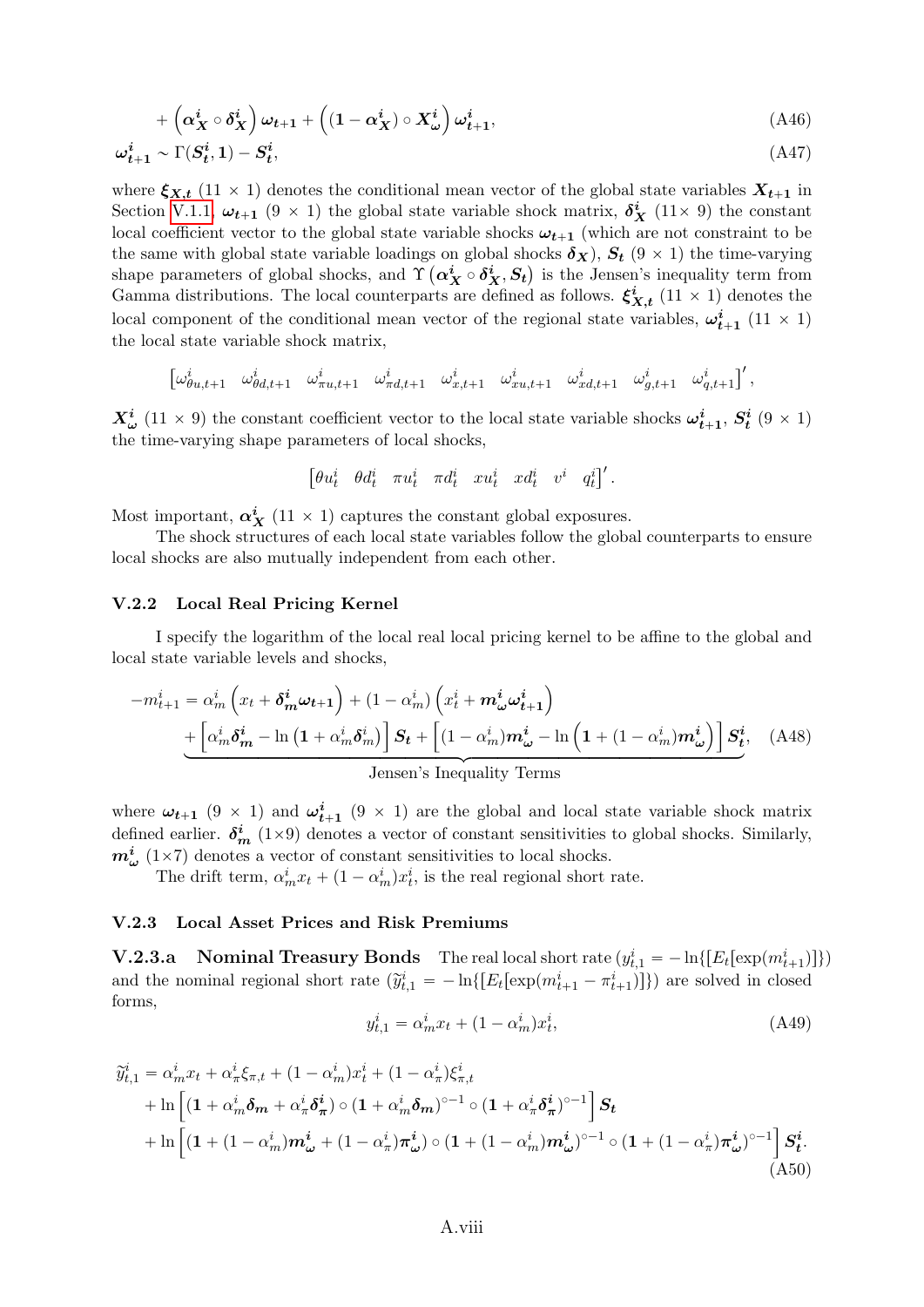where "ln(.)" is the element-wise logarithm operator, " $\circ$ " is the Hadamard product of two identically sized matrices (or element-by-element matrix multiplication), and " $(.)^{\circ -1}$ " is the Hadamard inverse. The three components in nominal short rate represent the real short rate  $(\alpha_m^i x_t + (1 - \alpha_m^i)x_t^i)$ , the expected inflation rate  $(\alpha_\pi^i \xi_{\pi,t} + (1 - \alpha_\pi^i)\xi_{\pi,t}^i)$ , and the inflation risk premium ( + Jensen's inequality term).

The price of *n*-period zero-coupon nominal bond  $(\tilde{P}_{t,n}^{b,i})$  can be then solved recursively in exact closed forms, given the shock specifications. The nominal local bond return from t to  $t+1$ can be approximately expressed as follows,

$$
\widetilde{r}_{t+1,n}^{b,i} \equiv \ln \left( \frac{\widetilde{P}_{t+1,n-1}^{b,i}}{\widetilde{P}_{t,n}^{b,i}} \right),
$$
\n
$$
= \Omega_{0,n}^{b,i} + \Omega_{1,n}^{b,i} X_t + \Omega_{2,n}^{b,i} \omega_{t+1} + \left[ \Omega_{2,n}^{b,i} + \ln \left( 1 - \Omega_{2,n}^{b,i} \right) S_t \right]
$$
\n
$$
(A51)
$$

<span id="page-8-0"></span>
$$
+\Omega_{3,n}^{b,i} X_t^i + \Omega_{4,n}^{b,i} \omega_{t+1}^i + \left[\Omega_{4,n}^{b,i} + \ln\left(1 - \Omega_{4,n}^{b,i}\right) S_t^i\right] + \epsilon_{t+1}^{b,i},\tag{A52}
$$

where  $\epsilon_{t+1}^{b,i}$  $t_{t+1}^{b,i}$  is a homoskedastic Gaussian shock with volatility  $\sigma_b^i$  to capture approximation error.

**V.2.3.b** Bond Risk Premium Given the no-arbitrage condition,  $E_t[\exp(\widetilde{m}_{t+1}^i + \widetilde{r}_{t+1,n}^{b,i})] =$ 1 where  $\tilde{r}_{t+1,n}^{b,i}$  is the nominal bond return, the regional bond risk premium has a closed-form solution,

$$
E_t[\tilde{r}_{t+1,n}^{b,i}] - \tilde{y}_{t,1}^i + \frac{1}{2}\sigma_b^{i^2} = \underbrace{\ln\left[\left(1 + \alpha_m^i \delta_m + \alpha_\pi^i \delta_\pi^i - \Omega_{2,n}^{b,i}\right) \circ \left(1 + \alpha_m^i \delta_m + \alpha_\pi^i \delta_\pi^i\right)^{\circ - 1} \circ \left(1 - \Omega_{2,n}^{b,i}\right)^{\circ - 1}\right] S_t}_{(1) \text{ compensation for global risk exposure}}
$$
\n
$$
+ \underbrace{\ln\left[\left(1 + \left(1 - \alpha_m^i\right)m_\omega^i + \left(1 - \alpha_\pi^i\right)\pi_\omega^i - \Omega_{4,n}^{b,i}\right) \circ \left(1 + \left(1 - \alpha_m^i\right)m_\omega^i + \left(1 - \alpha_\pi^i\right)\pi_\omega^i\right)^{\circ - 1} \circ \left(1 - \Omega_{4,n}^{b,i}\right)^{\circ - 1}\right] S_t^i}_{(2) \text{ compensation for regional risk exposure}}.
$$
\n(A53)

[38](#page--1-0) which in a quadratic Gaussian approximation has the following expression,

$$
\approx \underbrace{\left(\alpha_m^i \delta_m + \alpha_\pi^i \delta_\pi^i\right) \circ \Omega_{2,n}^{b,i} S_t}_{\approx (1)} + \underbrace{\left[(1 - \alpha_m^i) m_\omega^i + (1 - \alpha_\pi^i) \pi_\omega^i\right] \circ \Omega_{4,n}^{b,i} S_t^i}_{\approx (2)} = -Cov_t(\widetilde{m}_{t+1}^i, \widetilde{r}_{t+1,n}^{b,i}).
$$
\n(A54)

[39](#page--1-0)

**V.2.3.c** Equities The nominal local equity return from t to  $t + 1$  can be approximately expressed as follows,

<span id="page-8-1"></span>
$$
\tilde{r}_{t+1}^{e,i} \equiv \ln\left(\frac{\tilde{P}_{t+1,n-1}^{e,i}}{\tilde{P}_t^{e,i}}\right),
$$
\n
$$
= \Omega_0^{e,i} + \Omega_1^{e,i} X_t + \Omega_2^{e,i} \omega_{t+1} + \left[\Omega_2^{b,i} + \ln\left(1 - \Omega_2^{b,i}\right) S_t\right]
$$
\n
$$
+ \Omega_3^{e,i} X_t^i + \Omega_4^{e,i} \omega_{t+1}^i + \left[\Omega_4^{b,i} + \ln\left(1 - \Omega_4^{b,i}\right) S_t^i\right] + \epsilon_{t+1}^{e,i}.
$$
\n(A56)

<sup>39</sup>The quadratic Taylor approximation for " $y - \ln(1 + y)$ " is  $\frac{1}{2}y^2$ .

<sup>38</sup>Note that, the non-linearity is due to the non-linearities in the moment generating function of Gamma shocks.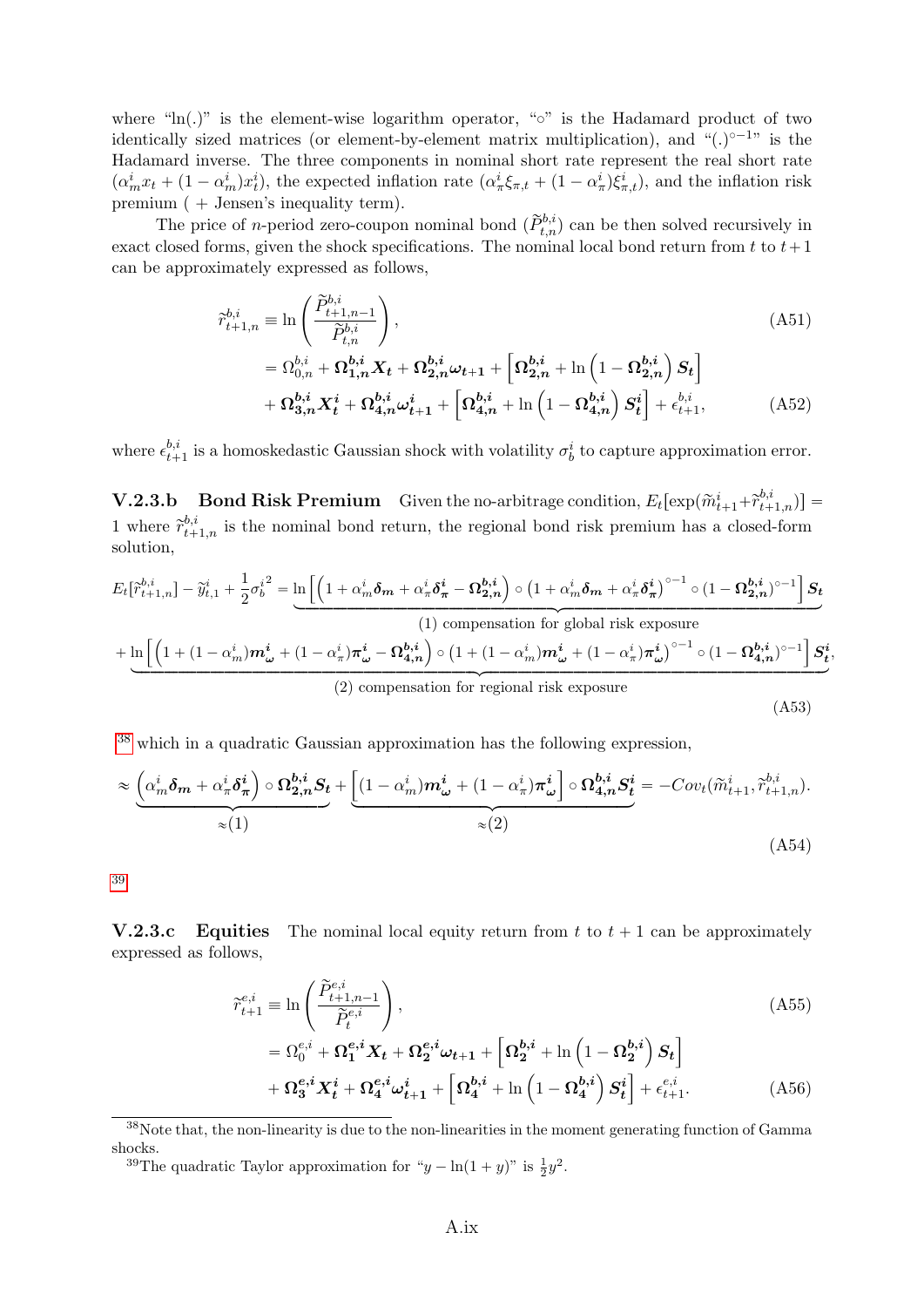where  $\epsilon_{t+1}^{e,i}$  $\epsilon_{t+1}^{e,i}$  is a homoskedastic Gaussian shock with volatility  $\sigma_e^i$  to capture approximation error.

**V.2.3.d** Equity Risk Premium Given the no-arbitrage condition,  $E_t[\exp(\widetilde{m}_{t+1}^i + \widetilde{r}_{t+1}^{e,i})]$  $\begin{bmatrix} e, i \\ t+1 \end{bmatrix}$  = 1 where  $\tilde{r}_{t+}^{e,i}$  $t_{t+1}^{e,i}$  is the nominal equity return, the regional equity risk premium has a closed-form solution,

$$
E_t[\tilde{r}_{t+1}^{e,i}] - \tilde{y}_{t,1}^i + \frac{1}{2}\sigma_b^{i^2} = \underbrace{\ln\left[\left(1 + \alpha_m^i \delta_m + \alpha_\pi^i \delta_\pi^i - \Omega_2^{e,i}\right) \circ \left(1 + \alpha_m^i \delta_m + \alpha_\pi^i \delta_\pi^i\right)^{\circ - 1} \circ \left(1 - \Omega_2^{e,i}\right)^{\circ - 1}\right] S_t}_{(1) \text{ compensation for global risk exposure}}
$$
\n
$$
+ \underbrace{\ln\left[\left(1 + (1 - \alpha_m^i)m_\omega^i + (1 - \alpha_\pi^i)\pi_\omega^i - \Omega_4^{e,i}\right) \circ \left(1 + (1 - \alpha_m^i)m_\omega^i + (1 - \alpha_\pi^i)\pi_\omega^i\right)^{\circ - 1} \circ \left(1 - \Omega_4^{e,i}\right)^{\circ - 1}\right] S_t^i}_{(2) \text{ compensation for regional risk exposure}},
$$
\n(A57)

[40](#page--1-0) which in a quadratic Gaussian approximation has the following expression,

$$
\approx \underbrace{\left(\alpha_m^i \delta_m + \alpha_\pi^i \delta_\pi^i\right) \circ \Omega_2^{e,i} S_t}_{\approx (1)} + \underbrace{\left[(1 - \alpha_m^i) m_\omega^i + (1 - \alpha_\pi^i) \pi_\omega^i\right] \circ \Omega_4^{e,i} S_t^i}_{\approx (2)} = -Cov_t(\widetilde{m}_{t+1}^i, \widetilde{r}_{t+1}^{e,i}).
$$
\n(A58)

**V.2.3.e** Variances The physical variance for Asset  $a \in \{b, e\}$ ,

$$
V_t^{a,i,P} \equiv E_t \left[ \left( \hat{r}_{t+1}^{a,i} - E_t(\hat{r}_{t+1}^{a,i}) \right)^2 \right], \tag{A59}
$$

$$
= \Omega_2^{a,i} S_t \Omega_2^{a,i'} + \Omega_4^{a,i} S_t^i \Omega_4^{a,i'} + \sigma_a^{i^2}, \tag{A60}
$$

where the parameter matrices are discussed in Equations [\(A51\)](#page-8-0) and [\(A55\)](#page-8-1).

The risk-neutral variance for Asset  $a \in \{b, e\},\$ 

$$
V_{t}^{a,i,Q} = E_{t}^{Q} \left[ \left( \tilde{r}_{t+1}^{a,i} - E_{t}(\tilde{r}_{t+1}^{a,i}) \right)^{2} \right],
$$
\n
$$
= \left[ \Omega_{2}^{a,i} \circ (1 + \delta_{m} + \delta_{\pi})^{\circ - 1} \right] S_{t} \left[ \Omega_{2}^{a,i} \circ (1 + \delta_{m} + \delta_{\pi})^{\circ - 1} \right]'
$$
\n
$$
+ \left[ \Omega_{4}^{a,i} \circ (1 + m_{\omega}^{i} + \pi_{\omega}^{i})^{\circ - 1} \right] S_{t}^{i} \left[ \Omega_{4}^{a,i} \circ (1 + m_{\omega}^{i} + \pi_{\omega}^{i})^{\circ - 1} \right]' + \sigma_{a}^{i^{2}}.
$$
\n(A62)

V.2.3.f Variances as Assets: Variance Risk Premium The present tripartite model derives closed-form solutions for VRP which show potentials to capture its empirical time variation characteristics. For asset  $a \in \{b, e\},\$ 

$$
VRP_{t}^{a} = V_{t}^{a,Q} - V_{t}^{a,P}
$$
  
=  $\left[\Omega_{2}^{a} \circ (1 + \delta_{m} + \delta_{\pi})^{\circ -1}\right] S_{t} \left[\Omega_{2}^{a} \circ (1 + \delta_{m} + \delta_{\pi})^{\circ -1}\right]' - \Omega_{2}^{a} S_{t} \Omega_{2}^{a} + \left[\Omega_{4}^{a,i} \circ \left(1 + m_{\omega}^{i} + \pi_{\omega}^{i}\right)^{\circ -1}\right] S_{t}^{i} \left[\Omega_{4}^{a,i} \circ \left(1 + m_{\omega}^{i} + \pi_{\omega}^{i}\right)^{\circ -1}\right]' - \Omega_{4}^{a,i} S_{t}^{i} \Omega_{4}^{a,i},$  (A63)

 $^{40}$ Note that, the non-linearity is due to the non-linearities in the moment generating function of Gamma shocks.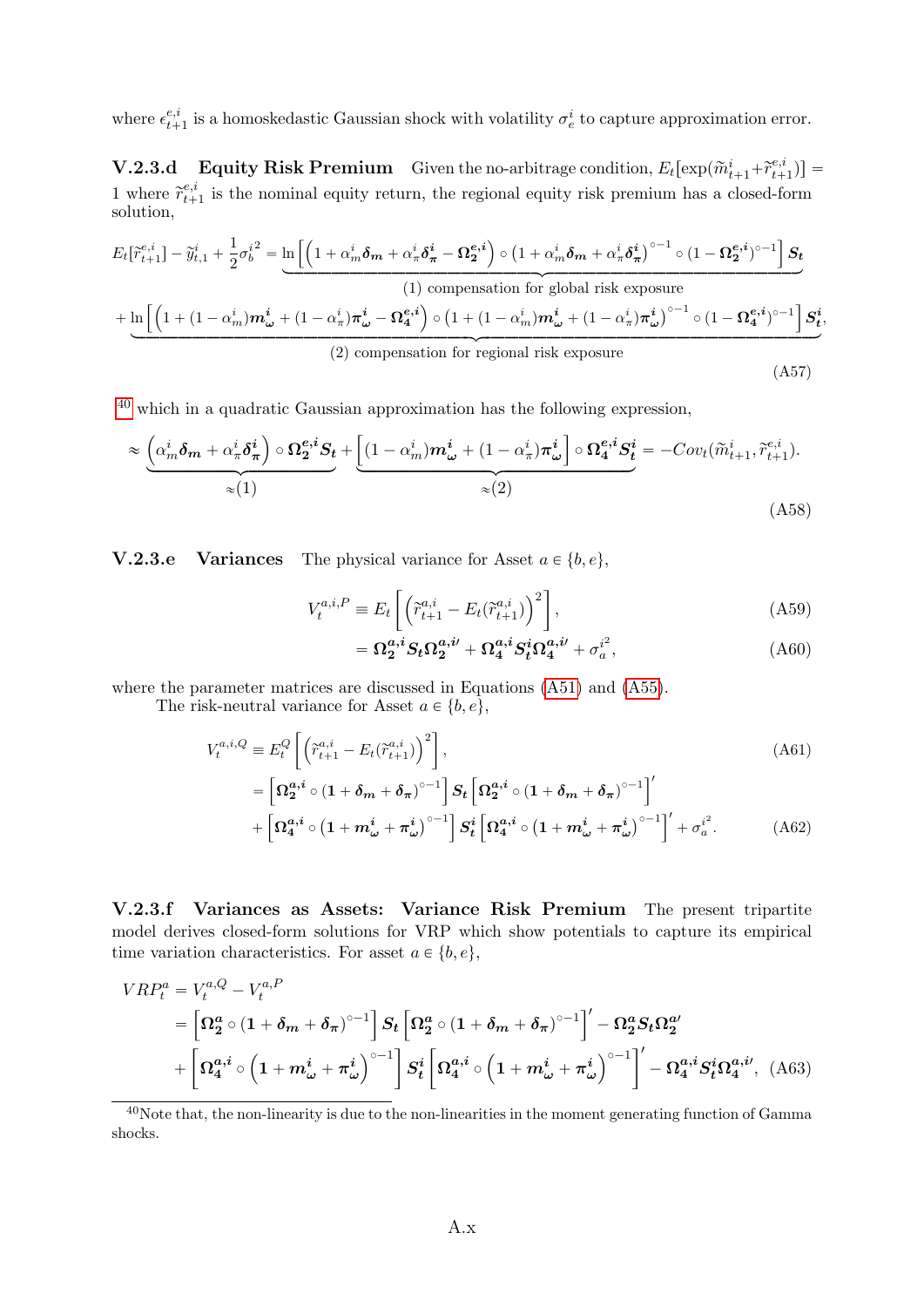where  $\Omega_2^a$  and  $\Omega_4^{a,i}$  $a_i^{\mathbf{a},i}$  are the "amount-of-risk" coefficients, and  $\delta_{m}$  and  $m^i_{\omega}$  are the "price-ofrisk" coefficients that are linear to the global and regional risk aversions respectively. In the tripartite framework, the variance risk premium can be decomposed into a global component and a regional component.

**V.2.3.g** Foreign Exchange Returns Denote  $s^{s/i}$  as the log of the spot exchange rate in units of dollars per foreign currency  $i$  at region  $i$ . As stated in the Proposition 1 of Backus, Foresi, and Telmer (2011), the change in the nominal exchange rate,  $\Delta s_{t+1}^{\$/i} = s_{t+1}^{\$/i} - s_t^{\$/i}$  $t^{^{\mathfrak{D}/i}}$ , in a frictionless world is equivalent to the nominal pricing kernel difference,

$$
\Delta s_{t+1}^{\$/\!i} = m_{t+1}^i - m_{t+1} + \pi_{t+1} - \pi_{t+1}^i. \tag{A64}
$$

An increase in  $s^{\frac{s}{i}}$  means a depreciation in dollars (and an appreciation in region i currency). In this model, a hypothetical world with perfect integration (i.e,  $\alpha_m^i = 1 \forall i$ ) still obtains a timevarying spot rate to address the inflation risk amid the real macroeconomic risks. The regional currency excess return is the log return to U.S. investors of borrowing in dollars to hold foreign investment currency i can be expressed as an exact dynamic factor model,

$$
\begin{split} \widetilde{r}_{t+1}^{f_{x,i}} & \equiv \Delta s_{t+1}^{s/i} + \widetilde{y}_{t,1}^{i}, \\ & = \Omega_0^{f_{x,i}} + \Omega_1^{f_{x,i}} X_t + \Omega_2^{f_{x,i}} \omega_{t+1} + \Omega_3^{f_{x,i}} X_t^i + \Omega_4^{f_{x,i}} \omega_{t+1}^i + \varepsilon_{t+1}^{f_{x,i}} + Jensen's + \epsilon_{t+1}^{f_{x,i}}, \end{split} \tag{A66}
$$

where  $\Omega_0^{fx,i}$ ,  $\Omega_1^{fx,i}$  $_{1}^{fx,i},\!\Omega_{2}^{fx,i}$  $_{2}^{fx,i},\!\Omega_{3}^{fx,i}$  $s^{fx,i}$  and  $\Omega_4^{fx,i}$  $f^{x,i}_4$  are constant matrices;  $\epsilon_{t+1}^{f_{x,i}}$  $t_{t+1}^{J,x,\imath}$  is the approximation error term that follows a homoskedastic Gaussian distribution with volatility  $\sigma_{fx}^{i}$ .

**V.2.3.h** Foreign Exchange Risk Premium Given the no-arbitrage condition,  $E_t[\exp(\widetilde{m}_{t+1}+\ldots+\widetilde{m}_{t+1}+\ldots+\widetilde{m}_{t+1}+\ldots+\widetilde{m}_{t+1}+\ldots+\widetilde{m}_{t+1}+\ldots+\widetilde{m}_{t+1}+\ldots+\widetilde{m}_{t+1}+\ldots+\widetilde{m}_{t+1}+\ldots+\widetilde{m}_{t+1}+\ldots+\widetilde{m}_{t+1}+\ldots+\wid$  $\widetilde{r}_{t+1}^{fx,i}$  $[t_{t+1}^{f_{x,i}}] = 1$  where  $\widetilde{r}_{t+1}^{f_{x,i}}$  $t_{t+1}^{Jx,i}$  is the nominal foreign exchange return (from the U.S. investor's view point), the foreign exchange risk premium has a closed-form solution,

$$
E_t[\widetilde{r}_{t+1}^{fx,i}] - \widetilde{y}_{t,1} + \frac{1}{2}\sigma_{fx}^{i^2} = \ln\left[\left(1 + \delta_m + \delta_\pi - \Omega_2^{fx,i}\right) \circ \left(1 + \delta_m + \delta_\pi\right)^{\circ - 1} \circ \left(1 - \Omega_2^{fx,i}\right)^{\circ - 1}\right]S_t,
$$
\n(A67)

<sup>[41](#page--1-0)</sup> which in a quadratic Gaussian approximation has the following expression,

$$
\approx (\delta_m + \delta_\pi) \circ \Omega_2^{fx,i} S_t = -Cov_t(\widetilde{m}_{t+1}, \widetilde{r}_{t+1}^{fx,i}). \tag{A68}
$$

<sup>&</sup>lt;sup>41</sup>Note that, the non-linearity is due to the non-linearities in the moment generating function of Gamma shocks.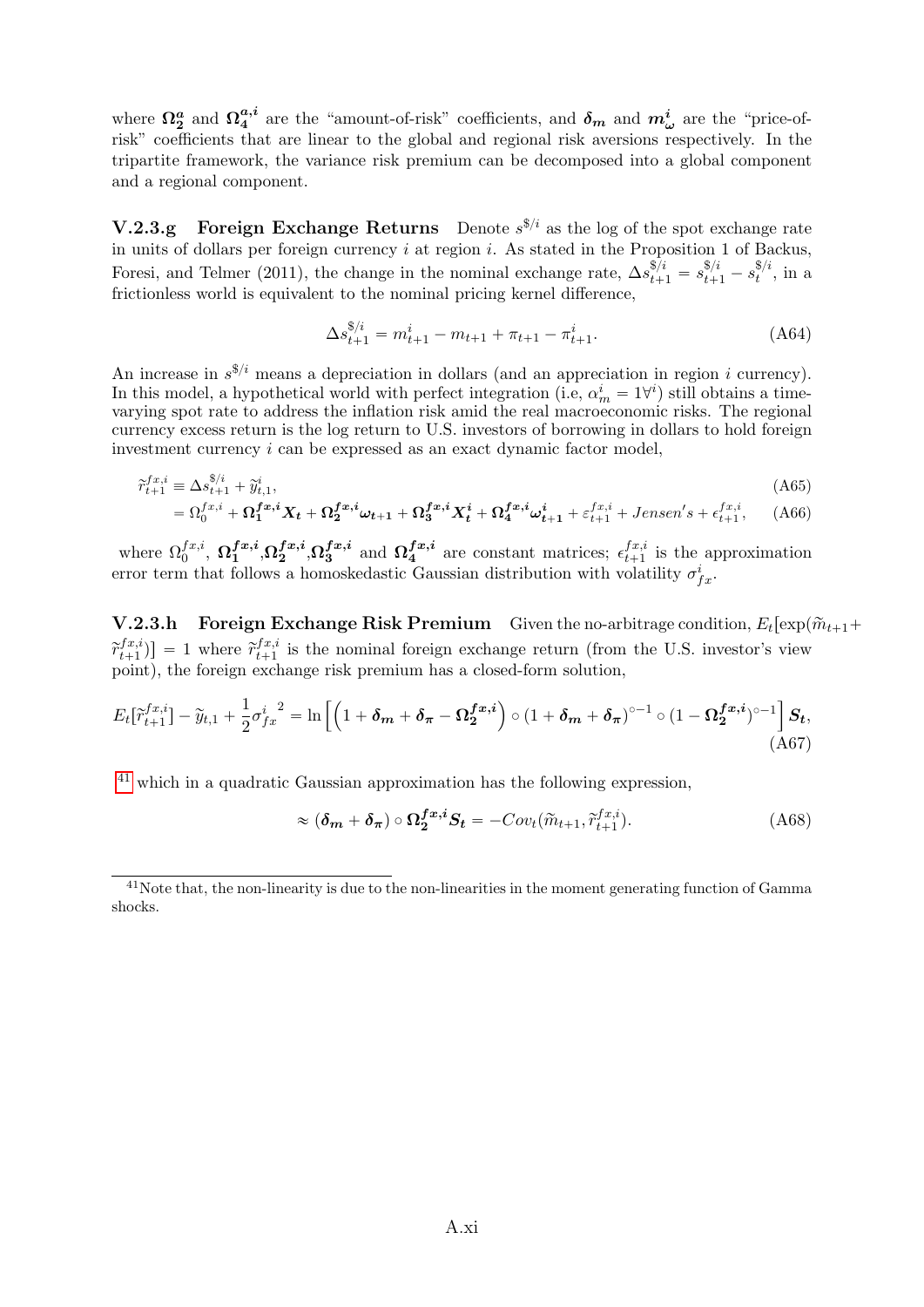#### Table A1: Conditional Volatility Models for Asset Returns.

This table presents best GARCH-class models and distributional assumptions for asset return conditional volatility. The four GARCH-class models are GARCH ("GARCH"), exponential GARCH ("EGARCH"), Threshold GARCH ("TARCH"), and Glosten-Jagannathan-Runkle GARCH ("GJRGARCH"). The four distributions-of-interest are Gaussian (" "), Student t ("t" characterized by a tail parameter  $\zeta_1$ ), GED ("GED" characterized by a tail parameter  $\zeta_1$ ), and Skewed t ("Skewt" characterized by a tail parameter  $\zeta_1$  and an asymmetry parameter  $\zeta_2$ ) distributions. Suppose  $r_{t+1} = \mu + \varepsilon_{t+1}$ , where  $\varepsilon_{t+1} \sim D(0, h_t)$ .

- (1) GARCH, Bollerslev (1986) :  $h_t = \alpha_0 + \alpha_1 \varepsilon_t^2 + \alpha_2 h_{t-1}$
- (2) EGARCH, Nelson (1991) :  $\ln(h_t) = \alpha_0 + \alpha_1 \frac{|\varepsilon_t|}{\sqrt{h_t}}$  $h_{t-1}$  $+\alpha_2 \ln(h_{t-1}) + \alpha_3 \frac{\varepsilon_t}{\sqrt{1}}$  $h_{t-1}$  $\mathbf{I}$
- (3) TARCH, Zakoian (1994) :  $\sqrt{h_t} = \alpha_0 + \alpha_1 |\varepsilon_t| + \alpha_2$  $|h_{t-1} + \alpha_3 I_{\varepsilon_t < 0} | \varepsilon_t|$
- (4) GJRGARCH, Glosten, Jagannathan, and Runkle (1993) :  $h_t = \alpha_0 + \alpha_1 \varepsilon_t^2 + \alpha_2 h_{t-1} + \alpha_3 I_{\varepsilon_t < 0} \varepsilon_t^2$ .

Model estimation uses MLE at monthly frequency covering period from March 1987 to December 2016 (T=358), and model selection follows BIC. Bold values indicate  $<5\%$ significance level.

| Asset               | Best Model     |            |            | Variance Equation Parameters | Distribution Parameters |                  |
|---------------------|----------------|------------|------------|------------------------------|-------------------------|------------------|
|                     |                | $\alpha_1$ | $\alpha_2$ | $\alpha_3$                   | Thick Tail $(\zeta_1)$  | Skew $(\zeta_2)$ |
| <b>USA Equity</b>   | EGARCH-Skewt   | 0.2652     | 0.8694     | $-0.1635$                    | 7.9925                  | $-0.3664$        |
| CAN Equity          | GARCH-Skewt    | 0.1111     | 0.8079     |                              | 7.5999                  | $-0.2775$        |
| <b>DEU</b> Equity   | EGARCH-Skewt   | 0.2178     | 0.8603     | $-0.1164$                    | 7.3323                  | $-0.2923$        |
| FRA Equity          | EGARCH-Skewt   | 0.1749     | 0.8325     | $-0.2215$                    | 21.9996                 | $-0.2914$        |
| <b>GBR</b> Equity   | EGARCH-Skewt   | 0.1515     | 0.8269     | $-0.1881$                    | 11.3674                 | $-0.1898$        |
| <b>CHE</b> Equity   | GJRGARCH-Skewt | 0.0345     | 0.2317     | 0.2989                       | 6.5014                  | $-0.1673$        |
| <b>JPN</b> Equity   | EGARCH         | 0.2339     | 0.9369     | $-0.1193$                    |                         |                  |
| <b>AUS</b> Equity   | EGARCH-Skewt   | 0.1257     | 0.9192     | $-0.0685$                    | 6.4191                  | $-0.2395$        |
| USA Gov-Bond        | <b>TARCH</b>   | 0.3669     | 0.6959     | $-0.1259$                    |                         |                  |
| CAN Gov-Bond        | GARCH-t        | 0.0702     | 0.6549     |                              | 9.4227                  |                  |
| DEU Gov-Bond        | <b>TARCH</b>   | 0.2506     | 0.7814     | $-0.0644$                    |                         |                  |
| FRA Gov-Bond        | <b>GARCH</b>   | 0.0774     | 0.8484     |                              |                         |                  |
| GBR Gov-Bond        | GARCH-GED      | 0.0463     | 0.9278     |                              | 1.3353                  |                  |
| CHE Gov-Bond        | <b>GARCH</b>   | 0.1284     | 0.4380     |                              |                         |                  |
| <b>JPN</b> Gov-Bond | GARCH-GED      | 0.1093     | 0.7756     |                              | 1.3036                  |                  |
| AUS Gov-Bond        | GARCH-Skewt    | 0.1330     | 0.5543     |                              | 13.7548                 | $-0.2537$        |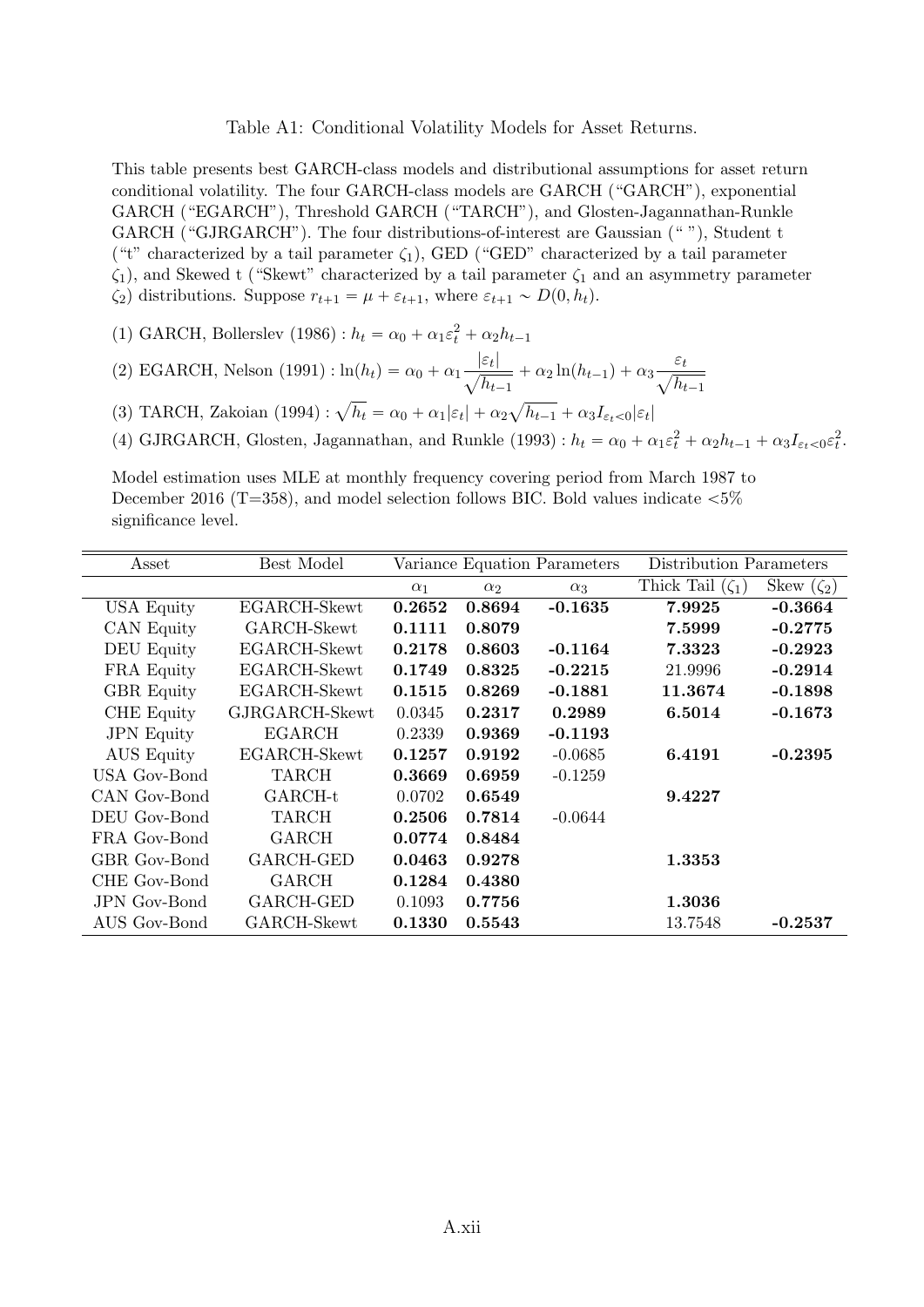Table A2: Values of Constant Matrices "Ξ" in the Global Dynamic Comovement Model (Equations (7) and (17) of the main paper).

In the econometric model, constant symmetric matrix  $\mathbf{\Xi} = E$ "  $I_{\check{\boldsymbol{z}}_t<0}I'_{\check{\boldsymbol{z}}_t<0}$ ‰  $(N \times N)$  is crucial to maintain a stationary  $\check{Q}_t$  process, where  $I_{\check{z}_t<0}$  ( $N\times1$ ) is assigned 1 if the residual is less than 0, and assigned 0 otherwise. This table presents pre-determined empirical estimates of Ξ of each estimation (by asset-currency) using the sample in the econometric part of the paper (March 1987 – December 2016).

| Equity, USD | <b>USA</b> | CAN  | DEU  | <b>FRA</b> | GBR        | CHE  | JPN        | <b>AUS</b> |
|-------------|------------|------|------|------------|------------|------|------------|------------|
| USA         | 0.43       | 0.34 | 0.31 | 0.34       | 0.34       | 0.31 | 0.30       | 0.30       |
| CAN         |            | 0.46 | 0.31 | 0.34       | 0.35       | 0.31 | 0.30       | 0.34       |
| DEU         |            |      | 0.46 | 0.37       | 0.36       | 0.34 | 0.31       | 0.29       |
| FRA         |            |      |      | 0.47       | 0.36       | 0.34 | 0.33       | 0.32       |
| GBR.        |            |      |      |            | 0.50       | 0.36 | 0.35       | 0.36       |
| CHE         |            |      |      |            |            | 0.47 | 0.33       | 0.30       |
| JPN         |            |      |      |            |            |      | 0.50       | 0.33       |
| AUS         |            |      |      |            |            |      |            | 0.47       |
| Bond, USD   | <b>USA</b> | CAN  | DEU  | <b>FRA</b> | <b>GBR</b> | CHE  | <b>JPN</b> | <b>AUS</b> |
| USA         | 0.50       | 0.31 | 0.33 | 0.32       | 0.31       | 0.32 | 0.31       | 0.30       |
| <b>CAN</b>  |            | 0.47 | 0.30 | 0.29       | 0.31       | 0.29 | 0.28       | 0.32       |
| DEU         |            |      | 0.50 | 0.46       | 0.38       | 0.41 | 0.34       | 0.30       |
| <b>FRA</b>  |            |      |      | 0.49       | 0.36       | 0.42 | 0.32       | 0.29       |
| <b>GBR</b>  |            |      |      |            | 0.51       | 0.37 | 0.31       | 0.31       |
| <b>CHE</b>  |            |      |      |            |            | 0.51 | 0.35       | 0.30       |
| <b>JPN</b>  |            |      |      |            |            |      | 0.50       | 0.28       |
| AUS         |            |      |      |            |            |      |            | 0.47       |

Table A3: Model Fit: Flight-to-Safety Channel, Given the Chosen Model in Table [3](#page--1-0)

The model implicitly include a FTS channel. To provide the right empirical moments to be compared with, "Empirical" reports the average of time-varying correlation (estimated using a parsimonious dynamic conditional correlation model as in Engle (2002)) between standardized monthly equity returns and bond returns—both denominated in USD as consistently used in this paper. Then, "Conditional Model" reports the time-series averages of the model-implied equity beta (=correlation given the standardization) Table [3.](#page--1-0) **States:** Good (Bad) states, when country recession indicator  $= 0$ (1). Bold (italics) values indicate the model point estimates are within 95% (99%) confidence intervals of the corresponding data moments.

|                   | <b>Full States</b> | Good     | Bad      |
|-------------------|--------------------|----------|----------|
| Empirical         | 0.3360             | 0.3799   | 0.2946   |
| S.E.              | (0.0481)           | (0.0468) | (0.0494) |
| Conditional Model | 0.2501             | 0.2591   | 0.2333   |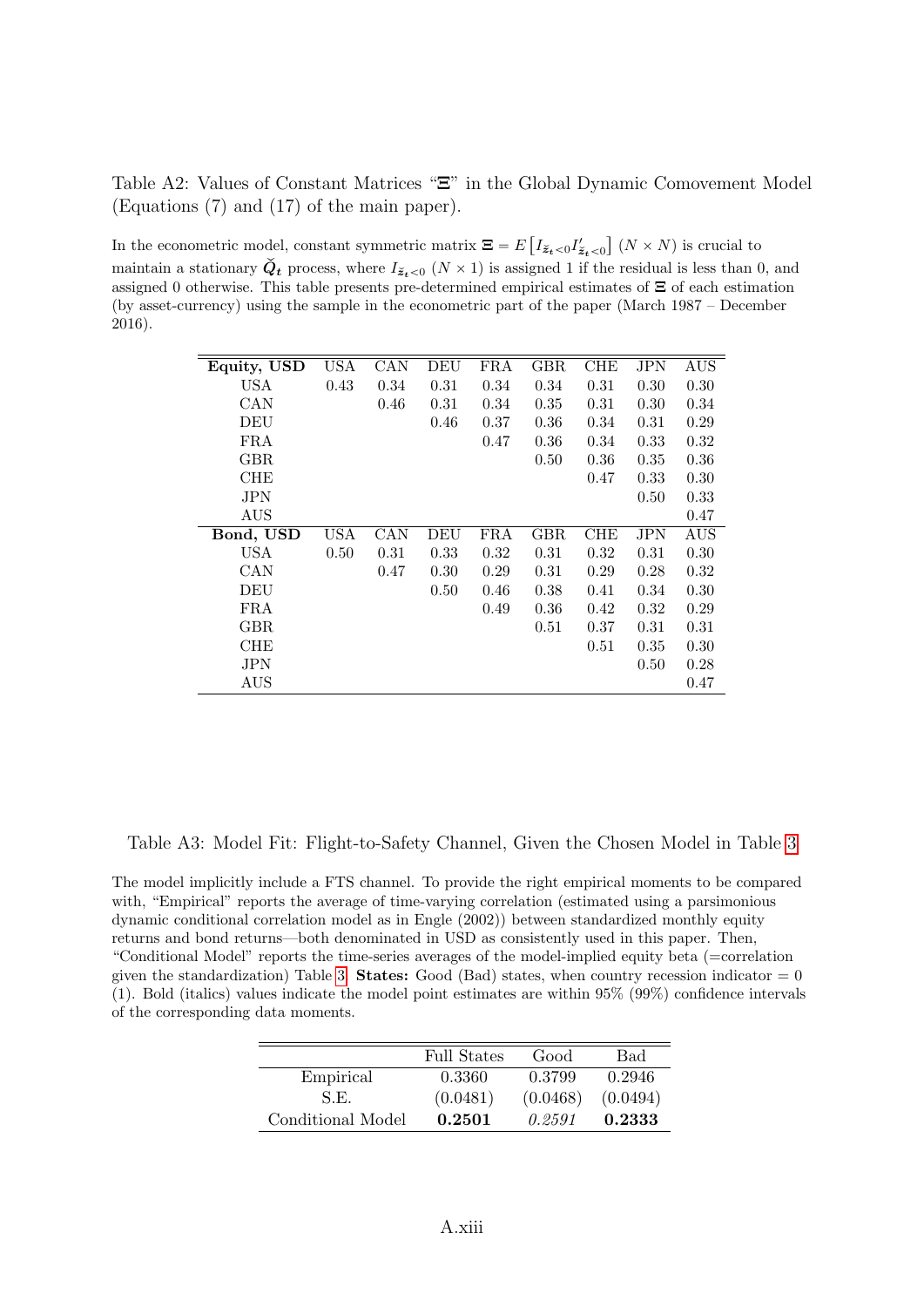Table A4: Estimation Results of Global Equity Comovement:  $x_{i,t}$  =Standardized Country Output Growth.

This table provides one of the robustness checks of the global equity correlation estimates involving the FTS channel (as in Table [3\)](#page--1-0). Here, I use standardized country output growth (industrial production growth) as  $x_{i,t}$  in the FTS process. Model estimation uses MLE at monthly frequency covering period from March 1987 to December 2016 (T=358), and model selection follows BIC. Bold (italics) values indicate  $<5\%$  (10%) significance level.

|            |            | Multivariate | Gaussian   |            |            |            | Multivariate t |            |
|------------|------------|--------------|------------|------------|------------|------------|----------------|------------|
|            | E(6)       | E(7)         | E(8)       | E(9)       | E(6)       | E(7)       | E(8)           | E(9)       |
| $\beta_1$  | 0.0884     | 0.0777       | 0.0724     | 0.0634     | 0.0753     | 0.0176     | 0.0490         | 0.0172     |
|            | (0.0291)   | (0.0355)     | (0.0341)   | (0.0539)   | (0.0353)   | (0.0082)   | (0.0566)       | (0.0200)   |
| $\beta_2$  | 0.8708     | 0.8801       | 0.8958     | 0.9008     | 0.8864     | 0.9676     | 0.9315         | 0.9692     |
|            | (0.0390)   | (0.0450)     | (0.0487)   | (0.0828)   | (0.0547)   | (0.0111)   | (0.0935)       | (0.1289)   |
| $\nu$      |            |              |            |            |            |            |                |            |
|            |            |              |            |            |            |            |                |            |
| $\gamma$   |            | 0.0255       |            | 0.0305     |            | 0.0218     |                | 0.0205     |
|            |            | (0.0134)     |            | (0.0183)   |            | (0.0055)   |                | (0.0081)   |
| $\phi$     |            |              | 0.0382     | 0.0264     |            |            | 0.0421         | 0.0257     |
|            |            |              | (0.0208)   | (0.0215)   |            |            | (0.0257)       | (0.0223)   |
| $\delta_1$ | 0.4958     | 0.4856       | 0.4943     | 0.4855     | 0.4238     | 0.4130     | 0.4221         | 0.4123     |
|            | (0.0265)   | (0.0270)     | (0.0263)   | (0.0263)   | (0.0243)   | (0.0185)   | (0.0242)       | (0.0656)   |
| $\delta_2$ | 0.0686     | 0.0623       | 0.0678     | 0.0605     | 0.0387     | 0.0328     | 0.0377         | 0.0331     |
|            | (0.0214)   | (0.0219)     | (0.0212)   | (0.0214)   | (0.0175)   | (0.0185)   | (0.0176)       | (0.0166)   |
| df         |            |              |            |            | 11.0510    | 9.6308     | 11.1301        | 9.8784     |
|            |            |              |            |            | (2.5636)   | (1.6799)   | (2.6175)       | (1.9001)   |
| LL         | $-2991.66$ | $-2985.61$   | $-2989.32$ | $-2983.89$ | $-2916.31$ | $-2888.03$ | $-2914.75$     | $-2886.50$ |
| AIC        | 5991.32    | 5981.21      | 5988.64    | 5979.77    | 5842.62    | 5788.06    | 5841.49        | 5787.01    |
| ВIС        | 6006.84    | 6000.62      | 6008.04    | 6003.05    | 5862.02    | 5811.34    | 5864.78        | 5814.17    |
|            |            |              |            |            |            |            |                |            |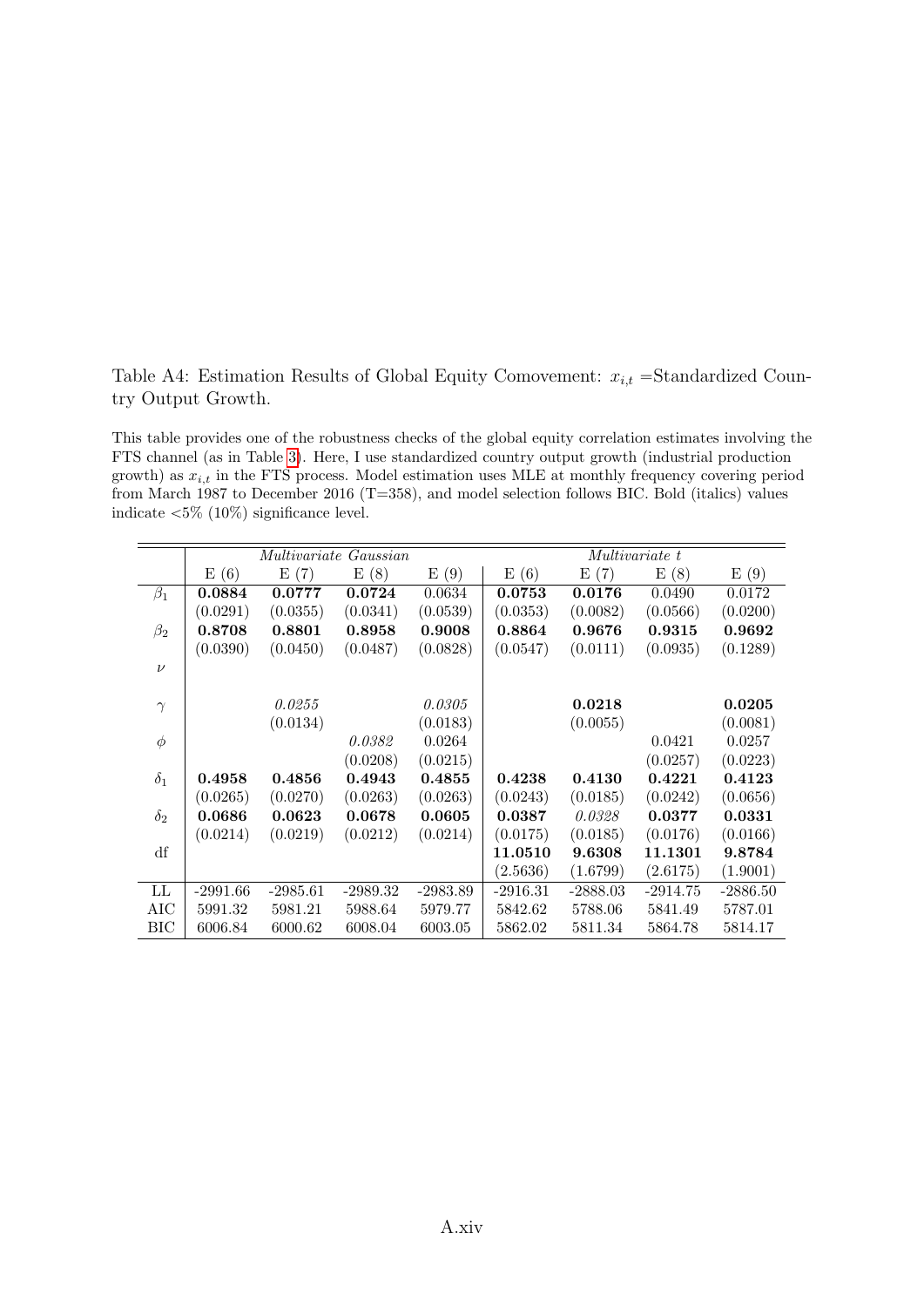Table A5: Estimation Results of Global Equity Comovement: DECO Estimates, No Domestic Comovement Part.

This table provides one of the robustness checks of the global equity correlation estimates involving the FTS channel (as in Table [3\)](#page--1-0). Here, I directly estimate the DECO model with tests. Model estimation uses MLE at monthly frequency covering period from March 1987 to December 2016 (T=358), and model selection follows BIC. Bold (italics) values indicate  $< 5\%$  (10%) significance level.

|            |            |            | <i>Multivariate Gaussian</i> |            |            | <i>Multivariate t</i> |            |            |            |            |  |  |
|------------|------------|------------|------------------------------|------------|------------|-----------------------|------------|------------|------------|------------|--|--|
|            | E(10)      | E(11)      | E(12)                        | E(13)      | E(14)      | E(10)                 | E(11)      | E(12)      | E(13)      | E(14)      |  |  |
| $\beta_1$  | 0.0883     | 0.0725     | 0.0497                       | 0.0515     | 0.0985     | 0.0612                | 0.0281     | 0.0599     | 0.0225     | 0.1041     |  |  |
|            | (0.0313)   | (0.0384)   | (0.0219)                     | (0.1016)   | (0.0329)   | (0.0138)              | (0.0249)   | (0.0117)   | (0.0104)   | (0.0287)   |  |  |
| $\beta_2$  | 0.8905     | 0.8942     | 0.9485                       | 0.9058     | 0.8693     | 0.9388                | 0.9520     | 0.9401     | 0.9617     | 0.8482     |  |  |
|            | (0.0431)   | (0.0449)   | (0.0281)                     | (0.1418)   | (0.0444)   | (0.0143)              | (0.0348)   | (0.0123)   | (0.0142)   | (0.0349)   |  |  |
| $\nu$      |            |            |                              |            | 0.2072     |                       |            |            |            | 0.2800     |  |  |
|            |            |            |                              |            | (0.0539)   |                       |            |            |            | (0.0358)   |  |  |
| $\gamma$   |            | 0.0259     |                              | 0.0188     |            |                       | 0.0279     |            | 0.0233     |            |  |  |
|            |            | (0.0106)   |                              | (0.0136)   |            |                       | (0.0135)   |            | (0.0065)   |            |  |  |
| $\phi$     |            |            | 0.0432                       | 0.0394     |            |                       |            | 0.0259     | 0.0386     |            |  |  |
|            |            |            | (0.0252)                     | (0.0201)   |            |                       |            | (0.0141)   | (0.0207)   |            |  |  |
| $\delta_1$ |            |            |                              |            |            |                       |            |            |            |            |  |  |
|            |            |            |                              |            |            |                       |            |            |            |            |  |  |
| $\delta_2$ |            |            |                              |            |            |                       |            |            |            |            |  |  |
|            |            |            |                              |            |            |                       |            |            |            |            |  |  |
| df         |            |            |                              |            |            | 11.3522               | 9.8748     | 11.6657    | 10.1025    | 10.6052    |  |  |
|            |            |            |                              |            |            | (2.5334)              | (1.8115)   | (2.6764)   | (1.9130)   | (2.1257)   |  |  |
| LL         | $-3120.24$ | $-3117.03$ | $-3116.13$                   | $-3114.15$ | $-3120.47$ | $-3042.07$            | $-3025.19$ | $-3038.64$ | $-3023.17$ | $-3042.15$ |  |  |
| AIC        | 6244.48    | 6240.06    | 6238.25                      | 6236.31    | 6246.94    | 6090.13               | 6058.37    | 6085.28    | 6056.33    | 6092.29    |  |  |
| BIC        | 6252.24    | 6251.70    | 6249.89                      | 6251.83    | 6258.58    | 6101.77               | 6073.90    | 6100.80    | 6075.74    | 6107.81    |  |  |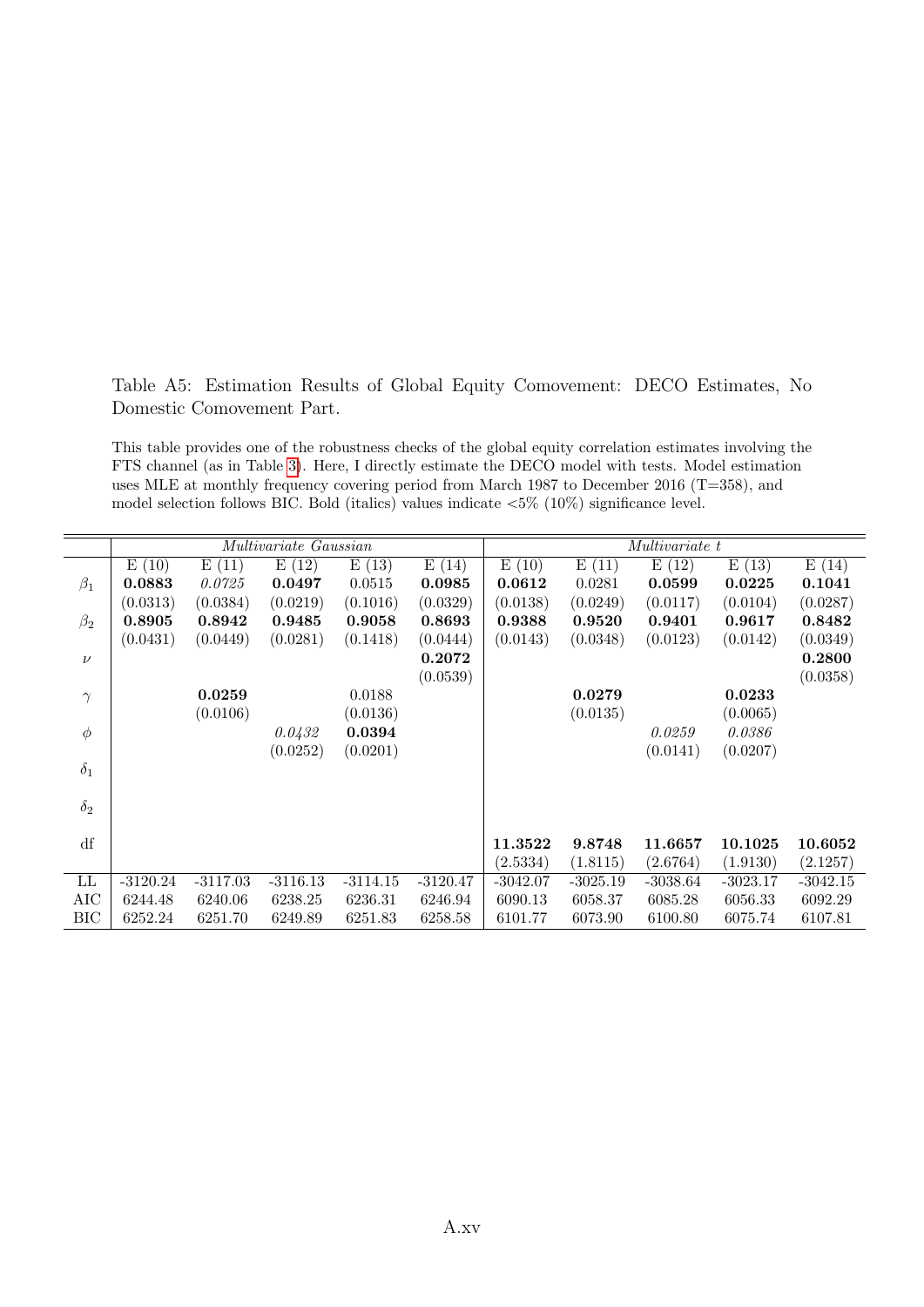Table A6: Estimation Results of the Latent U.S. (Global) Output Growth Upside and Downside Uncertainties and Shocks.

I follow Bekaert, Engstrom, and Xu (2019) to model both the real upside uncertainty  $(\theta u_t)$  and real downside uncertainty  $(\theta d_t)$  from decomposing the industrial production growth shocks, and use their estimation results in the present research. The (log) global real growth rate of technology (or output growth),  $\theta_t$ , has time-varying conditional moments governed by two state variables:  $\theta u_t$  (upside uncertainty) and  $\theta d_t$  (downside uncertainty). Formally,  $\theta_t$  has the following process,

$$
\theta_{t+1} = \overline{\theta} + \rho_{\theta\theta}(\theta_t - \overline{\theta}) + \rho_{\theta\theta u}(\theta u_t - \overline{\theta u}) + \rho_{\theta\theta d}(\theta d_t - \overline{\theta d}) + u_{t+1}^{\theta},\tag{A69}
$$

where the growth shock is decomposed into two independent shocks,

$$
u_{t+1}^{\theta} = \delta_{\theta\theta u} \omega_{\theta u, t+1} - \delta_{\theta\theta d} \omega_{\theta d, t+1}.
$$
 (A70)

The shocks follow de-meaned Gamma distributions with time-varying shape parameters,

$$
\omega_{\theta u, t+1} \sim \widetilde{\Gamma}(\theta u_t, 1) \tag{A71}
$$

<span id="page-15-0"></span>
$$
\omega_{\theta d,t+1} \sim \widetilde{\Gamma}(\theta d_t, 1), \qquad (A72)
$$

where  $\tilde{\Gamma}(y, 1)$  denotes a de-meaned Gamma-distributed random variable with shape parameter y and a unit scale parameter. The shape factors,  $\theta u_t$  and  $\theta d_t$ , follow autoregressive processes,

$$
\theta u_{t+1} = \overline{\theta u} + \rho_{\theta u} (\theta u_t - \overline{\theta u}) + \delta_{\theta u} \omega_{\theta u, t+1}
$$
\n(A73)

$$
\theta d_{t+1} = \overline{\theta d} + \rho_{\theta d} (\theta d_t - \overline{\theta d}) + \delta_{\theta d} \omega_{\theta d, t+1}, \qquad (A74)
$$

where  $\rho_y$  denotes the autoregressive term of process  $y_{t+1}, \delta_y$  the sensitivity to  $\omega_{y,t+1}$ , and  $\overline{y}$  the constant long-run mean. Given that Gamma distributions are right-skewed by design, the growth shock with a negative loading on  $\omega_{\theta d,t+1}$  influences the negative skewness, and  $\theta d_t$  positive skewness.

|                               | $\theta_t$   | VARC             | $\theta u_t$ | $\theta d_t$ |
|-------------------------------|--------------|------------------|--------------|--------------|
|                               |              | Conditional Mean |              |              |
| mean                          | $-1.01E-04$  |                  | 500          | 12.9194      |
|                               | $(4.39E-04)$ |                  | (fix)        | (1.7274)     |
| AR                            | 0.1395       | 79.40%           | 0.9993       | 0.9040       |
|                               | (0.0328)     |                  | (0.0002)     | (0.0152)     |
| $\rho_{\theta\theta u}$       | 1.31E-05     | 7.66%            |              |              |
|                               | $(4.72E-04)$ |                  |              |              |
| $\rho_{\theta\theta d}$       | $-2.18E-04$  | 12.94%           |              |              |
|                               | $(2.39E-05)$ |                  |              |              |
|                               |              | Shock Structure  |              |              |
| $\omega_{\theta u,t}$ loading | 1.12E-04     | 25.04\%          | 0.7860       |              |
|                               | $(1.10E-05)$ |                  | (0.0843)     |              |
| $\omega_{\theta d,t}$ loading | $-0.0019$    | 74.96%           |              | 2.0579       |
|                               | (0.0002)     |                  |              | (0.1485)     |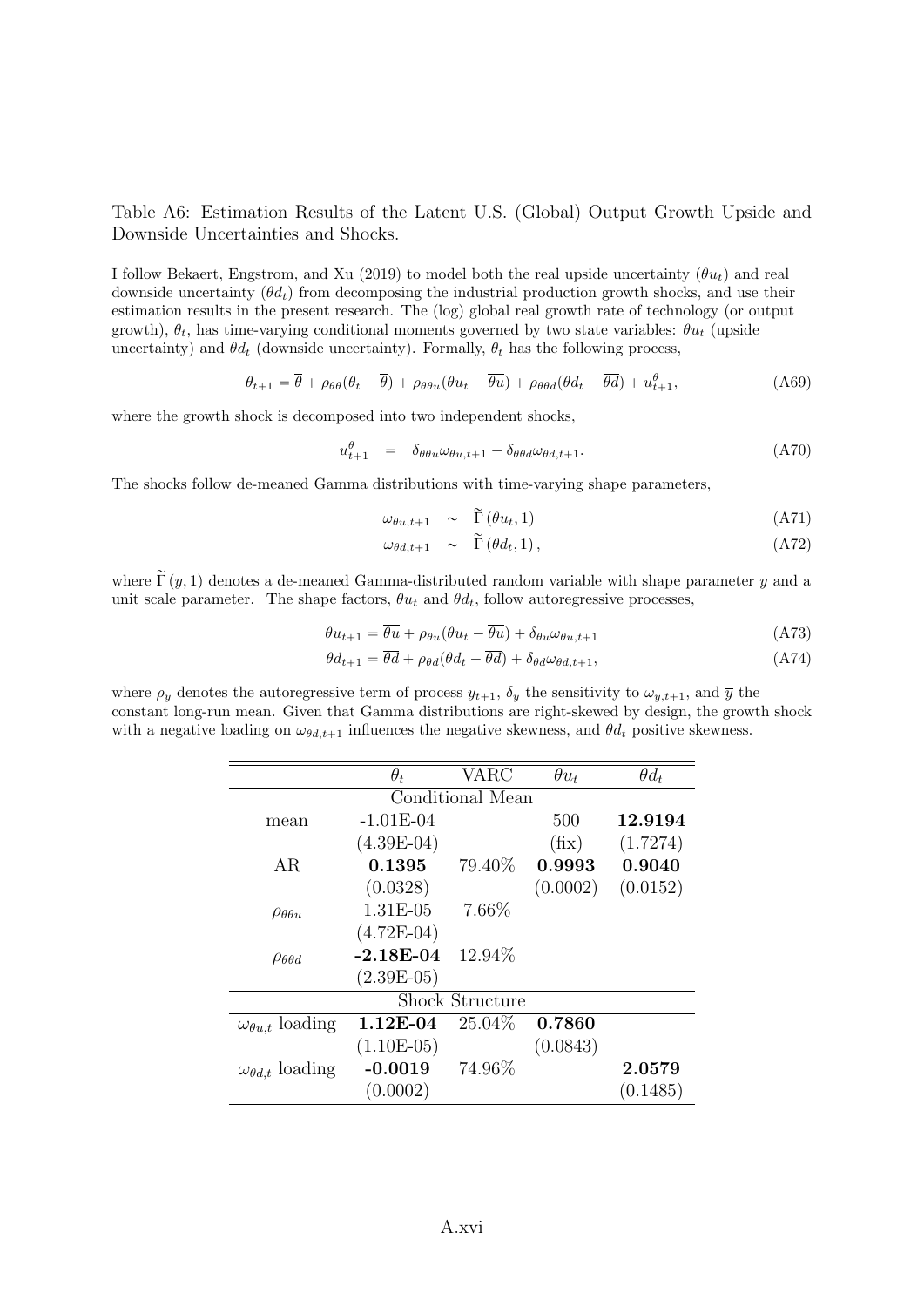Table A7: Estimation Results of the Latent U.S. (Global) Inflation Upside and Downside Uncertainties and Shocks.

The U.S. inflation rate has the following process,

$$
\pi_{t+1} = \overline{\pi} + \rho_{\pi\theta}(\theta_t - \theta) + \rho_{\pi\theta u}(\theta u_t - \theta u) + \rho_{\pi\theta d}(\theta d_t - \theta d) \n+ \rho_{\pi\pi}(\pi_t - \overline{\pi}) + \rho_{\pi\pi u}(\pi u_t - \overline{\pi u}) + \rho_{\pi\pi d}(\pi d_t - \overline{\pi d}) + u_{t+1}^{\pi},
$$
\n(A75)

where  $\theta_t$  denotes the change in log industrial production index (real) from  $t - 1$  to t,  $\theta u_t$  the real upside uncertainty and  $\theta d_t$  the real downside uncertainty. The estimates of  $\theta u_t$  and  $\theta d_t$  are obtained from Table [A6.](#page-15-0)  $\pi_t$  denotes the inflation rate,  $\pi u_t$  the nominal upside uncertainty and  $\pi d_t$  the nominal downside uncertainty. The nominal upside and downside uncertainties are latent variables in this system.  $\bar{x}$  denotes the unconditional mean of Variable x;  $\rho_{\pi x}$  denotes the sensitivity of inflation to Variable x in the conditional mean process. The inflation disturbance,  $u_{t+1}^{\pi}$ , is sensitive to the two real uncertainty shocks and the two nominal uncertainty shocks that are mutually independent of one another,

$$
u_{t+1}^{\pi} = (\delta_{\pi\theta u}\omega_{\theta u,t+1} + \delta_{\pi\theta d}\omega_{\theta d,t+1}) + (\delta_{\pi\pi u}\omega_{\pi u,t+1} - \delta_{\pi\pi d}\omega_{\pi d,t+1}). \tag{A76}
$$

The shocks follow de-meaned Gamma distributions with time-varying shape parameters,

$$
\omega_{\pi u, t+1} \sim \widetilde{\Gamma}(\pi u_t, 1) \tag{A77}
$$

$$
\omega_{\pi d, t+1} \sim \widetilde{\Gamma}(\pi d_t, 1), \tag{A78}
$$

$$
\pi u_{t+1} = \overline{\pi u} + \rho_{\pi u} (\pi u_t - \overline{\pi u}) + \delta_{\pi u} \omega_{\pi u, t+1}
$$
\n(A79)

<span id="page-16-0"></span>
$$
\pi d_{t+1} = \overline{\pi d} + \rho_{\pi d} (\pi d_t - \overline{\pi d}) + \delta_{\pi d} \omega_{\pi d, t+1}.
$$
\n(A80)

The estimation of the inflation system uses Bates (2006)'s filtration-based AML estimation. Sample period ranges from January 1947 to December 2016. Bold (italic) values indicate  $\langle 5\% | 10\% \rangle$ significance level.

| A. $\pi_t$ Shock Structure |                                        |                    |                    |  |  |  |  |  |  |  |  |  |
|----------------------------|----------------------------------------|--------------------|--------------------|--|--|--|--|--|--|--|--|--|
| $\omega_{\theta u.t}$      | $\omega_{\theta d,t}$                  | $\omega_{\pi u,t}$ | $\omega_{\pi d,t}$ |  |  |  |  |  |  |  |  |  |
| $-8.49E-06$ 8.58E-06       |                                        | $4.22E-04$         | $-3.56E-04$        |  |  |  |  |  |  |  |  |  |
|                            | $(1.39E-06)$ $(1.57E-05)$ $(1.90E-05)$ |                    | $(8.78E-06)$       |  |  |  |  |  |  |  |  |  |
|                            | B. $\pi u_t$ , Upside Uncertainty      |                    |                    |  |  |  |  |  |  |  |  |  |
| $\overline{\pi u}$         | AR.                                    | $\omega_{\pi u,t}$ |                    |  |  |  |  |  |  |  |  |  |
| 3.9091                     | 0.9730                                 | 1.4593             |                    |  |  |  |  |  |  |  |  |  |
| (1.1494)                   | (0.0082)                               | (0.1963)           |                    |  |  |  |  |  |  |  |  |  |
|                            | C. $\pi d_t$ , Downside Uncertainty    |                    |                    |  |  |  |  |  |  |  |  |  |
| $\pi d$                    | AR.                                    | $\omega_{\pi d,t}$ |                    |  |  |  |  |  |  |  |  |  |
| 100                        | 0.9881                                 | 0.1915             |                    |  |  |  |  |  |  |  |  |  |
| fix)                       | (0.0219)                               | (0.0055)           |                    |  |  |  |  |  |  |  |  |  |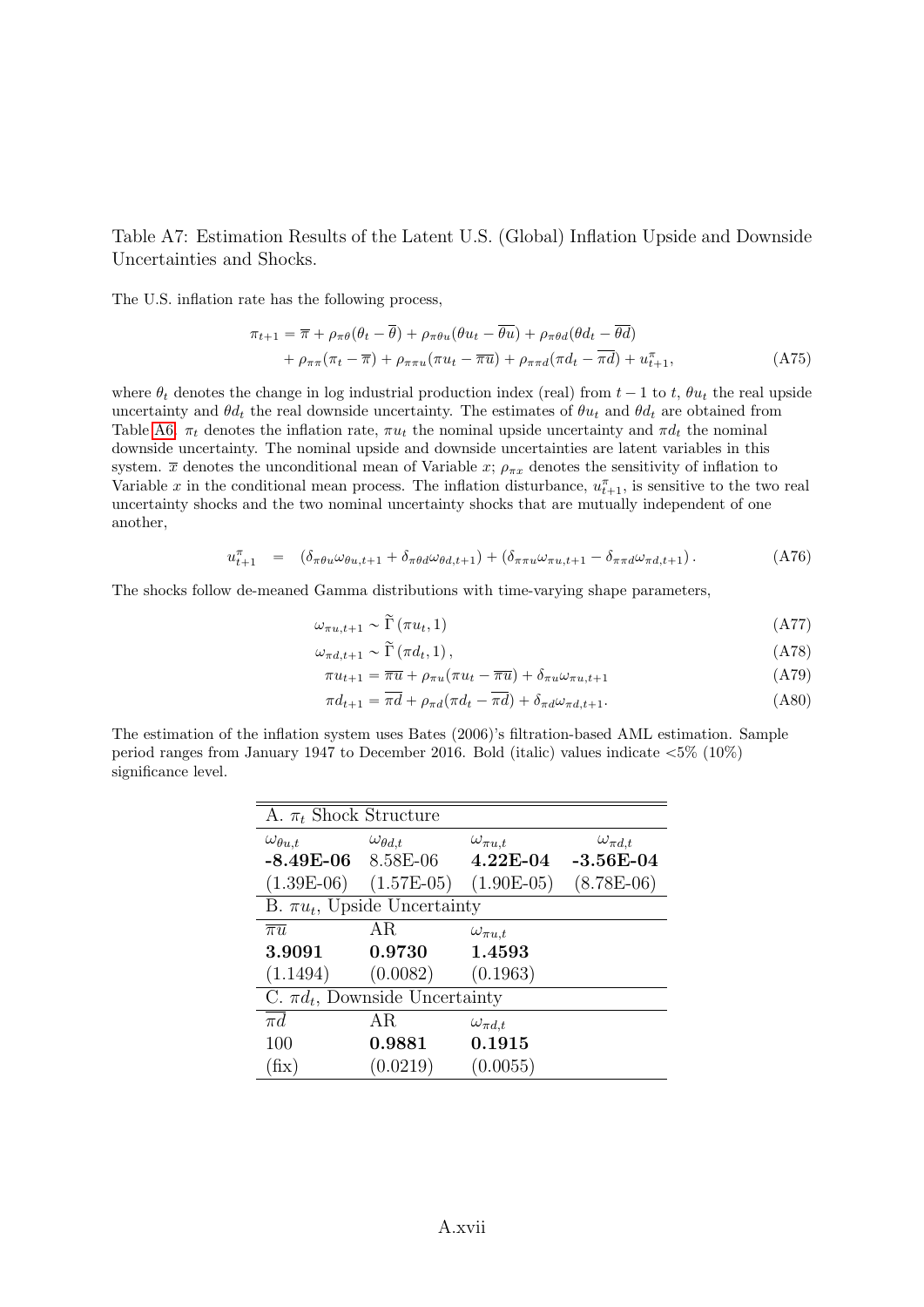Table A8: Estimation Results of the Latent U.S. (Global) Real Short Rate Upside and Downside Uncertainties and Shocks.

Assume a reduced-form (minus) real pricing kernel,

$$
-m_{t+1} = x_t + [\delta_m - \ln(1 + \delta_m)]S_t + \delta_m \omega_{t+1},
$$
\n(A81)

where the shock structure is determined by a linear combination of shocks in the U.S. economy: risk aversion shock denoted as  $\omega_q$  (Bekaert, Engstrom, and Xu, 2019), real upside uncertainty shock  $\omega_{\theta u}$ (This Paper, Table [A6\)](#page-15-0), real downside uncertainty shock  $\omega_{\theta d}$  (This Paper, Table A6), nominal upside and downside uncertainty shocks  $\omega_{\pi u}$  and  $\omega_{\pi d}$  (This Paper, Table [A7\)](#page-16-0). The shocks are assumed to follow Gamma distributions with time-varying shape parameters,

$$
\omega_{t+1} \sim \Gamma(S_t, 1) - S_t. \tag{A82}
$$

Given the no-arbitrage assumption and the inflation process as in Table [A7,](#page-16-0) one-period real interest rate can be shown to be  $x_t$ , and one-period nominal interest rate is,

$$
\widetilde{y}_{t,1} = -\ln\{ \left[ E_t \left[ \exp(m_{t+1} - \pi_{t+1}) \right] \right\} \n= x_t + \underbrace{\xi_{\pi,t} + \ln \left[ (1 + \delta_m + \delta_\pi) \circ (1 + \delta_m)^{\circ - 1} \circ (1 + \delta_\pi)^{\circ - 1} \right] S_t}_{\text{inflation compensation}},
$$
\n(A83)

where inflation shock loadings  $\delta_{\pi} = [\delta_{\pi\theta u}, \delta_{\pi\theta d}, \delta_{\pi\pi u}, -\delta_{\pi\pi d}]$  and expected inflation rate  $\xi_{\pi,t}$  are presented in Table [A7.](#page-16-0) The real short rate is assumed with the following reduced-form expression,

$$
x_{t+1} = \overline{x} + \rho_{x\theta}(\theta_t - \theta) + \rho_{x\theta u}(\theta u_t - \theta u) + \rho_{x\theta d}(\theta d_t - \theta d) + \rho_{x\pi}(\pi_t - \overline{\pi}) + \rho_{x\pi u}(\pi u_t - \overline{\pi u}) + \rho_{x\pi d}(\pi d_t - \pi d)
$$
  
+ 
$$
\rho_{xx}(x_t - \overline{x}) + \rho_{x\pi u}(xu_t - \overline{xu}) + \rho_{xxd}(xd_t - \overline{xd}) + \rho_{xq}(q_t - \overline{q}) + u_{t+1}^x, \tag{A84}
$$

where the short rate shock is sensitive to the real and nominal uncertainty shocks as well as a short rate-specific homoskedastic shock,

$$
u_{t+1}^x = \delta_{xq}\omega_{q,t+1} + (\delta_{x\theta u}\omega_{\theta u,t+1} + \delta_{x\theta d}\omega_{\theta d,t+1}) + (\delta_{x\pi u}\omega_{\pi u,t+1} + \delta_{x\pi d}\omega_{\pi d,t+1}) + \delta_{xu}\omega_{xu,t+1} - \delta_{xd}\omega_{xd,t+1},
$$
\n(A85)

where the short rate-specific shocks are assumed to follow de-meaned Gamma distributions with time-varying shape parameters,

$$
\omega_{xu,t+1} \sim \widetilde{\Gamma}(xu_t, 1), xu_{t+1} = \overline{xu} + \rho_{xu}(xu_t - \overline{xu}) + \delta_{xu}\omega_{xu,t+1},
$$
\n(A86)

<span id="page-17-0"></span>
$$
\omega_{xd,t+1} \sim \widetilde{\Gamma}(xd_t, 1), x d_{t+1} = \overline{xd} + \rho_{xd}(xd_t - \overline{xd}) + \delta_{xd}\omega_{xd,t+1}.
$$
 (A87)

The estimation of the inflation system uses Bates (2006)'s filtration-based AML estimation; the unknown parameters are  $\delta_m$ ,  $\delta_{\pi}$ ,  $\delta_{xu}$ ,  $\delta_{xd}$ ,  $\rho_{xu}$ ,  $\rho_{xd}$ , and other parameters can be derived using linear projection within the system; the estimation outputs are  $\omega_{xu}$ ,  $\omega_{xd}$ ,  $xu$ ,  $xd$  and x. Sample period begins when first risk aversion estimate is available,  $1986/06-2015/02$ ). Bold (italic) values indicate  $<5\%$ (10%) significance level.

|                 | A. $x_t$ Shock Structure         |                       |                    |                    |                 |                 |
|-----------------|----------------------------------|-----------------------|--------------------|--------------------|-----------------|-----------------|
| $\omega_{q,t}$  | $\omega_{\theta u,t}$            | $\omega_{\theta d,t}$ | $\omega_{\pi u,t}$ | $\omega_{\pi d,t}$ | $\omega_{xu,t}$ | $\omega_{xd,t}$ |
| $-0.7579$       | $-0.0039$                        | $-0.0322$             | $-0.2428$          | 0.0959             | 0.0379          | $-0.0500$       |
| (0.7662)        | (0.0058)                         | (0.0520)              | (0.0568)           | (0.0212)           | (0.0008)        | (0.0012)        |
|                 | B. $xu_t$ , Upside Uncertainty   |                       |                    |                    |                 |                 |
| $\overline{xu}$ | AR                               | $\omega_{xu,t}$       |                    |                    |                 |                 |
| 22.9586         | 0.8759                           | 5.9808                |                    |                    |                 |                 |
| (0.9786)        | (0.0408)                         | (0.3801)              |                    |                    |                 |                 |
|                 | C. $xd_t$ , Downside Uncertainty |                       |                    |                    |                 |                 |
| x d             | AR                               | $\omega_{xd,t}$       |                    |                    |                 |                 |
| 8.9025          | 0.8536                           | 4.9358                |                    |                    |                 |                 |
| (2.5225)        | (0.0419)                         | (0.2301)              | .xviii             |                    |                 |                 |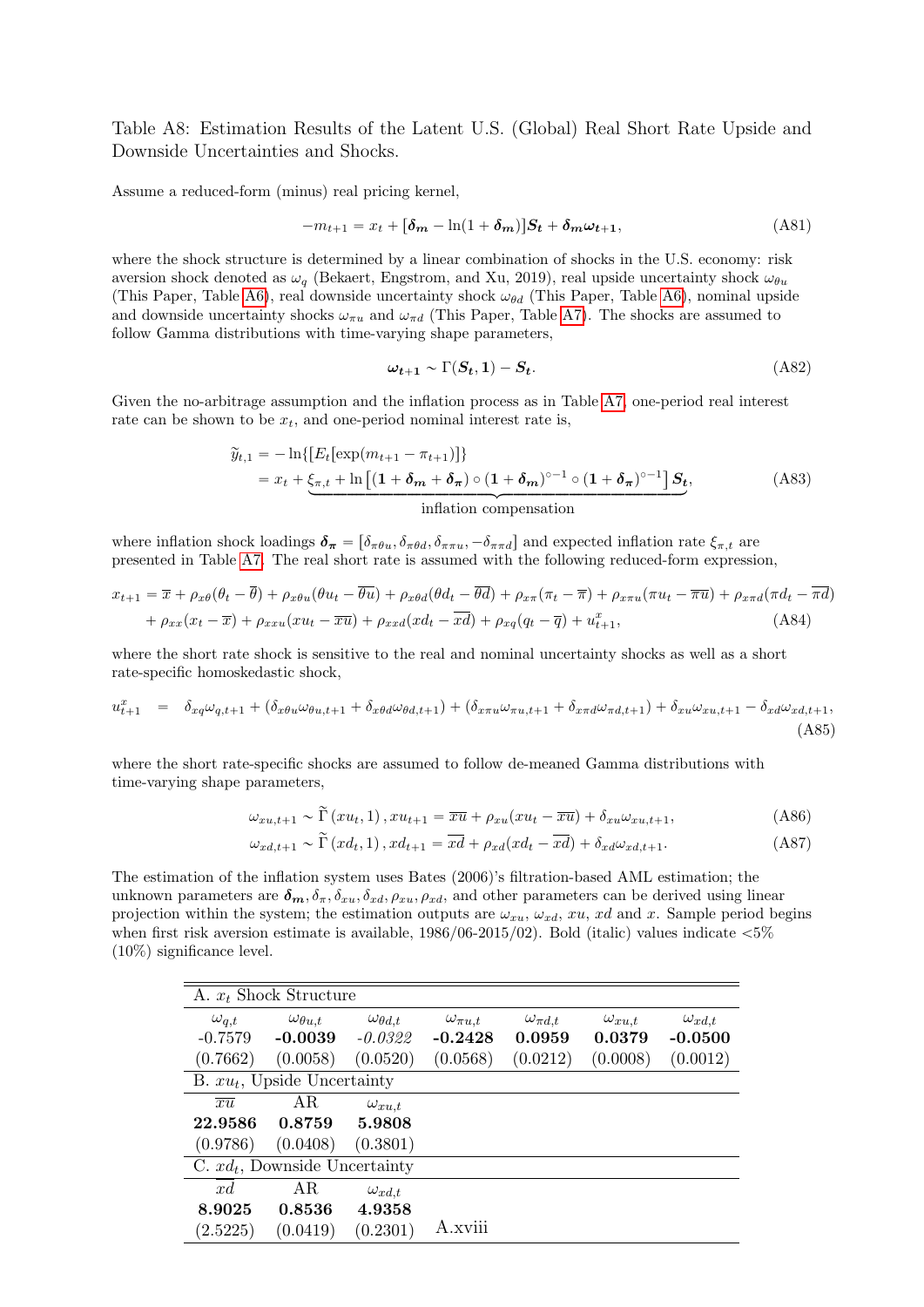### Table A9: Factor Exposures of Global Asset Returns in <sup>a</sup> Seemingly Unrelated Regression (SUR) Frameworks; Constant Beta.

In this table, I jointly estimate the constant exposures of global equity and bond returns to global factor shocks in a SUR framework. The error terms may have cross-equation contemporaneous correlations. SUR models are estimated with MLE. The sample period covers from March 1987 to February 2015; February <sup>2015</sup> is the last month <sup>g</sup>iven the availability of the risk aversion estimate from Bekaert, Engstrom, and Xu (2019). Standard errors are shown in the parantenses. Bold (italics) values indicate  $\langle 5\% \rangle$  (10%) significance level.

|                     | $\omega_q$ |          | $\omega_{\theta u}$ |          | $\omega_{\theta d}$ |          | $\omega_{\pi u}$        |          | $\omega_{\pi d}$ |          | $\omega_{xu}$ |          | $\omega_{xd}$ |          |
|---------------------|------------|----------|---------------------|----------|---------------------|----------|-------------------------|----------|------------------|----------|---------------|----------|---------------|----------|
|                     |            |          |                     |          |                     |          | Panel A. Returns in USD |          |                  |          |               |          |               |          |
| <b>USA Equity</b>   | $-0.1734$  | (0.0128) | $-0.0003$           | (0.0001) | $-0.0001$           | (0.0008) | $-0.0022$               | (0.0010) | 0.0001           | (0.0004) | 0.0002        | (0.0002) | 0.0003        | (0.0002) |
| CAN Equity          | $-0.1811$  | (0.0178) | $-0.0005$           | (0.0001) | $-0.0006$           | (0.0011) | $-0.0038$               | (0.0015) | $-0.0016$        | (0.0005) | $-0.0001$     | (0.0003) | 0.0006        | (0.0003) |
| <b>DEU</b> Equity   | $-0.2245$  | (0.0218) | $-0.0001$           | (0.0001) | 0.0004              | (0.0014) | $-0.0032$               | (0.0018) | $-0.0004$        | (0.0006) | 0.0004        | (0.0003) | 0.0003        | (0.0004) |
| FRA Equity          | $-0.1942$  | (0.0202) | $-0.0003$           | (0.0001) | $-0.0005$           | (0.0013) | $-0.0040$               | (0.0016) | $-0.0001$        | (0.0006) | 0.0007        | (0.0003) | 0.0005        | (0.0003) |
| GBR Equity          | $-0.1452$  | (0.0163) | $-0.0004$           | (0.0001) | $-0.0014$           | (0.0010) | $-0.0017$               | (0.0013) | $-0.0002$        | (0.0005) | $-0.0005$     | (0.0003) | 0.0002        | (0.0003) |
| <b>CHE</b> Equity   | $-0.1524$  | (0.0170) | $-0.0003$           | (0.0001) | $-0.0009$           | (0.0011) | $-0.0010$               | (0.0014) | 0.0002           | (0.0005) | 0.0001        | (0.0003) | 0.0004        | (0.0003) |
| <b>JPN</b> Equity   | $-0.0833$  | (0.0225) | $-0.0001$           | (0.0002) | 0.0018              | (0.0014) | $-0.0021$               | (0.0018) | $-0.0003$        | (0.0006) | $-0.0001$     | (0.0004) | 0.0005        | (0.0004) |
| <b>AUS</b> Equity   | $-0.1829$  | (0.0220) | $-0.0007$           | (0.0001) | $-0.0020$           | (0.0014) | $-0.0031$               | (0.0018) | $-0.0007$        | (0.0006) | $-0.0005$     | (0.0004) | 0.0008        | (0.0004) |
| <b>USA Gov-Bond</b> | 0.0280     | (0.0076) | 0.0000              | (0.0001) | 0.0007              | (0.0005) | $-0.0016$               | (0.0006) | 0.0005           | (0.0002) | 0.0000        | (0.0001) | $-0.0001$     | (0.0001) |
| CAN Gov-Bond        | $-0.0345$  | (0.0103) | 0.0000              | (0.0001) | 0.0009              | (0.0007) | $-0.0027$               | (0.0008) | $-0.0003$        | (0.0003) | $-0.0001$     | (0.0002) | 0.0002        | (0.0002) |
| DEU Gov-Bond        | 0.0095     | (0.0123) | 0.0000              | (0.0001) | 0.0005              | (0.0008) | $-0.0024$               | (0.0010) | $-0.0009$        | (0.0004) | 0.0000        | (0.0002) | 0.0000        | (0.0002) |
| FRA Gov-Bond        | 0.0043     | (0.0121) | 0.0000              | (0.0001) | 0.0004              | (0.0008) | $-0.0027$               | (0.0010) | $-0.0008$        | (0.0003) | 0.0000        | (0.0002) | 0.0000        | (0.0002) |
| GBR Gov-Bond        | 0.0241     | (0.0119) | 0.0001              | (0.0001) | 0.0002              | (0.0008) | $-0.0014$               | (0.0010) | $-0.0004$        | (0.0003) | $-0.0003$     | (0.0002) | 0.0000        | (0.0002) |
| CHE Gov-Bond        | 0.0125     | (0.0134) | 0.0001              | (0.0001) | 0.0003              | (0.0009) | $-0.0014$               | (0.0011) | $-0.0003$        | (0.0004) | $-0.0002$     | (0.0002) | 0.0000        | (0.0002) |
| JPN Gov-Bond        | 0.0334     | (0.0142) | 0.0000              | (0.0001) | 0.0002              | (0.0009) | 0.0010                  | (0.0012) | $-0.0002$        | (0.0004) | 0.0000        | (0.0002) | 0.0001        | (0.0002) |
| AUS Gov-Bond        | $-0.0467$  | (0.0132) | $-0.0003$           | (0.0001) | $-0.0014$           | (0.0008) | $-0.0030$               | (0.0011) | $-0.0006$        | (0.0004) | $-0.0003$     | (0.0002) | 0.0004        | (0.0002) |
|                     |            |          |                     |          |                     |          | Panel B. Returns in LC  |          |                  |          |               |          |               |          |
| <b>USA Equity</b>   | $-0.1734$  | (0.0128) | $-0.0003$           | (0.0001) | $-0.0001$           | (0.0008) | $-0.0022$               | (0.0010) | 0.0001           | (0.0004) | 0.0002        | (0.0002) | 0.0003        | (0.0002) |
| CAN Equity          | $-0.1397$  | (0.0142) | $-0.0004$           | (0.0001) | $-0.0008$           | (0.0009) | $-0.0017$               | (0.0012) | $-0.0008$        | (0.0004) | 0.0001        | (0.0002) | 0.0004        | (0.0002) |
| <b>DEU</b> Equity   | $-0.2058$  | (0.0206) | $-0.0002$           | (0.0001) | 0.0004              | (0.0013) | $-0.0018$               | (0.0017) | 0.0009           | (0.0006) | 0.0005        | (0.0003) | 0.0005        | (0.0003) |
| FRA Equity          | $-0.1747$  | (0.0187) | $-0.0003$           | (0.0001) | $-0.0005$           | (0.0012) | $-0.0027$               | (0.0015) | 0.0011           | (0.0005) | 0.0008        | (0.0003) | 0.0007        | (0.0003) |
| <b>GBR</b> Equity   | $-0.1478$  | (0.0143) | $-0.0004$           | (0.0001) | $-0.0014$           | (0.0009) | $-0.0015$               | (0.0012) | 0.0008           | (0.0004) | $-0.0003$     | (0.0002) | 0.0003        | (0.0002) |
| CHE Equity          | $-0.1467$  | (0.0164) | $-0.0004$           | (0.0001) | $-0.0012$           | (0.0010) | $-0.0011$               | (0.0013) | 0.0010           | (0.0005) | 0.0002        | (0.0003) | 0.0006        | (0.0003) |
| <b>JPN</b> Equity   | $-0.1035$  | (0.0207) | $-0.0001$           | (0.0001) | 0.0016              | (0.0013) | $-0.0034$               | (0.0017) | 0.0002           | (0.0006) | 0.0000        | (0.0003) | 0.0006        | (0.0003) |
| <b>AUS</b> Equity   | $-0.1182$  | (0.0163) | $-0.0005$           | (0.0001) | $-0.0001$           | (0.0010) | $-0.0005$               | (0.0013) | 0.0002           | (0.0005) | $-0.0003$     | (0.0003) | 0.0004        | (0.0003) |
| <b>USA Gov-Bond</b> | 0.0280     | (0.0076) | 0.0000              | (0.0001) | 0.0007              | (0.0005) | $-0.0016$               | (0.0006) | 0.0005           | (0.0002) | 0.0000        | (0.0001) | $-0.0001$     | (0.0001) |
| CAN Gov-Bond        | 0.0070     | (0.0074) | 0.0000              | (0.0000) | 0.0007              | (0.0005) | $-0.0006$               | (0.0006) | 0.0006           | (0.0002) | 0.0000        | (0.0001) | 0.0000        | (0.0001) |
| DEU Gov-Bond        | 0.0282     | (0.0056) | 0.0000              | (0.0000) | 0.0005              | (0.0004) | $-0.0010$               | (0.0005) | 0.0004           | (0.0002) | 0.0000        | (0.0001) | 0.0001        | (0.0001) |
| FRA Gov-Bond        | 0.0238     | (0.0061) | 0.0000              | (0.0000) | 0.0004              | (0.0004) | $-0.0014$               | (0.0005) | 0.0005           | (0.0002) | 0.0000        | (0.0001) | 0.0001        | (0.0001) |
| GBR Gov-Bond        | 0.0215     | (0.0070) | 0.0000              | (0.0000) | 0.0002              | (0.0004) | $-0.0012$               | (0.0006) | 0.0006           | (0.0002) | $-0.0001$     | (0.0001) | 0.0001        | (0.0001) |
| CHE Gov-Bond        | 0.0181     | (0.0050) | 0.0000              | (0.0000) | 0.0000              | (0.0003) | $-0.0015$               | (0.0004) | 0.0004           | (0.0001) | $-0.0001$     | (0.0001) | 0.0002        | (0.0001) |
| JPN Gov-Bond        | 0.0133     | (0.0061) | 0.0000              | (0.0000) | 0.0000              | (0.0004) | $-0.0003$               | (0.0005) | 0.0003           | (0.0002) | 0.0000        | (0.0001) | 0.0001        | (0.0001) |
| AUS Gov-Bond        | 0.0180     | (0.0078) | $-0.0001$           | (0.0001) | 0.0005              | (0.0005) | $-0.0004$               | (0.0006) | 0.0003           | (0.0002) | $-0.0001$     | (0.0001) | $-0.0001$     | (0.0001) |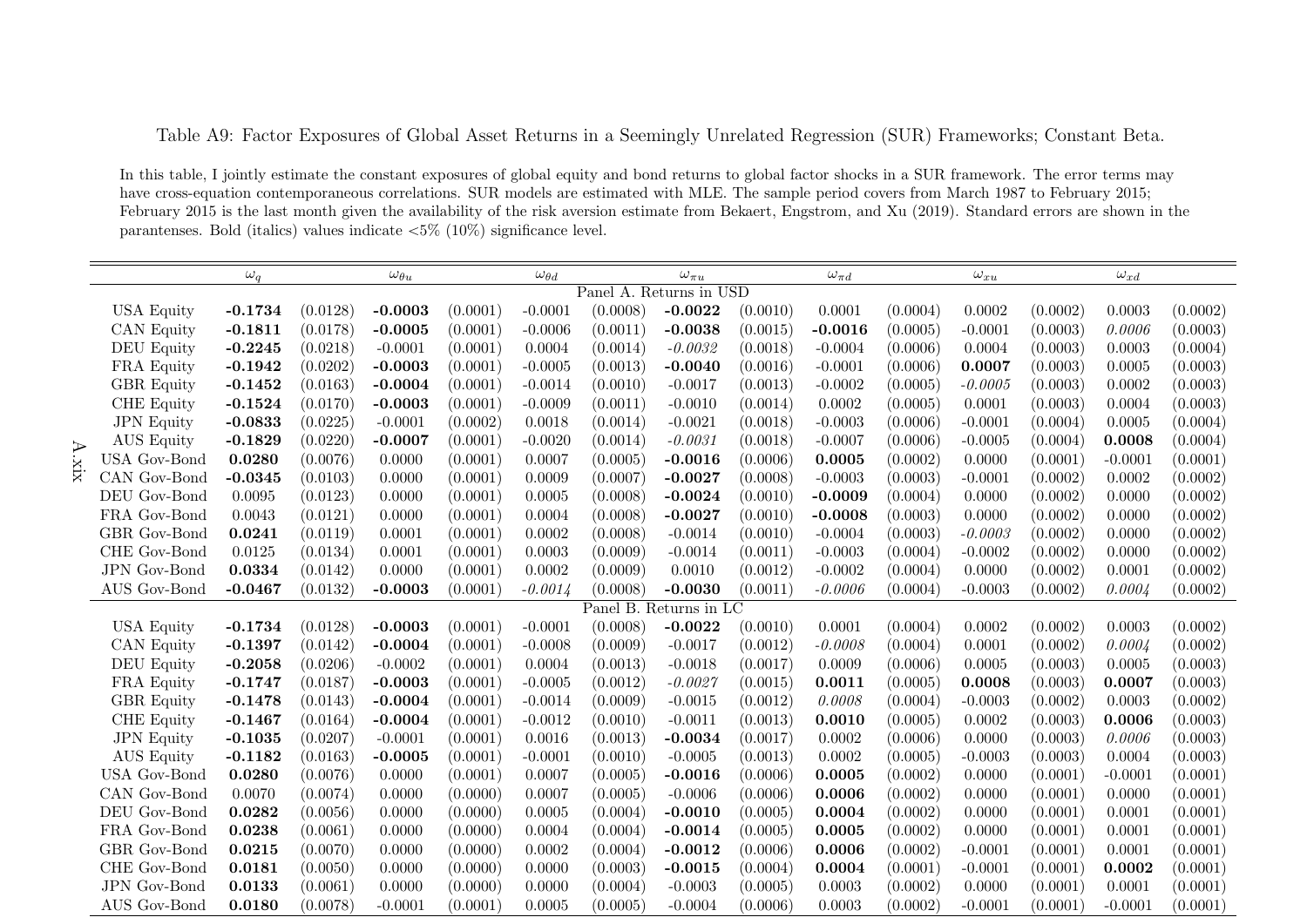Table A10: Factor Exposures of Global Asset Returns in Seemingly Unrelated Regression (SUR) Framework; USD; Time-Varying Beta.

In this table, <sup>I</sup> jointly estimate the time-varying exposures of <sup>g</sup>lobal equity and bond returns (in USD) to <sup>g</sup>lobal factor shocks in <sup>a</sup> SUR framework. The error terms may have cross-equation contemporaneous correlations. SUR models are estimated with MLE. The sample period covers from March <sup>1987</sup> to February 2015. Standard errors are shown in the parantenses. Bold (italics) values indicate  $\langle 5\% | (10\%)$  significance level.

| $\beta_0$              | $\omega_q$       |          | $\omega_{\theta u}$     |          | $\omega_{\theta d}$       |          | $\omega_{\pi u}$     |          | $\omega_{\pi d}$       |          | $\omega_{xu}$           |          | $\omega_{xd}$       |          |
|------------------------|------------------|----------|-------------------------|----------|---------------------------|----------|----------------------|----------|------------------------|----------|-------------------------|----------|---------------------|----------|
| <b>USA Equity</b>      | $-0.1687$        | (0.0129) | $-0.0003$               | (0.0001) | 0.0011                    | (0.0010) | $-0.0034$            | (0.0018) | 0.0002                 | (0.0004) | 0.0001                  | (0.0002) | 0.0003              | (0.0002) |
| CAN Equity             | $-0.1790$        | (0.0179) | $-0.0005$               | (0.0001) | 0.0011                    | (0.0015) | $-0.0031$            | (0.0024) | $-0.0015$              | (0.0005) | $-0.0003$               | (0.0003) | 0.0007              | (0.0003) |
| <b>DEU</b> Equity      | $-0.2254$        | (0.0220) | $-0.0001$               | (0.0002) | 0.0020                    | (0.0018) | 0.0001               | (0.0030) | $-0.0005$              | (0.0007) | 0.0006                  | (0.0004) | 0.0002              | (0.0004) |
| FRA Equity             | $-0.1932$        | (0.0205) | $-0.0003$               | (0.0001) | 0.0007                    | (0.0017) | $-0.0016$            | (0.0028) | $-0.0001$              | (0.0006) | 0.0008                  | (0.0004) | 0.0003              | (0.0004) |
| <b>GBR</b> Equity      | $-0.1432$        | (0.0163) | $-0.0004$               | (0.0001) | 0.0007                    | (0.0013) | $-0.0006$            | (0.0022) | $-0.0002$              | (0.0005) | $-0.0005$               | (0.0003) | $-0.0001$           | (0.0003) |
| CHE Equity             | $-0.1493$        | (0.0172) | $-0.0003$               | (0.0001) | 0.0001                    | (0.0014) | $-0.0003$            | (0.0023) | 0.0002                 | (0.0005) | 0.0001                  | (0.0003) | 0.0003              | (0.0003) |
| <b>JPN</b> Equity      | $-0.0858$        | (0.0225) | $-0.0001$               | (0.0002) | 0.0035                    | (0.0018) | 0.0005               | (0.0031) | $-0.0001$              | (0.0007) | $-0.0001$               | (0.0004) | 0.0005              | (0.0004) |
| <b>AUS</b> Equity      | $-0.1846$        | (0.0222) | $-0.0007$               | (0.0002) | $-0.0008$                 | (0.0018) | 0.0004               | (0.0030) | $-0.0004$              | (0.0007) | $-0.0006$               | (0.0004) | 0.0007              | (0.0004) |
| <b>USA Gov-Bond</b>    | 0.0303           | (0.0078) | 0.0000                  | (0.0001) | 0.0010                    | (0.0006) | 0.0001               | (0.0013) | 0.0005                 | (0.0002) | 0.0001                  | (0.0001) | $-0.0002$           | (0.0002) |
| CAN Gov-Bond           | $-0.0386$        | (0.0105) | 0.0000                  | (0.0001) | 0.0016                    | (0.0008) | 0.0013               | (0.0017) | $-0.0002$              | (0.0003) | $-0.0002$               | (0.0002) | 0.0001              | (0.0002) |
| DEU Gov-Bond           | $-0.0024$        | (0.0125) | 0.0001                  | (0.0001) | 0.0010                    | (0.0010) | 0.0003               | (0.0020) | $-0.0008$              | (0.0004) | $-0.0002$               | (0.0002) | $-0.0002$           | (0.0002) |
| FRA Gov-Bond           | $-0.0083$        | (0.0122) | 0.0000                  | (0.0001) | 0.0009                    | (0.0010) | 0.0002               | (0.0020) | $-0.0007$              | (0.0003) | $-0.0002$               | (0.0002) | $-0.0002$           | (0.0002) |
| GBR Gov-Bond           | 0.0134           | (0.0122) | 0.0001                  | (0.0001) | 0.0002                    | (0.0010) | 0.0006               | (0.0020) | $-0.0003$              | (0.0003) | $-0.0004$               | (0.0002) | $-0.0003$           | (0.0002) |
| CHE Gov-Bond           | $-0.0012$        | (0.0137) | 0.0001                  | (0.0001) | $-0.0001$                 | (0.0011) | 0.0005               | (0.0022) | $-0.0003$              | (0.0004) | $-0.0003$               | (0.0002) | $-0.0002$           | (0.0003) |
| JPN Gov-Bond           | 0.0314           | (0.0146) | 0.0000                  | (0.0001) | $-0.0003$                 | (0.0012) | $-0.0008$            | (0.0024) | $-0.0002$              | (0.0004) | $-0.0001$               | (0.0002) | 0.0002              | (0.0003) |
| AUS Gov-Bond           | $-0.0614$        | (0.0132) | $-0.0002$               | (0.0001) | $-0.0013$                 | (0.0010) | 0.0027               | (0.0022) | $-0.0004$              | (0.0004) | $-0.0005$               | (0.0002) | 0.0002              | (0.0003) |
| $\beta_1$ for Equities | $\omega_q * s_e$ |          | $\omega_{\theta u}*s_e$ |          | $\omega_{\theta d} * s_e$ |          | $\omega_{\pi u}*s_e$ |          | $\omega_{\pi d} * s_e$ |          | $\omega_{xu} * s_e$     |          | $\omega_{xd} * s_e$ |          |
| <b>USA Equity</b>      | $-0.0068$        | (0.0142) | 0.0001                  | (0.0001) | $-0.0011$                 | (0.0006) | 0.0006               | (0.0008) | 0.0006                 | (0.0006) | $-0.0004$               | (0.0003) | 0.0000              | (0.0002) |
| CAN Equity             | $-0.0144$        | (0.0198) | $-0.0001$               | (0.0002) | $-0.0020$                 | (0.0008) | $-0.0004$            | (0.0011) | 0.0002                 | (0.0008) | $-0.0009$               | (0.0005) | $-0.0003$           | (0.0003) |
| DEU Equity             | $-0.0527$        | (0.0243) | 0.0000                  | (0.0002) | $-0.0016$                 | (0.0010) | $-0.0029$            | (0.0014) | $-0.0011$              | (0.0010) | 0.0003                  | (0.0006) | $-0.0001$           | (0.0004) |
| FRA Equity             | $-0.0299$        | (0.0226) | 0.0002                  | (0.0002) | $-0.0013$                 | (0.0010) | $-0.0018$            | (0.0013) | $-0.0009$              | (0.0009) | $-0.0003$               | (0.0005) | $-0.0001$           | (0.0003) |
| <b>GBR</b> Equity      | $-0.0109$        | (0.0181) | 0.0001                  | (0.0002) | $-0.0020$                 | (0.0008) | $-0.0013$            | (0.0010) | $-0.0007$              | (0.0007) | $-0.0001$               | (0.0004) | 0.0001              | (0.0003) |
| <b>CHE</b> Equity      | $-0.0349$        | (0.0190) | 0.0003                  | (0.0002) | $-0.0007$                 | (0.0008) | $-0.0010$            | (0.0011) | $-0.0002$              | (0.0008) | 0.0001                  | (0.0005) | 0.0001              | (0.0003) |
| <b>JPN</b> Equity      | $-0.0537$        | (0.0249) | 0.0002                  | (0.0002) | $-0.0013$                 | (0.0011) | $-0.0015$            | (0.0014) | 0.0011                 | (0.0010) | $-0.0001$               | (0.0006) | 0.0003              | (0.0004) |
| <b>AUS</b> Equity      | $-0.0500$        | (0.0245) | 0.0000                  | (0.0002) | $-0.0014$                 | (0.0010) | $-0.0017$            | (0.0014) | 0.0002                 | (0.0010) | $-0.0008$               | (0.0006) | 0.0000              | (0.0004) |
| $\beta_1$ for Bonds    | $\omega_q * s_b$ |          | $\omega_{\theta u}*s_b$ |          | $\omega_{\theta d} * s_b$ |          | $\omega_{\pi u}*s_b$ |          | $\omega_{\pi d} * s_b$ |          | $\omega_{xu}\ast s_{b}$ |          | $\omega_{xd} * s_b$ |          |
| <b>USA Gov-Bond</b>    | 0.0035           | (0.0068) | 0.0000                  | (0.0001) | 0.0006                    | (0.0005) | 0.0018               | (0.0010) | $-0.0003$              | (0.0003) | $-0.0003$               | (0.0001) | $-0.0002$           | (0.0001) |
| CAN Gov-Bond           | 0.0138           | (0.0092) | 0.0000                  | (0.0001) | 0.0017                    | (0.0007) | 0.0036               | (0.0013) | $-0.0001$              | (0.0003) | 0.0001                  | (0.0002) | 0.0000              | (0.0002) |
| DEU Gov-Bond           | 0.0372           | (0.0109) | 0.0002                  | (0.0001) | 0.0008                    | (0.0008) | 0.0018               | (0.0015) | $-0.0003$              | (0.0004) | 0.0001                  | (0.0002) | $-0.0002$           | (0.0002) |
| FRA Gov-Bond           | 0.0370           | (0.0106) | 0.0002                  | (0.0001) | 0.0011                    | (0.0008) | 0.0020               | (0.0015) | $-0.0004$              | (0.0004) | 0.0002                  | (0.0002) | $-0.0001$           | (0.0002) |
| GBR Gov-Bond           | 0.0276           | (0.0106) | 0.0002                  | (0.0001) | 0.0003                    | (0.0008) | 0.0010               | (0.0015) | 0.0001                 | (0.0004) | 0.0003                  | (0.0002) | $-0.0003$           | (0.0002) |
| CHE Gov-Bond           | 0.0411           | (0.0120) | 0.0002                  | (0.0001) | $-0.0003$                 | (0.0009) | 0.0010               | (0.0017) | 0.0002                 | (0.0004) | 0.0001                  | (0.0002) | 0.0000              | (0.0002) |
| <b>JPN</b> Gov-Bond    | $-0.0011$        | (0.0128) | 0.0001                  | (0.0001) | $-0.0010$                 | (0.0009) | $-0.0021$            | (0.0018) | $-0.0012$              | (0.0005) | 0.0001                  | (0.0002) | 0.0000              | (0.0003) |
| AUS Gov-Bond           | 0.0350           | (0.0116) | 0.0000                  | (0.0001) | 0.0010                    | (0.0008) | 0.0042               | (0.0016) | $-0.0007$              | (0.0004) | 0.0005                  | (0.0002) | 0.0000              | (0.0002) |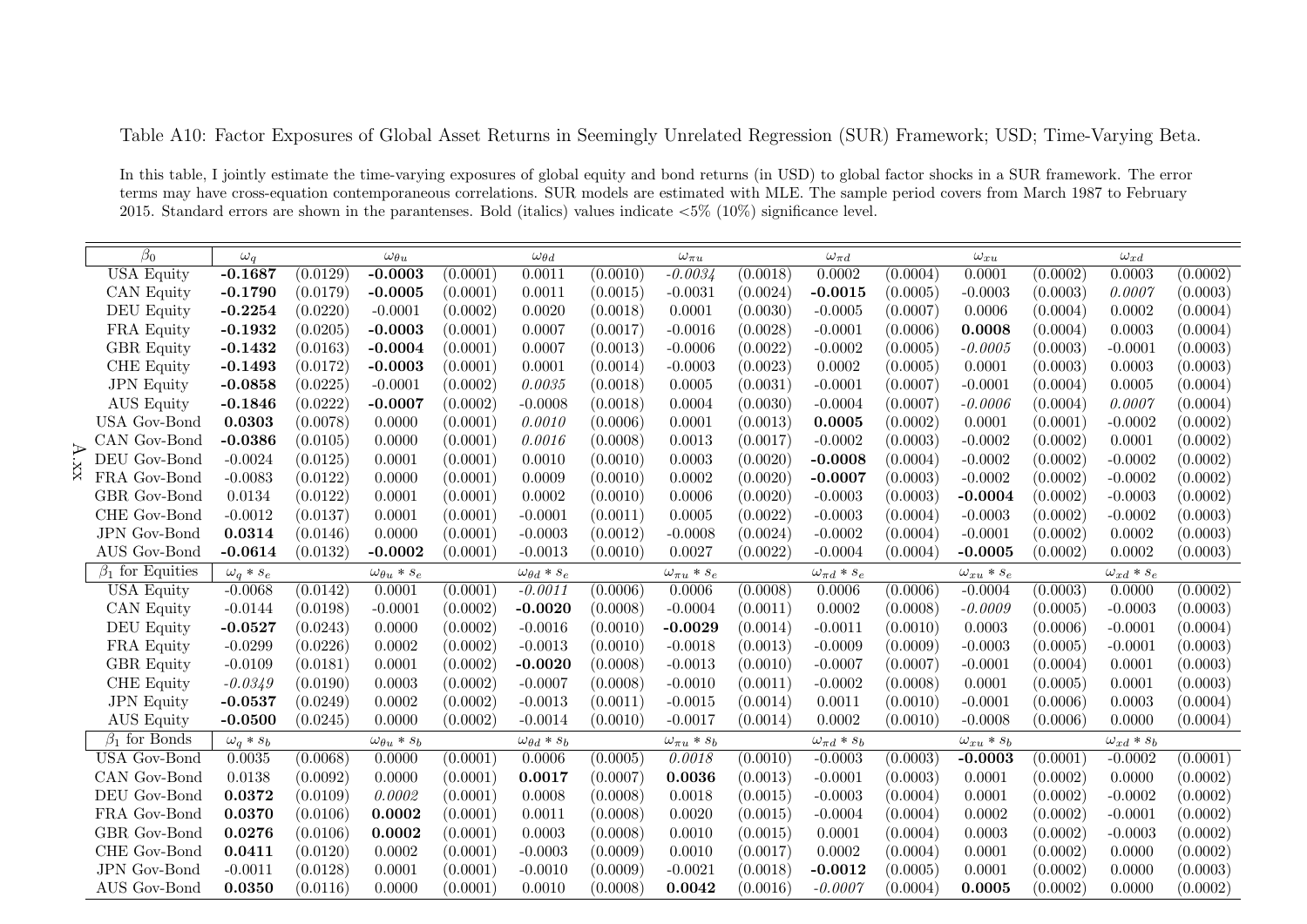Table A11: Factor Exposures of Global Asset Returns in <sup>a</sup> SUR Framework; Local Currencies; Time-Varying Beta.

In this table, I jointly estimate the time-varying exposures of global equity and bond returns (in local currencies) to global factor shocks in a SUR framework. The error terms may have cross-equation contemporaneous correlations. SUR models are estimated with MLE. The sample period covers from March <sup>1987</sup> to February 2015. Standard errors are shown in the parantenses. Bold (italics) values indicate  $\langle 5\% | (10\%)$  significance level.

| $\beta_0$<br>$\omega_q$<br>$\omega_{\theta d}$<br>$\omega_{\pi u}$<br>$\omega_{\pi d}$<br>$\omega_{xd}$<br>$\omega_{\theta u}$<br>$\omega_{xu}$<br><b>USA Equity</b><br>0.0002<br>0.0011<br>$-0.0034$<br>0.0003<br>$-0.1687$<br>(0.0129)<br>$-0.0003$<br>(0.0001)<br>(0.0010)<br>(0.0018)<br>(0.0004)<br>0.0001<br>(0.0002)<br>(0.0002)<br>$-0.0007$<br>(0.0003)<br>CAN Equity<br>(0.0144)<br>$-0.0004$<br>(0.0001)<br>0.0005<br>(0.0012)<br>$-0.0007$<br>(0.0020)<br>(0.0004)<br>0.0000<br>(0.0002)<br>0.0005<br>$-0.1401$<br><b>DEU</b> Equity<br>$-0.2066$<br>(0.0209)<br>$-0.0001$<br>(0.0001)<br>0.0016<br>$-0.0002$<br>(0.0029)<br>0.0008<br>(0.0006)<br>0.0006<br>(0.0004)<br>0.0006<br>(0.0004)<br>(0.0017)<br>FRA Equity<br>$-0.0003$<br>0.0004<br>$-0.0021$<br>0.0011<br>0.0008<br>(0.0004)<br>$-0.1734$<br>(0.0190)<br>(0.0001)<br>(0.0015)<br>(0.0026)<br>(0.0006)<br>(0.0003)<br>0.0007<br><b>GBR</b> Equity<br>$-0.0004$<br>$-0.0016$<br>0.0010<br>$-0.0004$<br>0.0002<br>(0.0003)<br>$-0.1472$<br>(0.0145)<br>$-0.0004$<br>(0.0001)<br>(0.0012)<br>(0.0020)<br>(0.0004)<br>(0.0003)<br><b>CHE</b> Equity<br>$-0.1452$<br>(0.0167)<br>$-0.0003$<br>(0.0001)<br>$-0.0004$<br>(0.0014)<br>$-0.0014$<br>(0.0023)<br>0.0010<br>0.0001<br>(0.0003)<br>0.0007<br>(0.0003)<br>(0.0005)<br><b>JPN</b> Equity<br>$-0.0006$<br>0.0006<br>(0.0206)<br>$-0.0001$<br>(0.0001)<br>0.0033<br>(0.0028)<br>$-0.0003$<br>0.0006<br>(0.0004)<br>$-0.1048$<br>(0.0017)<br>(0.0006)<br>(0.0004)<br><b>AUS</b> Equity<br>$-0.0005$<br>0.0014<br>0.0005<br>0.0003<br>$-0.0003$<br>$-0.1179$<br>(0.0165)<br>(0.0001)<br>(0.0013)<br>(0.0023)<br>(0.0005)<br>(0.0003)<br>0.0003<br>(0.0003)<br>0.0003<br><b>USA Gov-Bond</b><br>0.0256<br>(0.0080)<br>0.0000<br>0.0007<br>$-0.0015$<br>(0.0002)<br>0.0001<br>(0.0002)<br>$-0.0001$<br>(0.0001)<br>(0.0001)<br>(0.0005)<br>(0.0006)<br>CAN Gov-Bond<br>0.0002<br>0.0065<br>(0.0078)<br>0.0000<br>(0.0001)<br>0.0007<br>(0.0005)<br>$-0.0006$<br>(0.0006)<br>0.0005<br>(0.0002)<br>(0.0002)<br>0.0000<br>(0.0001)<br>DEU Gov-Bond<br>0.0272<br>(0.0060)<br>0.0000<br>0.0005<br>$-0.0010$<br>(0.0005)<br>0.0001<br>0.0001<br>(0.0001)<br>(0.0000)<br>(0.0004)<br>0.0003<br>(0.0002)<br>(0.0002)<br>FRA Gov-Bond<br>0.0221<br>(0.0065)<br>0.0004<br>$-0.0014$<br>0.0001<br>0.0001<br>(0.0001)<br>0.0000<br>(0.0000)<br>(0.0004)<br>(0.0005)<br>0.0005<br>(0.0002)<br>(0.0002)<br>GBR Gov-Bond<br>0.0224<br>(0.0074)<br>0.0000<br>(0.0000)<br>0.0002<br>$-0.0012$<br>(0.0006)<br>0.0005<br>0.0001<br>0.0000<br>(0.0001)<br>(0.0004)<br>(0.0002)<br>(0.0002)<br>CHE Gov-Bond<br>0.0192<br>(0.0053)<br>0.0000<br>(0.0000)<br>0.0000<br>(0.0003)<br>$-0.0015$<br>(0.0004)<br>0.0004<br>(0.0001)<br>0.0000<br>(0.0001)<br>0.0001<br>(0.0001)<br><b>JPN</b> Gov-Bond<br>0.0168<br>(0.0065)<br>0.0000<br>(0.0000)<br>0.0000<br>(0.0004)<br>$-0.0005$<br>(0.0005)<br>0.0003<br>(0.0002)<br>0.0000<br>(0.0002)<br>0.0000<br>(0.0001)<br>AUS Gov-Bond<br>0.0182<br>$-0.0001$<br>0.0006<br>$-0.0002$<br>0.0001<br>0.0001<br>$-0.0002$<br>(0.0081)<br>(0.0001)<br>(0.0005)<br>(0.0006)<br>(0.0002)<br>(0.0002)<br>(0.0001)<br>$\beta_1$ for Equities<br>$\omega_q * s_e$<br>$\omega_{\theta d} * s_e$<br>$\omega_{\pi u}*s_e$<br>$\omega_{xd} * s_e$<br>$\omega_{\theta u}*s_e$<br>$\omega_{\pi d} * s_e$<br>$\omega_{xu}*s_{e}$<br>(0.0142)<br>$-0.0011$<br>0.0006<br>0.0006<br>0.0000<br><b>USA Equity</b><br>$-0.0068$<br>0.0001<br>(0.0001)<br>(0.0006)<br>(0.0008)<br>(0.0006)<br>$-0.0004$<br>(0.0003)<br>(0.0002)<br>CAN Equity<br>$-0.0006$<br>0.0001<br>$-0.0002$<br>(0.0002)<br>$-0.0105$<br>(0.0159)<br>$-0.0001$<br>(0.0001)<br>$-0.0014$<br>(0.0007)<br>(0.0009)<br>(0.0006)<br>$-0.0004$<br>(0.0004)<br>DEU Equity<br>(0.0231)<br>$-0.0012$<br>$-0.0016$<br>$-0.0007$<br>0.0002<br>$-0.0002$<br>(0.0003)<br>$-0.0186$<br>0.0001<br>(0.0002)<br>(0.0010)<br>(0.0013)<br>(0.0009)<br>(0.0006)<br>FRA Equity<br>0.0048<br>(0.0210)<br>0.0003<br>$-0.0008$<br>$-0.0004$<br>$-0.0004$<br>$-0.0003$<br>(0.0005)<br>$-0.0002$<br>(0.0003)<br>(0.0002)<br>(0.0009)<br>(0.0012)<br>(0.0008)<br><b>GBR</b> Equity<br>$-0.0008$<br>$-0.0003$<br>0.0002<br>0.0005<br>(0.0160)<br>0.0001<br>(0.0001)<br>(0.0007)<br>0.0002<br>(0.0009)<br>0.0007<br>(0.0006)<br>(0.0004)<br>(0.0002)<br>CHE Equity<br>0.0043<br>$-0.0005$<br>0.0002<br>0.0004<br>$-0.0002$<br>(0.0003)<br>(0.0184)<br>0.0004<br>(0.0002)<br>(0.0008)<br>(0.0010)<br>(0.0007)<br>(0.0004)<br>0.0000<br><b>JPN</b> Equity<br>(0.0228)<br>0.0002<br>$-0.0016$<br>$-0.0011$<br>0.0014<br>0.0002<br>$-0.0537$<br>(0.0002)<br>(0.0010)<br>(0.0013)<br>(0.0009)<br>$-0.0009$<br>(0.0006)<br>(0.0003)<br>$-0.0008$<br>0.0003<br><b>AUS</b> Equity<br>$-0.0217$<br>(0.0182)<br>0.0001<br>(0.0002)<br>$-0.0013$<br>(0.0007)<br>$-0.0002$<br>0.0001<br>(0.0008)<br>(0.0010)<br>(0.0004)<br>(0.0003)<br>$\beta_1$ for Bonds<br>$\omega_q * s_b$<br>$\omega_{\theta d} * s_b$<br>$\omega_{\pi u}*s_b$<br>$\omega_{xu} * s_b$<br>$\omega_{\theta u} * s_b$<br>$\omega_{\pi d} * s_b$<br>$\omega_{xd}$ * $s_b$<br><b>USA Gov-Bond</b><br>0.0005<br>0.0001<br>0.0000<br>0.0150<br>(0.0082)<br>0.0000<br>(0.0000)<br>0.0004<br>$\overline{(0.0005)}$<br>(0.0009)<br>0.0007<br>(0.0002)<br>(0.0002)<br>(0.0001)<br>CAN Gov-Bond<br>0.0123<br>(0.0081)<br>0.0000<br>(0.0000)<br>$-0.0001$<br>0.0005<br>(0.0009)<br>0.0005<br>0.0001<br>0.0000<br>(0.0001)<br>(0.0005)<br>(0.0002)<br>(0.0002)<br>DEU Gov-Bond<br>0.0097<br>(0.0062)<br>0.0000<br>$-0.0002$<br>0.0002<br>0.0003<br>0.0001<br>0.0000<br>(0.0001)<br>(0.0000)<br>(0.0004)<br>(0.0007)<br>(0.0002)<br>(0.0001)<br>FRA Gov-Bond<br>0.0042<br>(0.0067)<br>0.0001<br>(0.0000)<br>$-0.0005$<br>0.0003<br>(0.0007)<br>0.0003<br>(0.0002)<br>0.0000<br>(0.0001)<br>$-0.0001$<br>(0.0001)<br>(0.0004)<br>GBR Gov-Bond<br>0.0055<br>$-0.0001$<br>0.0007<br>0.0002<br>$-0.0002$<br>(0.0077)<br>0.0001<br>(0.0000)<br>(0.0008)<br>0.0004<br>(0.0002)<br>(0.0002)<br>(0.0001)<br>(0.0005)<br>CHE Gov-Bond<br>0.0059<br>0.0000<br>0.0008<br>0.0002<br>$-0.0001$<br>(0.0055)<br>(0.0000)<br>0.0001<br>(0.0003)<br>(0.0006)<br>(0.0002)<br>0.0001<br>(0.0001)<br>(0.0001)<br><b>JPN</b> Gov-Bond<br>$-0.0047$<br>0.0000<br>$-0.0002$<br>0.0021<br>0.0001<br>0.0001<br>$-0.0001$<br>(0.0067)<br>(0.0000)<br>(0.0004)<br>(0.0007)<br>(0.0002)<br>(0.0001)<br>(0.0001)<br>0.0003<br>AUS Gov-Bond<br>0.0002<br>0.0007<br>$-0.0001$<br>0.0002<br>(0.0002)<br>$-0.0001$<br>0.0148<br>(0.0084)<br>(0.0001)<br>(0.0005)<br>(0.0009)<br>(0.0002)<br>(0.0001) |  |  |  |  |  |  |  |  |
|----------------------------------------------------------------------------------------------------------------------------------------------------------------------------------------------------------------------------------------------------------------------------------------------------------------------------------------------------------------------------------------------------------------------------------------------------------------------------------------------------------------------------------------------------------------------------------------------------------------------------------------------------------------------------------------------------------------------------------------------------------------------------------------------------------------------------------------------------------------------------------------------------------------------------------------------------------------------------------------------------------------------------------------------------------------------------------------------------------------------------------------------------------------------------------------------------------------------------------------------------------------------------------------------------------------------------------------------------------------------------------------------------------------------------------------------------------------------------------------------------------------------------------------------------------------------------------------------------------------------------------------------------------------------------------------------------------------------------------------------------------------------------------------------------------------------------------------------------------------------------------------------------------------------------------------------------------------------------------------------------------------------------------------------------------------------------------------------------------------------------------------------------------------------------------------------------------------------------------------------------------------------------------------------------------------------------------------------------------------------------------------------------------------------------------------------------------------------------------------------------------------------------------------------------------------------------------------------------------------------------------------------------------------------------------------------------------------------------------------------------------------------------------------------------------------------------------------------------------------------------------------------------------------------------------------------------------------------------------------------------------------------------------------------------------------------------------------------------------------------------------------------------------------------------------------------------------------------------------------------------------------------------------------------------------------------------------------------------------------------------------------------------------------------------------------------------------------------------------------------------------------------------------------------------------------------------------------------------------------------------------------------------------------------------------------------------------------------------------------------------------------------------------------------------------------------------------------------------------------------------------------------------------------------------------------------------------------------------------------------------------------------------------------------------------------------------------------------------------------------------------------------------------------------------------------------------------------------------------------------------------------------------------------------------------------------------------------------------------------------------------------------------------------------------------------------------------------------------------------------------------------------------------------------------------------------------------------------------------------------------------------------------------------------------------------------------------------------------------------------------------------------------------------------------------------------------------------------------------------------------------------------------------------------------------------------------------------------------------------------------------------------------------------------------------------------------------------------------------------------------------------------------------------------------------------------------------------------------------------------------------------------------------------------------------------------------------------------------------------------------------------------------------------------------------------------------------------------------------------------------------------------------------------------------------------------------------------------------------------------------------------------------------------------------------------------------------------------------------------------------------------------------------------------------------------------------------------------------------------------------------------------------------------------------------------------------------------------------------------------------------------------------------------------------------------------------------------------------------------------------------------------------------------------------------------------------------------------------------------------------------------------------------------------------------------------------------------------------------------------------------------------------------------------------------------------------------------------------------------------------------------------------------------------------------------------|--|--|--|--|--|--|--|--|
|                                                                                                                                                                                                                                                                                                                                                                                                                                                                                                                                                                                                                                                                                                                                                                                                                                                                                                                                                                                                                                                                                                                                                                                                                                                                                                                                                                                                                                                                                                                                                                                                                                                                                                                                                                                                                                                                                                                                                                                                                                                                                                                                                                                                                                                                                                                                                                                                                                                                                                                                                                                                                                                                                                                                                                                                                                                                                                                                                                                                                                                                                                                                                                                                                                                                                                                                                                                                                                                                                                                                                                                                                                                                                                                                                                                                                                                                                                                                                                                                                                                                                                                                                                                                                                                                                                                                                                                                                                                                                                                                                                                                                                                                                                                                                                                                                                                                                                                                                                                                                                                                                                                                                                                                                                                                                                                                                                                                                                                                                                                                                                                                                                                                                                                                                                                                                                                                                                                                                                                                                                                                                                                                                                                                                                                                                                                                                                                                                                                                                                                                                                      |  |  |  |  |  |  |  |  |
|                                                                                                                                                                                                                                                                                                                                                                                                                                                                                                                                                                                                                                                                                                                                                                                                                                                                                                                                                                                                                                                                                                                                                                                                                                                                                                                                                                                                                                                                                                                                                                                                                                                                                                                                                                                                                                                                                                                                                                                                                                                                                                                                                                                                                                                                                                                                                                                                                                                                                                                                                                                                                                                                                                                                                                                                                                                                                                                                                                                                                                                                                                                                                                                                                                                                                                                                                                                                                                                                                                                                                                                                                                                                                                                                                                                                                                                                                                                                                                                                                                                                                                                                                                                                                                                                                                                                                                                                                                                                                                                                                                                                                                                                                                                                                                                                                                                                                                                                                                                                                                                                                                                                                                                                                                                                                                                                                                                                                                                                                                                                                                                                                                                                                                                                                                                                                                                                                                                                                                                                                                                                                                                                                                                                                                                                                                                                                                                                                                                                                                                                                                      |  |  |  |  |  |  |  |  |
|                                                                                                                                                                                                                                                                                                                                                                                                                                                                                                                                                                                                                                                                                                                                                                                                                                                                                                                                                                                                                                                                                                                                                                                                                                                                                                                                                                                                                                                                                                                                                                                                                                                                                                                                                                                                                                                                                                                                                                                                                                                                                                                                                                                                                                                                                                                                                                                                                                                                                                                                                                                                                                                                                                                                                                                                                                                                                                                                                                                                                                                                                                                                                                                                                                                                                                                                                                                                                                                                                                                                                                                                                                                                                                                                                                                                                                                                                                                                                                                                                                                                                                                                                                                                                                                                                                                                                                                                                                                                                                                                                                                                                                                                                                                                                                                                                                                                                                                                                                                                                                                                                                                                                                                                                                                                                                                                                                                                                                                                                                                                                                                                                                                                                                                                                                                                                                                                                                                                                                                                                                                                                                                                                                                                                                                                                                                                                                                                                                                                                                                                                                      |  |  |  |  |  |  |  |  |
|                                                                                                                                                                                                                                                                                                                                                                                                                                                                                                                                                                                                                                                                                                                                                                                                                                                                                                                                                                                                                                                                                                                                                                                                                                                                                                                                                                                                                                                                                                                                                                                                                                                                                                                                                                                                                                                                                                                                                                                                                                                                                                                                                                                                                                                                                                                                                                                                                                                                                                                                                                                                                                                                                                                                                                                                                                                                                                                                                                                                                                                                                                                                                                                                                                                                                                                                                                                                                                                                                                                                                                                                                                                                                                                                                                                                                                                                                                                                                                                                                                                                                                                                                                                                                                                                                                                                                                                                                                                                                                                                                                                                                                                                                                                                                                                                                                                                                                                                                                                                                                                                                                                                                                                                                                                                                                                                                                                                                                                                                                                                                                                                                                                                                                                                                                                                                                                                                                                                                                                                                                                                                                                                                                                                                                                                                                                                                                                                                                                                                                                                                                      |  |  |  |  |  |  |  |  |
|                                                                                                                                                                                                                                                                                                                                                                                                                                                                                                                                                                                                                                                                                                                                                                                                                                                                                                                                                                                                                                                                                                                                                                                                                                                                                                                                                                                                                                                                                                                                                                                                                                                                                                                                                                                                                                                                                                                                                                                                                                                                                                                                                                                                                                                                                                                                                                                                                                                                                                                                                                                                                                                                                                                                                                                                                                                                                                                                                                                                                                                                                                                                                                                                                                                                                                                                                                                                                                                                                                                                                                                                                                                                                                                                                                                                                                                                                                                                                                                                                                                                                                                                                                                                                                                                                                                                                                                                                                                                                                                                                                                                                                                                                                                                                                                                                                                                                                                                                                                                                                                                                                                                                                                                                                                                                                                                                                                                                                                                                                                                                                                                                                                                                                                                                                                                                                                                                                                                                                                                                                                                                                                                                                                                                                                                                                                                                                                                                                                                                                                                                                      |  |  |  |  |  |  |  |  |
|                                                                                                                                                                                                                                                                                                                                                                                                                                                                                                                                                                                                                                                                                                                                                                                                                                                                                                                                                                                                                                                                                                                                                                                                                                                                                                                                                                                                                                                                                                                                                                                                                                                                                                                                                                                                                                                                                                                                                                                                                                                                                                                                                                                                                                                                                                                                                                                                                                                                                                                                                                                                                                                                                                                                                                                                                                                                                                                                                                                                                                                                                                                                                                                                                                                                                                                                                                                                                                                                                                                                                                                                                                                                                                                                                                                                                                                                                                                                                                                                                                                                                                                                                                                                                                                                                                                                                                                                                                                                                                                                                                                                                                                                                                                                                                                                                                                                                                                                                                                                                                                                                                                                                                                                                                                                                                                                                                                                                                                                                                                                                                                                                                                                                                                                                                                                                                                                                                                                                                                                                                                                                                                                                                                                                                                                                                                                                                                                                                                                                                                                                                      |  |  |  |  |  |  |  |  |
|                                                                                                                                                                                                                                                                                                                                                                                                                                                                                                                                                                                                                                                                                                                                                                                                                                                                                                                                                                                                                                                                                                                                                                                                                                                                                                                                                                                                                                                                                                                                                                                                                                                                                                                                                                                                                                                                                                                                                                                                                                                                                                                                                                                                                                                                                                                                                                                                                                                                                                                                                                                                                                                                                                                                                                                                                                                                                                                                                                                                                                                                                                                                                                                                                                                                                                                                                                                                                                                                                                                                                                                                                                                                                                                                                                                                                                                                                                                                                                                                                                                                                                                                                                                                                                                                                                                                                                                                                                                                                                                                                                                                                                                                                                                                                                                                                                                                                                                                                                                                                                                                                                                                                                                                                                                                                                                                                                                                                                                                                                                                                                                                                                                                                                                                                                                                                                                                                                                                                                                                                                                                                                                                                                                                                                                                                                                                                                                                                                                                                                                                                                      |  |  |  |  |  |  |  |  |
|                                                                                                                                                                                                                                                                                                                                                                                                                                                                                                                                                                                                                                                                                                                                                                                                                                                                                                                                                                                                                                                                                                                                                                                                                                                                                                                                                                                                                                                                                                                                                                                                                                                                                                                                                                                                                                                                                                                                                                                                                                                                                                                                                                                                                                                                                                                                                                                                                                                                                                                                                                                                                                                                                                                                                                                                                                                                                                                                                                                                                                                                                                                                                                                                                                                                                                                                                                                                                                                                                                                                                                                                                                                                                                                                                                                                                                                                                                                                                                                                                                                                                                                                                                                                                                                                                                                                                                                                                                                                                                                                                                                                                                                                                                                                                                                                                                                                                                                                                                                                                                                                                                                                                                                                                                                                                                                                                                                                                                                                                                                                                                                                                                                                                                                                                                                                                                                                                                                                                                                                                                                                                                                                                                                                                                                                                                                                                                                                                                                                                                                                                                      |  |  |  |  |  |  |  |  |
|                                                                                                                                                                                                                                                                                                                                                                                                                                                                                                                                                                                                                                                                                                                                                                                                                                                                                                                                                                                                                                                                                                                                                                                                                                                                                                                                                                                                                                                                                                                                                                                                                                                                                                                                                                                                                                                                                                                                                                                                                                                                                                                                                                                                                                                                                                                                                                                                                                                                                                                                                                                                                                                                                                                                                                                                                                                                                                                                                                                                                                                                                                                                                                                                                                                                                                                                                                                                                                                                                                                                                                                                                                                                                                                                                                                                                                                                                                                                                                                                                                                                                                                                                                                                                                                                                                                                                                                                                                                                                                                                                                                                                                                                                                                                                                                                                                                                                                                                                                                                                                                                                                                                                                                                                                                                                                                                                                                                                                                                                                                                                                                                                                                                                                                                                                                                                                                                                                                                                                                                                                                                                                                                                                                                                                                                                                                                                                                                                                                                                                                                                                      |  |  |  |  |  |  |  |  |
|                                                                                                                                                                                                                                                                                                                                                                                                                                                                                                                                                                                                                                                                                                                                                                                                                                                                                                                                                                                                                                                                                                                                                                                                                                                                                                                                                                                                                                                                                                                                                                                                                                                                                                                                                                                                                                                                                                                                                                                                                                                                                                                                                                                                                                                                                                                                                                                                                                                                                                                                                                                                                                                                                                                                                                                                                                                                                                                                                                                                                                                                                                                                                                                                                                                                                                                                                                                                                                                                                                                                                                                                                                                                                                                                                                                                                                                                                                                                                                                                                                                                                                                                                                                                                                                                                                                                                                                                                                                                                                                                                                                                                                                                                                                                                                                                                                                                                                                                                                                                                                                                                                                                                                                                                                                                                                                                                                                                                                                                                                                                                                                                                                                                                                                                                                                                                                                                                                                                                                                                                                                                                                                                                                                                                                                                                                                                                                                                                                                                                                                                                                      |  |  |  |  |  |  |  |  |
|                                                                                                                                                                                                                                                                                                                                                                                                                                                                                                                                                                                                                                                                                                                                                                                                                                                                                                                                                                                                                                                                                                                                                                                                                                                                                                                                                                                                                                                                                                                                                                                                                                                                                                                                                                                                                                                                                                                                                                                                                                                                                                                                                                                                                                                                                                                                                                                                                                                                                                                                                                                                                                                                                                                                                                                                                                                                                                                                                                                                                                                                                                                                                                                                                                                                                                                                                                                                                                                                                                                                                                                                                                                                                                                                                                                                                                                                                                                                                                                                                                                                                                                                                                                                                                                                                                                                                                                                                                                                                                                                                                                                                                                                                                                                                                                                                                                                                                                                                                                                                                                                                                                                                                                                                                                                                                                                                                                                                                                                                                                                                                                                                                                                                                                                                                                                                                                                                                                                                                                                                                                                                                                                                                                                                                                                                                                                                                                                                                                                                                                                                                      |  |  |  |  |  |  |  |  |
|                                                                                                                                                                                                                                                                                                                                                                                                                                                                                                                                                                                                                                                                                                                                                                                                                                                                                                                                                                                                                                                                                                                                                                                                                                                                                                                                                                                                                                                                                                                                                                                                                                                                                                                                                                                                                                                                                                                                                                                                                                                                                                                                                                                                                                                                                                                                                                                                                                                                                                                                                                                                                                                                                                                                                                                                                                                                                                                                                                                                                                                                                                                                                                                                                                                                                                                                                                                                                                                                                                                                                                                                                                                                                                                                                                                                                                                                                                                                                                                                                                                                                                                                                                                                                                                                                                                                                                                                                                                                                                                                                                                                                                                                                                                                                                                                                                                                                                                                                                                                                                                                                                                                                                                                                                                                                                                                                                                                                                                                                                                                                                                                                                                                                                                                                                                                                                                                                                                                                                                                                                                                                                                                                                                                                                                                                                                                                                                                                                                                                                                                                                      |  |  |  |  |  |  |  |  |
|                                                                                                                                                                                                                                                                                                                                                                                                                                                                                                                                                                                                                                                                                                                                                                                                                                                                                                                                                                                                                                                                                                                                                                                                                                                                                                                                                                                                                                                                                                                                                                                                                                                                                                                                                                                                                                                                                                                                                                                                                                                                                                                                                                                                                                                                                                                                                                                                                                                                                                                                                                                                                                                                                                                                                                                                                                                                                                                                                                                                                                                                                                                                                                                                                                                                                                                                                                                                                                                                                                                                                                                                                                                                                                                                                                                                                                                                                                                                                                                                                                                                                                                                                                                                                                                                                                                                                                                                                                                                                                                                                                                                                                                                                                                                                                                                                                                                                                                                                                                                                                                                                                                                                                                                                                                                                                                                                                                                                                                                                                                                                                                                                                                                                                                                                                                                                                                                                                                                                                                                                                                                                                                                                                                                                                                                                                                                                                                                                                                                                                                                                                      |  |  |  |  |  |  |  |  |
|                                                                                                                                                                                                                                                                                                                                                                                                                                                                                                                                                                                                                                                                                                                                                                                                                                                                                                                                                                                                                                                                                                                                                                                                                                                                                                                                                                                                                                                                                                                                                                                                                                                                                                                                                                                                                                                                                                                                                                                                                                                                                                                                                                                                                                                                                                                                                                                                                                                                                                                                                                                                                                                                                                                                                                                                                                                                                                                                                                                                                                                                                                                                                                                                                                                                                                                                                                                                                                                                                                                                                                                                                                                                                                                                                                                                                                                                                                                                                                                                                                                                                                                                                                                                                                                                                                                                                                                                                                                                                                                                                                                                                                                                                                                                                                                                                                                                                                                                                                                                                                                                                                                                                                                                                                                                                                                                                                                                                                                                                                                                                                                                                                                                                                                                                                                                                                                                                                                                                                                                                                                                                                                                                                                                                                                                                                                                                                                                                                                                                                                                                                      |  |  |  |  |  |  |  |  |
|                                                                                                                                                                                                                                                                                                                                                                                                                                                                                                                                                                                                                                                                                                                                                                                                                                                                                                                                                                                                                                                                                                                                                                                                                                                                                                                                                                                                                                                                                                                                                                                                                                                                                                                                                                                                                                                                                                                                                                                                                                                                                                                                                                                                                                                                                                                                                                                                                                                                                                                                                                                                                                                                                                                                                                                                                                                                                                                                                                                                                                                                                                                                                                                                                                                                                                                                                                                                                                                                                                                                                                                                                                                                                                                                                                                                                                                                                                                                                                                                                                                                                                                                                                                                                                                                                                                                                                                                                                                                                                                                                                                                                                                                                                                                                                                                                                                                                                                                                                                                                                                                                                                                                                                                                                                                                                                                                                                                                                                                                                                                                                                                                                                                                                                                                                                                                                                                                                                                                                                                                                                                                                                                                                                                                                                                                                                                                                                                                                                                                                                                                                      |  |  |  |  |  |  |  |  |
|                                                                                                                                                                                                                                                                                                                                                                                                                                                                                                                                                                                                                                                                                                                                                                                                                                                                                                                                                                                                                                                                                                                                                                                                                                                                                                                                                                                                                                                                                                                                                                                                                                                                                                                                                                                                                                                                                                                                                                                                                                                                                                                                                                                                                                                                                                                                                                                                                                                                                                                                                                                                                                                                                                                                                                                                                                                                                                                                                                                                                                                                                                                                                                                                                                                                                                                                                                                                                                                                                                                                                                                                                                                                                                                                                                                                                                                                                                                                                                                                                                                                                                                                                                                                                                                                                                                                                                                                                                                                                                                                                                                                                                                                                                                                                                                                                                                                                                                                                                                                                                                                                                                                                                                                                                                                                                                                                                                                                                                                                                                                                                                                                                                                                                                                                                                                                                                                                                                                                                                                                                                                                                                                                                                                                                                                                                                                                                                                                                                                                                                                                                      |  |  |  |  |  |  |  |  |
|                                                                                                                                                                                                                                                                                                                                                                                                                                                                                                                                                                                                                                                                                                                                                                                                                                                                                                                                                                                                                                                                                                                                                                                                                                                                                                                                                                                                                                                                                                                                                                                                                                                                                                                                                                                                                                                                                                                                                                                                                                                                                                                                                                                                                                                                                                                                                                                                                                                                                                                                                                                                                                                                                                                                                                                                                                                                                                                                                                                                                                                                                                                                                                                                                                                                                                                                                                                                                                                                                                                                                                                                                                                                                                                                                                                                                                                                                                                                                                                                                                                                                                                                                                                                                                                                                                                                                                                                                                                                                                                                                                                                                                                                                                                                                                                                                                                                                                                                                                                                                                                                                                                                                                                                                                                                                                                                                                                                                                                                                                                                                                                                                                                                                                                                                                                                                                                                                                                                                                                                                                                                                                                                                                                                                                                                                                                                                                                                                                                                                                                                                                      |  |  |  |  |  |  |  |  |
|                                                                                                                                                                                                                                                                                                                                                                                                                                                                                                                                                                                                                                                                                                                                                                                                                                                                                                                                                                                                                                                                                                                                                                                                                                                                                                                                                                                                                                                                                                                                                                                                                                                                                                                                                                                                                                                                                                                                                                                                                                                                                                                                                                                                                                                                                                                                                                                                                                                                                                                                                                                                                                                                                                                                                                                                                                                                                                                                                                                                                                                                                                                                                                                                                                                                                                                                                                                                                                                                                                                                                                                                                                                                                                                                                                                                                                                                                                                                                                                                                                                                                                                                                                                                                                                                                                                                                                                                                                                                                                                                                                                                                                                                                                                                                                                                                                                                                                                                                                                                                                                                                                                                                                                                                                                                                                                                                                                                                                                                                                                                                                                                                                                                                                                                                                                                                                                                                                                                                                                                                                                                                                                                                                                                                                                                                                                                                                                                                                                                                                                                                                      |  |  |  |  |  |  |  |  |
|                                                                                                                                                                                                                                                                                                                                                                                                                                                                                                                                                                                                                                                                                                                                                                                                                                                                                                                                                                                                                                                                                                                                                                                                                                                                                                                                                                                                                                                                                                                                                                                                                                                                                                                                                                                                                                                                                                                                                                                                                                                                                                                                                                                                                                                                                                                                                                                                                                                                                                                                                                                                                                                                                                                                                                                                                                                                                                                                                                                                                                                                                                                                                                                                                                                                                                                                                                                                                                                                                                                                                                                                                                                                                                                                                                                                                                                                                                                                                                                                                                                                                                                                                                                                                                                                                                                                                                                                                                                                                                                                                                                                                                                                                                                                                                                                                                                                                                                                                                                                                                                                                                                                                                                                                                                                                                                                                                                                                                                                                                                                                                                                                                                                                                                                                                                                                                                                                                                                                                                                                                                                                                                                                                                                                                                                                                                                                                                                                                                                                                                                                                      |  |  |  |  |  |  |  |  |
|                                                                                                                                                                                                                                                                                                                                                                                                                                                                                                                                                                                                                                                                                                                                                                                                                                                                                                                                                                                                                                                                                                                                                                                                                                                                                                                                                                                                                                                                                                                                                                                                                                                                                                                                                                                                                                                                                                                                                                                                                                                                                                                                                                                                                                                                                                                                                                                                                                                                                                                                                                                                                                                                                                                                                                                                                                                                                                                                                                                                                                                                                                                                                                                                                                                                                                                                                                                                                                                                                                                                                                                                                                                                                                                                                                                                                                                                                                                                                                                                                                                                                                                                                                                                                                                                                                                                                                                                                                                                                                                                                                                                                                                                                                                                                                                                                                                                                                                                                                                                                                                                                                                                                                                                                                                                                                                                                                                                                                                                                                                                                                                                                                                                                                                                                                                                                                                                                                                                                                                                                                                                                                                                                                                                                                                                                                                                                                                                                                                                                                                                                                      |  |  |  |  |  |  |  |  |
|                                                                                                                                                                                                                                                                                                                                                                                                                                                                                                                                                                                                                                                                                                                                                                                                                                                                                                                                                                                                                                                                                                                                                                                                                                                                                                                                                                                                                                                                                                                                                                                                                                                                                                                                                                                                                                                                                                                                                                                                                                                                                                                                                                                                                                                                                                                                                                                                                                                                                                                                                                                                                                                                                                                                                                                                                                                                                                                                                                                                                                                                                                                                                                                                                                                                                                                                                                                                                                                                                                                                                                                                                                                                                                                                                                                                                                                                                                                                                                                                                                                                                                                                                                                                                                                                                                                                                                                                                                                                                                                                                                                                                                                                                                                                                                                                                                                                                                                                                                                                                                                                                                                                                                                                                                                                                                                                                                                                                                                                                                                                                                                                                                                                                                                                                                                                                                                                                                                                                                                                                                                                                                                                                                                                                                                                                                                                                                                                                                                                                                                                                                      |  |  |  |  |  |  |  |  |
|                                                                                                                                                                                                                                                                                                                                                                                                                                                                                                                                                                                                                                                                                                                                                                                                                                                                                                                                                                                                                                                                                                                                                                                                                                                                                                                                                                                                                                                                                                                                                                                                                                                                                                                                                                                                                                                                                                                                                                                                                                                                                                                                                                                                                                                                                                                                                                                                                                                                                                                                                                                                                                                                                                                                                                                                                                                                                                                                                                                                                                                                                                                                                                                                                                                                                                                                                                                                                                                                                                                                                                                                                                                                                                                                                                                                                                                                                                                                                                                                                                                                                                                                                                                                                                                                                                                                                                                                                                                                                                                                                                                                                                                                                                                                                                                                                                                                                                                                                                                                                                                                                                                                                                                                                                                                                                                                                                                                                                                                                                                                                                                                                                                                                                                                                                                                                                                                                                                                                                                                                                                                                                                                                                                                                                                                                                                                                                                                                                                                                                                                                                      |  |  |  |  |  |  |  |  |
|                                                                                                                                                                                                                                                                                                                                                                                                                                                                                                                                                                                                                                                                                                                                                                                                                                                                                                                                                                                                                                                                                                                                                                                                                                                                                                                                                                                                                                                                                                                                                                                                                                                                                                                                                                                                                                                                                                                                                                                                                                                                                                                                                                                                                                                                                                                                                                                                                                                                                                                                                                                                                                                                                                                                                                                                                                                                                                                                                                                                                                                                                                                                                                                                                                                                                                                                                                                                                                                                                                                                                                                                                                                                                                                                                                                                                                                                                                                                                                                                                                                                                                                                                                                                                                                                                                                                                                                                                                                                                                                                                                                                                                                                                                                                                                                                                                                                                                                                                                                                                                                                                                                                                                                                                                                                                                                                                                                                                                                                                                                                                                                                                                                                                                                                                                                                                                                                                                                                                                                                                                                                                                                                                                                                                                                                                                                                                                                                                                                                                                                                                                      |  |  |  |  |  |  |  |  |
|                                                                                                                                                                                                                                                                                                                                                                                                                                                                                                                                                                                                                                                                                                                                                                                                                                                                                                                                                                                                                                                                                                                                                                                                                                                                                                                                                                                                                                                                                                                                                                                                                                                                                                                                                                                                                                                                                                                                                                                                                                                                                                                                                                                                                                                                                                                                                                                                                                                                                                                                                                                                                                                                                                                                                                                                                                                                                                                                                                                                                                                                                                                                                                                                                                                                                                                                                                                                                                                                                                                                                                                                                                                                                                                                                                                                                                                                                                                                                                                                                                                                                                                                                                                                                                                                                                                                                                                                                                                                                                                                                                                                                                                                                                                                                                                                                                                                                                                                                                                                                                                                                                                                                                                                                                                                                                                                                                                                                                                                                                                                                                                                                                                                                                                                                                                                                                                                                                                                                                                                                                                                                                                                                                                                                                                                                                                                                                                                                                                                                                                                                                      |  |  |  |  |  |  |  |  |
|                                                                                                                                                                                                                                                                                                                                                                                                                                                                                                                                                                                                                                                                                                                                                                                                                                                                                                                                                                                                                                                                                                                                                                                                                                                                                                                                                                                                                                                                                                                                                                                                                                                                                                                                                                                                                                                                                                                                                                                                                                                                                                                                                                                                                                                                                                                                                                                                                                                                                                                                                                                                                                                                                                                                                                                                                                                                                                                                                                                                                                                                                                                                                                                                                                                                                                                                                                                                                                                                                                                                                                                                                                                                                                                                                                                                                                                                                                                                                                                                                                                                                                                                                                                                                                                                                                                                                                                                                                                                                                                                                                                                                                                                                                                                                                                                                                                                                                                                                                                                                                                                                                                                                                                                                                                                                                                                                                                                                                                                                                                                                                                                                                                                                                                                                                                                                                                                                                                                                                                                                                                                                                                                                                                                                                                                                                                                                                                                                                                                                                                                                                      |  |  |  |  |  |  |  |  |
|                                                                                                                                                                                                                                                                                                                                                                                                                                                                                                                                                                                                                                                                                                                                                                                                                                                                                                                                                                                                                                                                                                                                                                                                                                                                                                                                                                                                                                                                                                                                                                                                                                                                                                                                                                                                                                                                                                                                                                                                                                                                                                                                                                                                                                                                                                                                                                                                                                                                                                                                                                                                                                                                                                                                                                                                                                                                                                                                                                                                                                                                                                                                                                                                                                                                                                                                                                                                                                                                                                                                                                                                                                                                                                                                                                                                                                                                                                                                                                                                                                                                                                                                                                                                                                                                                                                                                                                                                                                                                                                                                                                                                                                                                                                                                                                                                                                                                                                                                                                                                                                                                                                                                                                                                                                                                                                                                                                                                                                                                                                                                                                                                                                                                                                                                                                                                                                                                                                                                                                                                                                                                                                                                                                                                                                                                                                                                                                                                                                                                                                                                                      |  |  |  |  |  |  |  |  |
|                                                                                                                                                                                                                                                                                                                                                                                                                                                                                                                                                                                                                                                                                                                                                                                                                                                                                                                                                                                                                                                                                                                                                                                                                                                                                                                                                                                                                                                                                                                                                                                                                                                                                                                                                                                                                                                                                                                                                                                                                                                                                                                                                                                                                                                                                                                                                                                                                                                                                                                                                                                                                                                                                                                                                                                                                                                                                                                                                                                                                                                                                                                                                                                                                                                                                                                                                                                                                                                                                                                                                                                                                                                                                                                                                                                                                                                                                                                                                                                                                                                                                                                                                                                                                                                                                                                                                                                                                                                                                                                                                                                                                                                                                                                                                                                                                                                                                                                                                                                                                                                                                                                                                                                                                                                                                                                                                                                                                                                                                                                                                                                                                                                                                                                                                                                                                                                                                                                                                                                                                                                                                                                                                                                                                                                                                                                                                                                                                                                                                                                                                                      |  |  |  |  |  |  |  |  |
|                                                                                                                                                                                                                                                                                                                                                                                                                                                                                                                                                                                                                                                                                                                                                                                                                                                                                                                                                                                                                                                                                                                                                                                                                                                                                                                                                                                                                                                                                                                                                                                                                                                                                                                                                                                                                                                                                                                                                                                                                                                                                                                                                                                                                                                                                                                                                                                                                                                                                                                                                                                                                                                                                                                                                                                                                                                                                                                                                                                                                                                                                                                                                                                                                                                                                                                                                                                                                                                                                                                                                                                                                                                                                                                                                                                                                                                                                                                                                                                                                                                                                                                                                                                                                                                                                                                                                                                                                                                                                                                                                                                                                                                                                                                                                                                                                                                                                                                                                                                                                                                                                                                                                                                                                                                                                                                                                                                                                                                                                                                                                                                                                                                                                                                                                                                                                                                                                                                                                                                                                                                                                                                                                                                                                                                                                                                                                                                                                                                                                                                                                                      |  |  |  |  |  |  |  |  |
|                                                                                                                                                                                                                                                                                                                                                                                                                                                                                                                                                                                                                                                                                                                                                                                                                                                                                                                                                                                                                                                                                                                                                                                                                                                                                                                                                                                                                                                                                                                                                                                                                                                                                                                                                                                                                                                                                                                                                                                                                                                                                                                                                                                                                                                                                                                                                                                                                                                                                                                                                                                                                                                                                                                                                                                                                                                                                                                                                                                                                                                                                                                                                                                                                                                                                                                                                                                                                                                                                                                                                                                                                                                                                                                                                                                                                                                                                                                                                                                                                                                                                                                                                                                                                                                                                                                                                                                                                                                                                                                                                                                                                                                                                                                                                                                                                                                                                                                                                                                                                                                                                                                                                                                                                                                                                                                                                                                                                                                                                                                                                                                                                                                                                                                                                                                                                                                                                                                                                                                                                                                                                                                                                                                                                                                                                                                                                                                                                                                                                                                                                                      |  |  |  |  |  |  |  |  |
|                                                                                                                                                                                                                                                                                                                                                                                                                                                                                                                                                                                                                                                                                                                                                                                                                                                                                                                                                                                                                                                                                                                                                                                                                                                                                                                                                                                                                                                                                                                                                                                                                                                                                                                                                                                                                                                                                                                                                                                                                                                                                                                                                                                                                                                                                                                                                                                                                                                                                                                                                                                                                                                                                                                                                                                                                                                                                                                                                                                                                                                                                                                                                                                                                                                                                                                                                                                                                                                                                                                                                                                                                                                                                                                                                                                                                                                                                                                                                                                                                                                                                                                                                                                                                                                                                                                                                                                                                                                                                                                                                                                                                                                                                                                                                                                                                                                                                                                                                                                                                                                                                                                                                                                                                                                                                                                                                                                                                                                                                                                                                                                                                                                                                                                                                                                                                                                                                                                                                                                                                                                                                                                                                                                                                                                                                                                                                                                                                                                                                                                                                                      |  |  |  |  |  |  |  |  |
|                                                                                                                                                                                                                                                                                                                                                                                                                                                                                                                                                                                                                                                                                                                                                                                                                                                                                                                                                                                                                                                                                                                                                                                                                                                                                                                                                                                                                                                                                                                                                                                                                                                                                                                                                                                                                                                                                                                                                                                                                                                                                                                                                                                                                                                                                                                                                                                                                                                                                                                                                                                                                                                                                                                                                                                                                                                                                                                                                                                                                                                                                                                                                                                                                                                                                                                                                                                                                                                                                                                                                                                                                                                                                                                                                                                                                                                                                                                                                                                                                                                                                                                                                                                                                                                                                                                                                                                                                                                                                                                                                                                                                                                                                                                                                                                                                                                                                                                                                                                                                                                                                                                                                                                                                                                                                                                                                                                                                                                                                                                                                                                                                                                                                                                                                                                                                                                                                                                                                                                                                                                                                                                                                                                                                                                                                                                                                                                                                                                                                                                                                                      |  |  |  |  |  |  |  |  |
|                                                                                                                                                                                                                                                                                                                                                                                                                                                                                                                                                                                                                                                                                                                                                                                                                                                                                                                                                                                                                                                                                                                                                                                                                                                                                                                                                                                                                                                                                                                                                                                                                                                                                                                                                                                                                                                                                                                                                                                                                                                                                                                                                                                                                                                                                                                                                                                                                                                                                                                                                                                                                                                                                                                                                                                                                                                                                                                                                                                                                                                                                                                                                                                                                                                                                                                                                                                                                                                                                                                                                                                                                                                                                                                                                                                                                                                                                                                                                                                                                                                                                                                                                                                                                                                                                                                                                                                                                                                                                                                                                                                                                                                                                                                                                                                                                                                                                                                                                                                                                                                                                                                                                                                                                                                                                                                                                                                                                                                                                                                                                                                                                                                                                                                                                                                                                                                                                                                                                                                                                                                                                                                                                                                                                                                                                                                                                                                                                                                                                                                                                                      |  |  |  |  |  |  |  |  |
|                                                                                                                                                                                                                                                                                                                                                                                                                                                                                                                                                                                                                                                                                                                                                                                                                                                                                                                                                                                                                                                                                                                                                                                                                                                                                                                                                                                                                                                                                                                                                                                                                                                                                                                                                                                                                                                                                                                                                                                                                                                                                                                                                                                                                                                                                                                                                                                                                                                                                                                                                                                                                                                                                                                                                                                                                                                                                                                                                                                                                                                                                                                                                                                                                                                                                                                                                                                                                                                                                                                                                                                                                                                                                                                                                                                                                                                                                                                                                                                                                                                                                                                                                                                                                                                                                                                                                                                                                                                                                                                                                                                                                                                                                                                                                                                                                                                                                                                                                                                                                                                                                                                                                                                                                                                                                                                                                                                                                                                                                                                                                                                                                                                                                                                                                                                                                                                                                                                                                                                                                                                                                                                                                                                                                                                                                                                                                                                                                                                                                                                                                                      |  |  |  |  |  |  |  |  |
|                                                                                                                                                                                                                                                                                                                                                                                                                                                                                                                                                                                                                                                                                                                                                                                                                                                                                                                                                                                                                                                                                                                                                                                                                                                                                                                                                                                                                                                                                                                                                                                                                                                                                                                                                                                                                                                                                                                                                                                                                                                                                                                                                                                                                                                                                                                                                                                                                                                                                                                                                                                                                                                                                                                                                                                                                                                                                                                                                                                                                                                                                                                                                                                                                                                                                                                                                                                                                                                                                                                                                                                                                                                                                                                                                                                                                                                                                                                                                                                                                                                                                                                                                                                                                                                                                                                                                                                                                                                                                                                                                                                                                                                                                                                                                                                                                                                                                                                                                                                                                                                                                                                                                                                                                                                                                                                                                                                                                                                                                                                                                                                                                                                                                                                                                                                                                                                                                                                                                                                                                                                                                                                                                                                                                                                                                                                                                                                                                                                                                                                                                                      |  |  |  |  |  |  |  |  |
|                                                                                                                                                                                                                                                                                                                                                                                                                                                                                                                                                                                                                                                                                                                                                                                                                                                                                                                                                                                                                                                                                                                                                                                                                                                                                                                                                                                                                                                                                                                                                                                                                                                                                                                                                                                                                                                                                                                                                                                                                                                                                                                                                                                                                                                                                                                                                                                                                                                                                                                                                                                                                                                                                                                                                                                                                                                                                                                                                                                                                                                                                                                                                                                                                                                                                                                                                                                                                                                                                                                                                                                                                                                                                                                                                                                                                                                                                                                                                                                                                                                                                                                                                                                                                                                                                                                                                                                                                                                                                                                                                                                                                                                                                                                                                                                                                                                                                                                                                                                                                                                                                                                                                                                                                                                                                                                                                                                                                                                                                                                                                                                                                                                                                                                                                                                                                                                                                                                                                                                                                                                                                                                                                                                                                                                                                                                                                                                                                                                                                                                                                                      |  |  |  |  |  |  |  |  |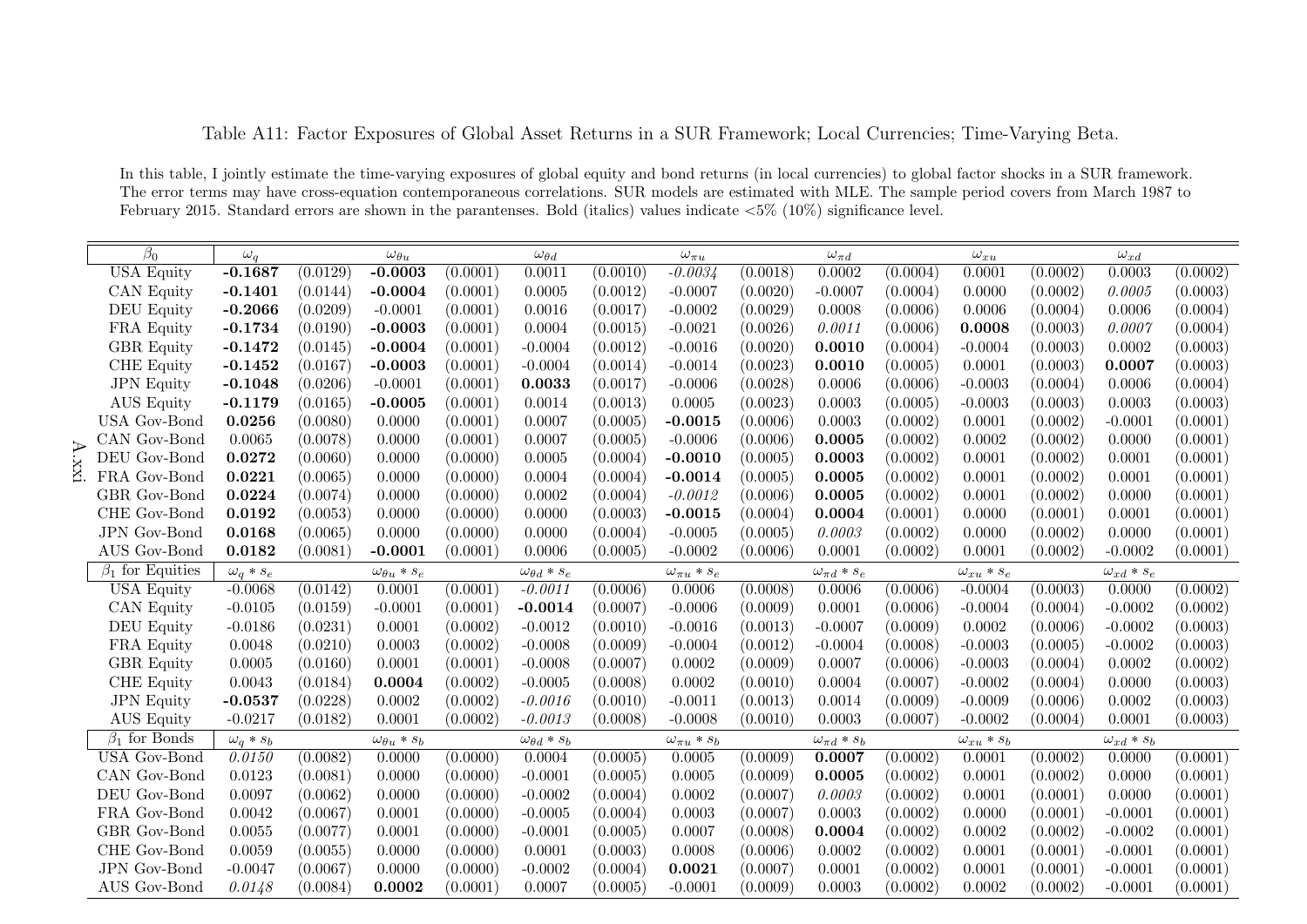|                            |            |            |                     |           |                     |           |                  | Panel A. Constant Beta |                  |           |               |           |                    |           |           |
|----------------------------|------------|------------|---------------------|-----------|---------------------|-----------|------------------|------------------------|------------------|-----------|---------------|-----------|--------------------|-----------|-----------|
|                            |            | $\omega_q$ | $\omega_{\theta u}$ |           | $\omega_{\theta d}$ |           | $\omega_{\pi u}$ |                        | $\omega_{\pi d}$ |           | $\omega_{xu}$ |           | $\omega_{xd}$      |           | Explained |
| <b>USA Equity</b>          | 93.6%      |            | 4.0%                |           | $0.0\%$             |           | 1.2%             |                        | 0.2%             |           | 0.3%          |           | $0.6\%$            |           | 56.7%     |
| CAN Equity                 | $71.3\%$   |            | 7.2%                |           | $0.2\%$             |           | $2.4\%$          |                        | 17.1%            |           | $0.0\%$       |           | $1.7\%$            |           | 47.4%     |
| <b>DEU</b> Equity          | $95.4\%$   |            | $0.5\%$             |           | $0.1\%$             |           | $1.6\%$          |                        | $0.9\%$          |           | $1.0\%$       |           | $0.6\%$<br>$1.5\%$ |           | $39.6\%$  |
| FRA Equity                 | 88.1%      |            | $3.9\%$             |           | $0.2\%$             |           |                  | $2.9\%$                |                  | $0.2\%$   |               | $3.2\%$   |                    |           | 37.3%     |
| <b>GBR</b> Equity          | 84.6%      |            | 8.8%                |           | $2.0\%$             |           | $1.0\%$          |                        | $0.6\%$          |           | $2.6\%$       |           | $0.4\%$            |           | $33.9\%$  |
| CHE Equity                 | $89.8\%$   |            | 7.0%                |           | $0.8\%$             |           | $0.4\%$          |                        | $0.4\%$          |           | $0.1\%$       |           | $1.5\%$            |           | 33.7%     |
| <b>JPN</b> Equity          | $76.2\%$   |            | 1.8%                |           | $7.8\%$             |           | $3.4\%$          |                        | $3.7\%$          |           | $0.1\%$       |           | $7.1\%$            |           | $8.2\%$   |
| <b>AUS</b> Equity          | 72.9%      |            | 15.0%               |           | $2.2\%$             |           | $1.7\%$          |                        | $3.1\%$          |           | $1.3\%$       |           | $3.9\%$            |           | $33.8\%$  |
| USA Gov-Bond               | 43.4%      |            | 0.2%                |           | $5.6\%$             |           | $9.0\%$          |                        | $40.5\%$         |           | 0.1%          |           | $1.3\%$            |           | 13.9%     |
| CAN Gov-Bond               | 57.0%      |            | 0.6%                |           | 7.7%                |           | 18.1%            |                        | 10.6%            |           | 1.9%          |           | $4.0\%$            |           | $9.4\%$   |
| DEU Gov-Bond               | 3.2%       |            | $1.2\%$             |           | 2.4%                |           |                  | 12.2%                  |                  | 80.7%     |               | $0.2\%$   |                    |           | 8.7%      |
| FRA Gov-Bond               | $0.9\%$    |            | $0.3\%$             |           | $1.3\%$             |           | $17.5\%$         |                        | 79.8%            |           | 0.1%          |           | $0.1\%$            |           | $7.4\%$   |
| GBR Gov-Bond               | 38.7%      |            | $6.4\%$             |           | $0.5\%$             |           | $8.6\%$          |                        | $30.7\%$         |           | 15.1%         |           | $0.0\%$            |           | $5.1\%$   |
| CHE Gov-Bond               | 20.7%      |            | 7.6%                |           | $2.0\%$             |           | $15.5\%$         |                        | $43.8\%$         |           | 10.0%         |           | $0.4\%$            |           | $2.1\%$   |
| JPN Gov-Bond               | 78.8%      |            | 1.7%                |           | $0.5\%$             |           |                  | $5.2\%$                |                  | 13.0%     |               | $0.3\%$   |                    |           | $3.3\%$   |
| AUS Gov-Bond               | $36.3\%$   | 16.2%      |                     |           | $7.3\%$             | $9.4\%$   |                  |                        | $21.1\%$         |           | $4.4\%$       |           | $5.3\%$            |           | 14.3%     |
| Panel B. Time-Varying Beta |            |            |                     |           |                     |           |                  |                        |                  |           |               |           |                    |           |           |
|                            | $\omega_q$ |            | $\omega_{\theta u}$ |           | $\omega_{\theta d}$ |           | $\omega_{\pi u}$ |                        | $\omega_{\pi d}$ |           | $\omega_{xu}$ |           | $\omega_{xd}$      |           | Explained |
|                            | $\beta_0$  | $\beta_1$  | $\beta_0$           | $\beta_1$ | $\beta_0$           | $\beta_1$ | $\beta_0$        | $\beta_1$              | $\beta_0$        | $\beta_1$ | $\beta_0$     | $\beta_1$ | $\beta_0$          | $\beta_1$ |           |
| USA Equity                 | 87.6%      | 0.1%       | $3.6\%$             | 0.2%      | $0.9\%$             | $0.8\%$   | $2.4\%$          | 0.2%                   | $0.6\%$          | $2.0\%$   | $0.0\%$       | 0.7%      | $0.9\%$            | $0.0\%$   | $60.2\%$  |
| <b>CAN</b> Equity          | 68.1%      | 0.2%       | 8.2%                | $0.3\%$   | 0.6%                | 1.8%      | $1.3\%$          | $0.1\%$                | 14.2%            | $0.1\%$   | $0.4\%$       | 1.8%      | 2.4%               | 0.6%      | 52.7%     |
| DEU Equity                 | 87.2%      | $2.2\%$    | 0.4%                | $0.0\%$   | 1.7%                | 0.7%      | $0.0\%$          | $1.9\%$                | $1.3\%$          | $2.9\%$   | 1.5%          | 0.1%      | 0.2%               | 0.1%      | 50.3%     |
| FRA Equity                 | 86.0%      | 1.1%       | $3.0\%$             | 0.4%      | 0.2%                | 0.7%      | 0.4%             | 1.2%                   | $0.1\%$          | 2.8%      | 3.2%          | 0.2%      | 0.7%               | $0.0\%$   | 41.3%     |
| <b>GBR</b> Equity          | 82.1%      | 0.2%       | 7.6%                | 0.1%      | $0.5\%$             | 2.6%      | 0.1%             | 1.0%                   | $0.3\%$          | 2.7%      | 2.7%          | 0.1%      | $0.0\%$            | 0.1%      | 38.3%     |
| <b>CHE</b> Equity          | 87.4%      | $2.6\%$    | 5.1%                | 1.9%      | $0.0\%$             | 0.3%      | $0.0\%$          | $0.8\%$                | $0.5\%$          | $0.3\%$   | 0.2%          | 0.1%      | 0.7%               | 0.1%      | 35.8%     |
| <b>JPN</b> Equity          | 55.0%      | 6.7%       | 0.7%                | $2.0\%$   | 19.0%               | 1.1%      | 0.1%             | 1.0%                   | $0.3\%$          | 9.1%      | 0.4%          | $0.0\%$   | 4.1%               | 0.4%      | 19.5%     |
| <b>AUS</b> Equity          | 72.3%      | 2.8%       | 15.2%               | $0.0\%$   | $0.3\%$             | 0.8%      | $0.0\%$          | $1.1\%$                | $0.9\%$          | $0.2\%$   | $2.2\%$       | $1.3\%$   | $2.7\%$            | $0.0\%$   | 38.6%     |
| <b>USA Gov-Bond</b>        | 33.2%      | 0.3%       | 0.2%                | $0.5\%$   | 8.8%                | 1.9%      | $0.1\%$          | $5.4\%$                | $31.2\%$         | 7.0%      | $0.3\%$       | 4.1%      | 4.4%               | 2.7%      | 24.1%     |
| CAN Gov-Bond               | 46.9%      | 3.7%       | 0.2%                | 0.3%      | 17.1%               | 10.1%     | $2.8\%$          | 12.0%                  | $2.4\%$          | 1.0%      | $2.4\%$       | 0.8%      | $0.3\%$            | $0.0\%$   | 20.1%     |
| DEU Gov-Bond               | 0.2%       | 18.6%      | 1.6%                | 4.7%      | $5.8\%$             | 2.3%      | 0.1%             | $3.5\%$                | 52.8%            | $3.3\%$   | 1.9%          | 0.7%      | $3.8\%$            | 0.8%      | 15.8%     |
| FRA Gov-Bond               | 2.2%       | 17.8%      | 0.8%                | $6.6\%$   | 5.7%                | 3.5%      | 0.1%             | $4.0\%$                | 44.6%            | $6.9\%$   | 2.2%          | 1.9%      | $3.3\%$            | 0.4%      | 16.9%     |
| GBR Gov-Bond               | 10.6%      | 16.9%      | 7.8%                | 10.9%     | $0.5\%$             | 0.4%      | $1.5\%$          | 1.7%                   | 11.6%            | 0.2%      | 18.2%         | 5.1%      | 10.1%              | 4.4%      | 10.6%     |
| CHE Gov-Bond               | $0.1\%$    | 38.6%      | $6.6\%$             | 7.8%      | 0.3%                | 0.5%      | 1.7%             | 1.7%                   | 20.7%            | $3.2\%$   | 10.7%         | $1.0\%$   | 7.1%               | 0.2%      | $8.5\%$   |
| JPN Gov-Bond               | 33.8%      | $0.0\%$    | 1.0%                | $2.6\%$   | 1.0%                | 2.4%      | $1.6\%$          | $3.5\%$                | 5.4%             | 43.9%     | 1.4%          | 0.6%      | $2.8\%$            | $0.0\%$   | 15.8%     |
| AUS Gov-Bond               | 40.3%      | 7.6%       | 9.8%                | $0.0\%$   | $4.0\%$             | 1.5%      | 4.8%             | $7.0\%$                | $5.6\%$          | 8.8%      | 6.2%          | $3.5\%$   | $0.9\%$            | $0.0\%$   | 29.0%     |

Table A12: Conditional Variance Decomposition.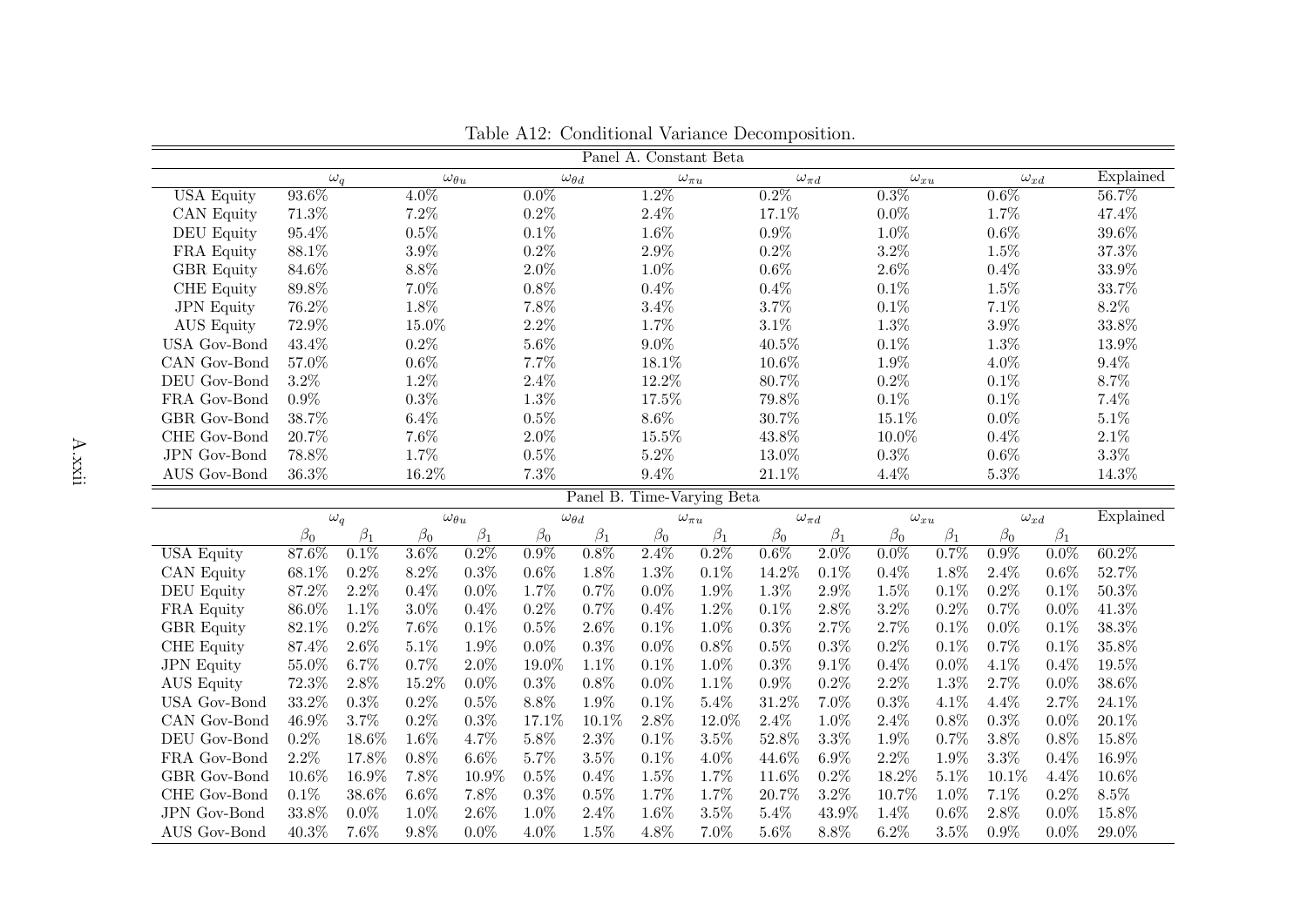

Figure A1: Average (equal-weight) monthly USD-denominated bond return conditional volatility for North America, Europe, and Australasia.

The shaded regions are OECD recession indicators (from peak to trough) for United States (top plot), Germany (middle plot), and Japan (bottom plot) obtained from Federal Reserve Bank of St. Louis. More details on obtaining the conditional volatilities are shown in Table A1 in the main manuscript.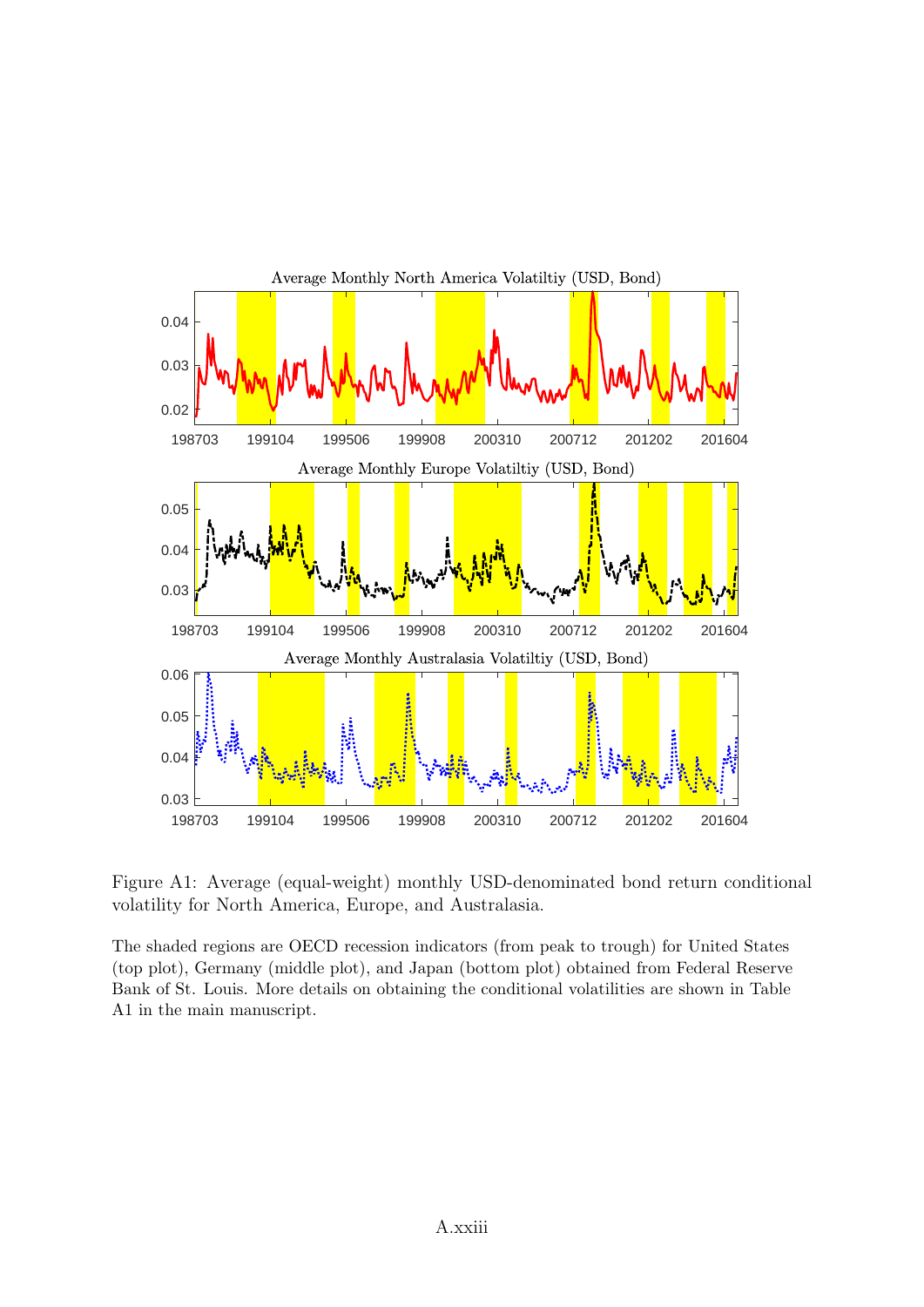

Figure A2: Average (equal-weight) monthly USD-denominated equity return conditional volatility for North America, Europe, and Australasia.

The shaded regions are OECD recession indicators (from peak to trough) for United States (top plot), Germany (middle plot), and Japan (bottom plot) obtained from Federal Reserve Bank of St. Louis. More details on obtaining the conditional volatilities are shown in Table 2 of the main paper.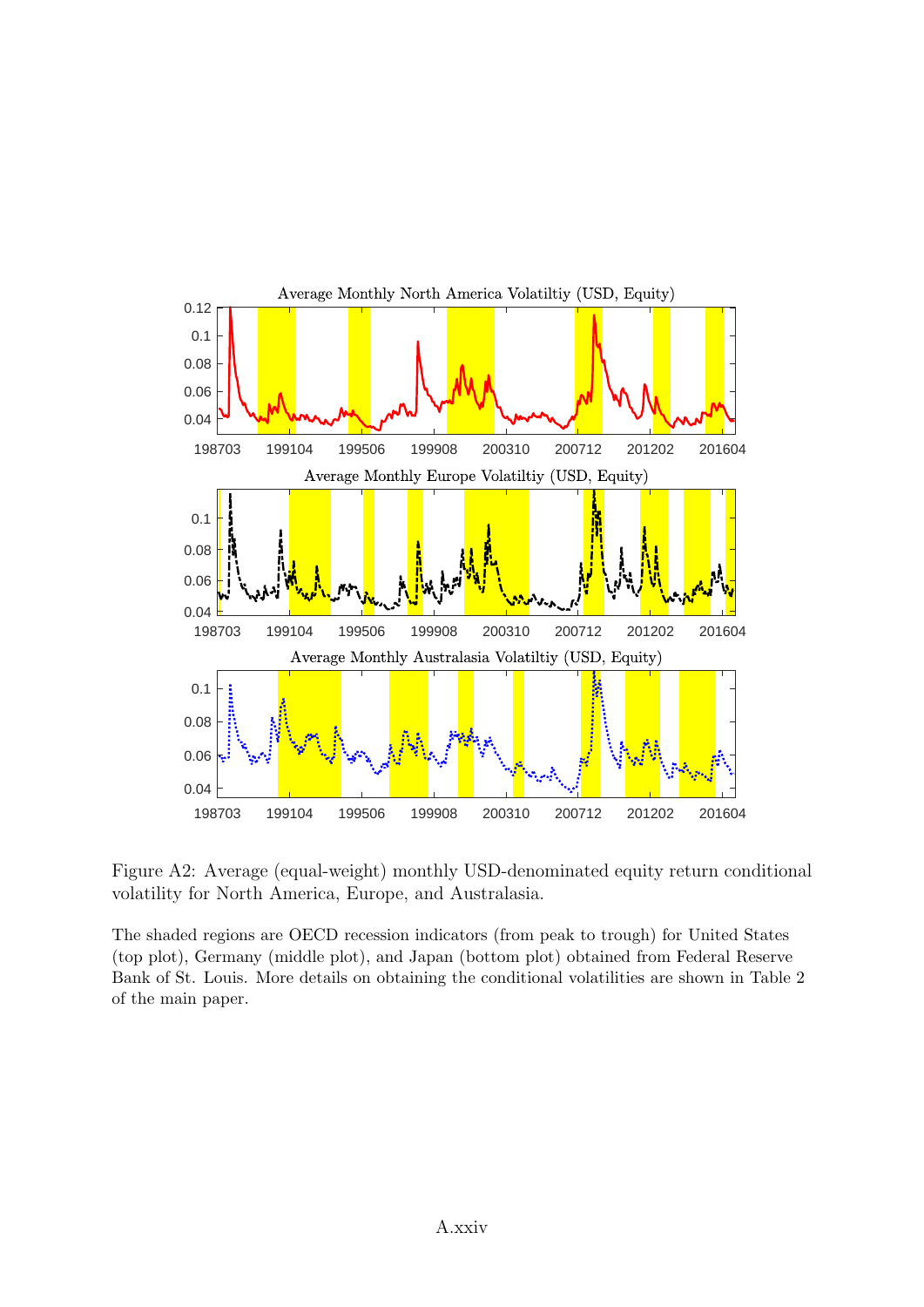

Figure A3: Estimation Results of the U.S. Real Upside ( $\theta u$ ) and Downside ( $\theta d$ ) Uncertainties; sample period begins from 1947/01 to 2016/12.

The model is detailed in Table [A6.](#page-15-0) The shaded regions are U.S. NBER recession indicators.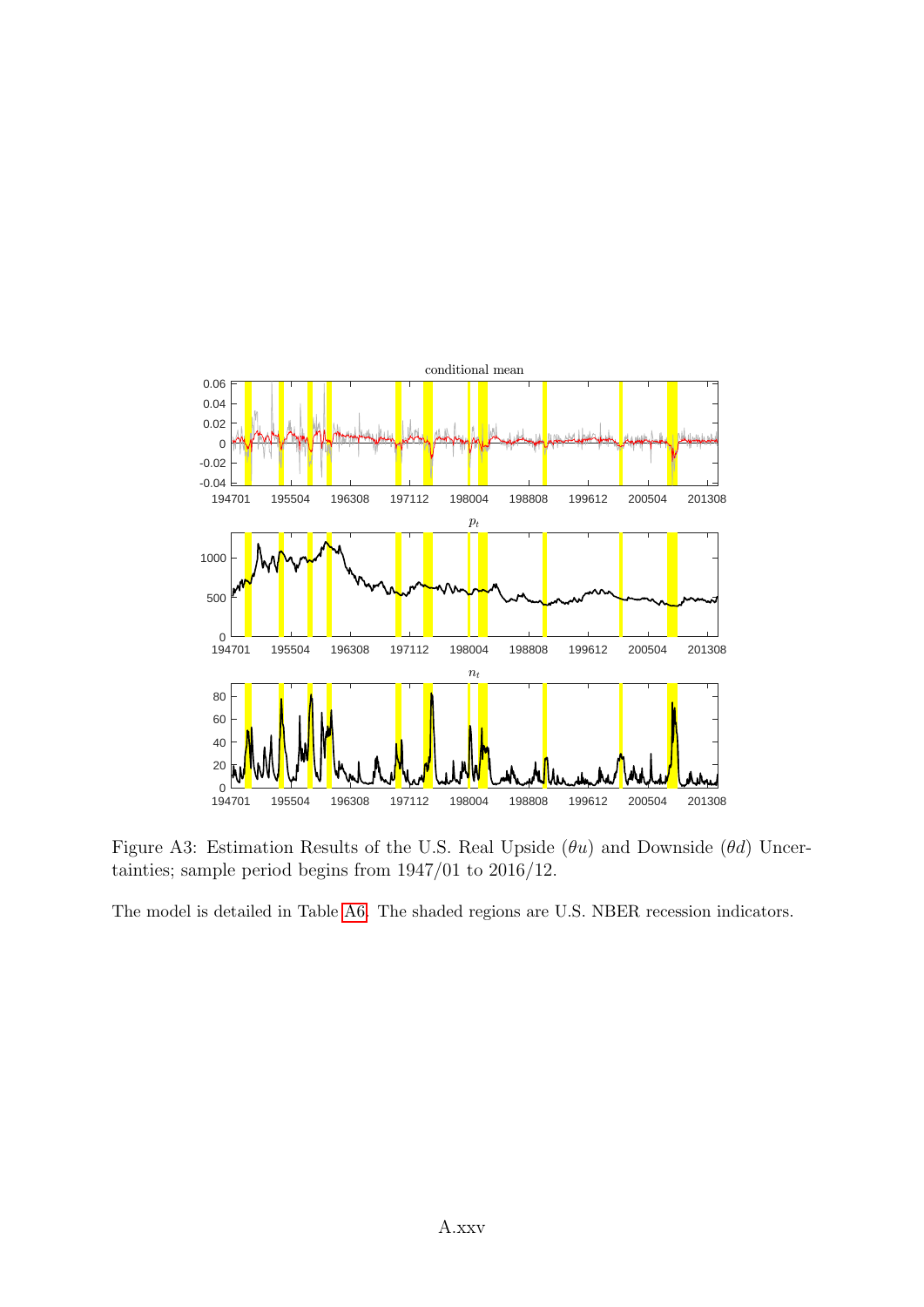

Figure A4: Estimation Results of the U.S. Inflation Upside  $(\pi u)$  and Downside  $(\pi d)$ Uncertainties (Long Sample, 1947/01-2016/12).

The model is detailed in Table [A7.](#page-16-0) The shaded regions are U.S. NBER recession indicators.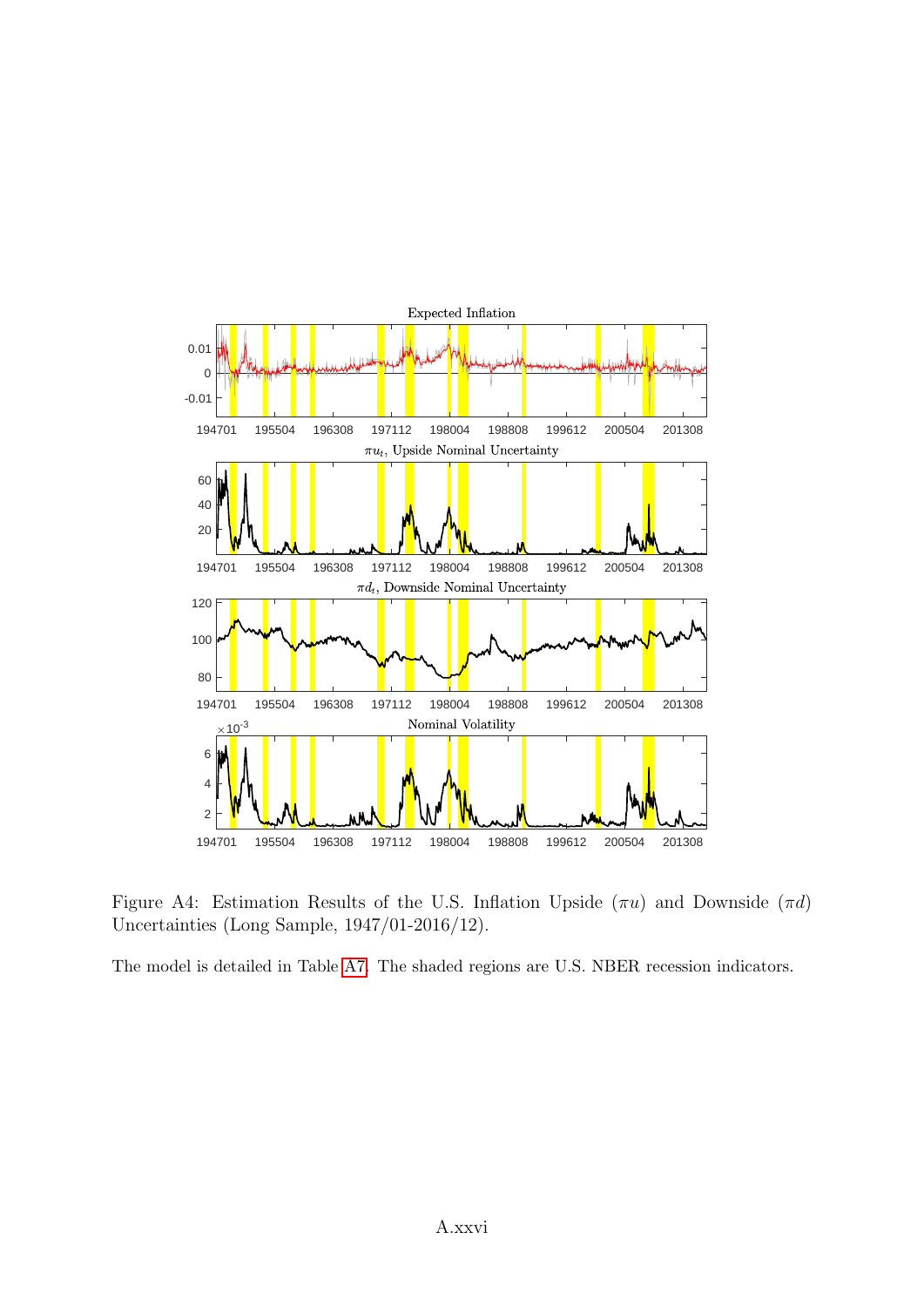

Figure A5: Estimation Results of the U.S. Real Short Rate Upside  $(xu)$  and Downside (xd) Uncertainties; sample period begins when first risk aversion estimate is available, 1986/06-2015/02).

The model is detailed in Table [A8.](#page-17-0) The shaded regions are U.S. NBER recession indicators.